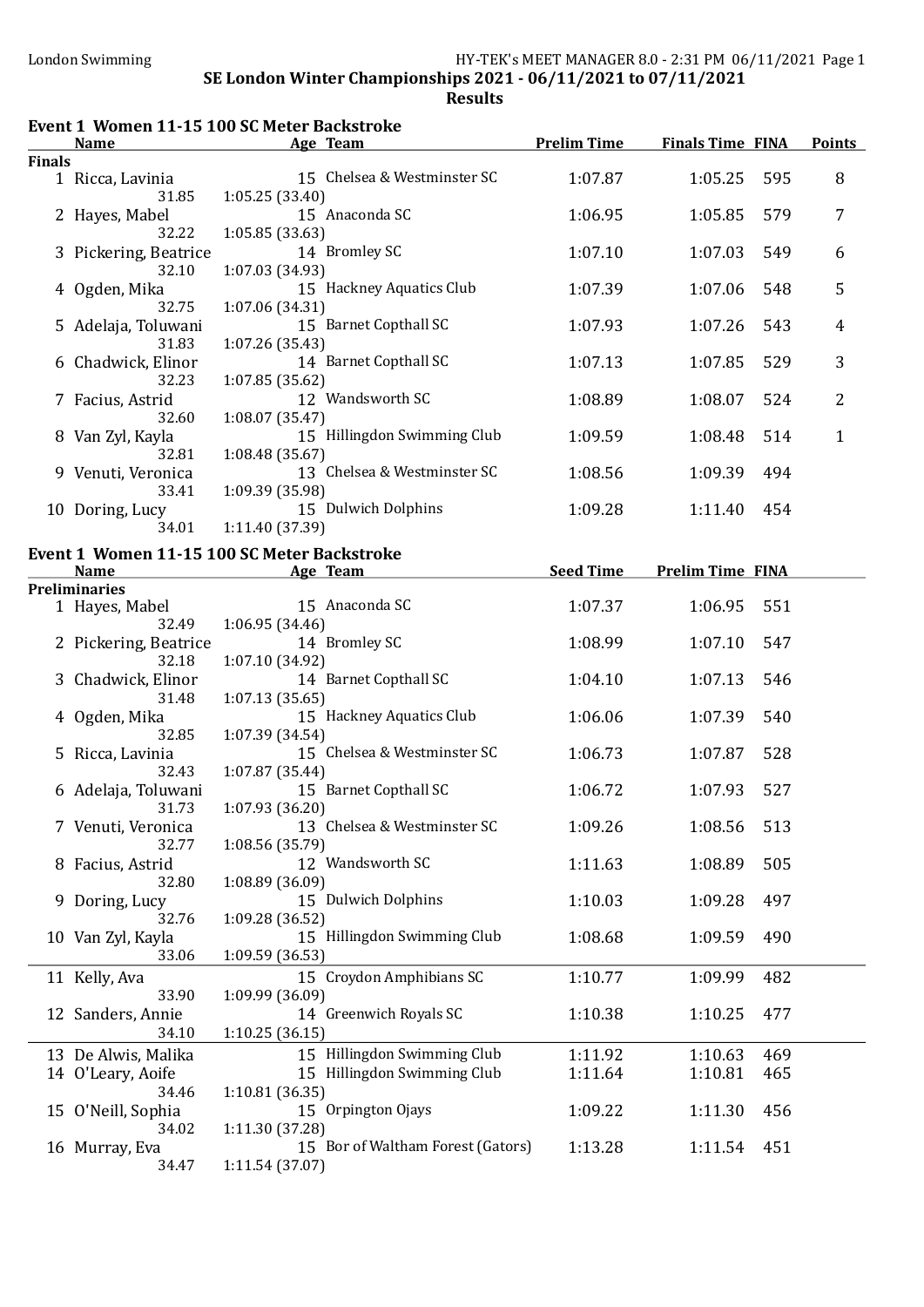#### SE London Winter Championships 2021 - 06/11/2021 to 07/11/2021 **Results**

#### Preliminaries ... (Event 1 Women 11-15 100 SC Meter Backstroke)<br>Name Age Team Seed Time Prelim Time FINA

| 14 Brompton SC<br>18 Nash, Anabelle<br>1:11.67(37.61)<br>34.06<br>12 Natare West London Swimming Cl<br>19 Thanassoulas, Isabella<br>1:11.93 (37.16)<br>34.77<br>15 Leander SC<br>20 To, Jessica<br>34.23<br>1:11.98(37.75)<br>14 Camden Swiss Cottage SC<br>21 Byass, Lila<br>35.32<br>1:12.40 (37.08)<br>14 Teddington SC<br>*22 Holt, Ava<br>35.57<br>1:12.61 (37.04)<br>13 Romford Town SC<br>*22 Coogan, Rebecca<br>11 Camden Swiss Cottage SC<br>24 Nurney, Alexandra<br>34.61<br>1:12.62 (38.01)<br>13 Sutton & Cheam SC<br>25 Freeze, Ellie<br>35.93<br>1:12.85 (36.92)<br>15 Greenwich Royals SC<br>26 Lakatos, Danai<br>1:12.91 (38.19)<br>34.72<br>14 Hillingdon Swimming Club<br>27 Fletcher, Lily<br>1:13.03 (38.09)<br>34.94<br>14 Erith & District SC<br>28 Oreskovic, Nina<br>35.25<br>1:13.39 (38.14)<br>14 Natare West London Swimming Cl<br>29 Man, Katie<br>15 Sutton & Cheam SC<br>30 Graham, Isabella<br>35.73<br>1:13.48 (37.75)<br>12 Bromley SC<br>*31 Stone, Lara<br>35.09<br>1:13.63 (38.54)<br>13 Hillingdon Swimming Club<br>*31 Wagjiani, Ayla<br>1:13.63(38.05)<br>35.58<br>13 Bromley SC<br>33 Orchard, Isabel<br>1:13.78 (38.17)<br>35.61<br>15 Teddington SC<br>34 Berkett, Tia<br>1:13.87 (39.78)<br>34.09<br>15 Hillingdon Swimming Club<br>35 Hughes, Niamh<br>35.92<br>1:14.06 (38.14)<br>14 Bexley SC<br>36 Atkinson, Emily<br>1:14.57 (38.66)<br>35.91<br>14 Brompton SC<br>37 Zarkovic, Mia<br>1:14.66 (39.95)<br>34.71<br>15 Camden Swiss Cottage SC<br>38 Pama, Charlotte<br>34.64<br>1:14.84(40.20)<br>13 Camden Swiss Cottage SC<br>39 Jamal, Bianca<br>35.40<br>1:15.27(39.87)<br>Event 1 Women 16 & Over 100 SC Meter Backstroke<br><b>Prelim Time</b><br><b>Name</b><br>Age Team<br><b>Finals</b><br>1 Smith, Annabel<br>18 Bromley SC<br>30.36<br>1:02.78 (32.42)<br>16 Hackney Aquatics Club<br>2 Iley, Isabel<br>30.80<br>1:03.18 (32.38)<br>16 Camden Swiss Cottage SC<br>3 Magliocco, Emilia<br>30.91<br>1:03.91 (33.00)<br>18 Ealing SC<br>4 O'Toole, Cara<br>1:04.68(33.18)<br>31.50<br>17 Chelsea & Westminster SC<br>5 Sargent, Imogen | 17 Shchepovskikh, Ksenia 13 Camden Swiss Cottage SC | 1:13.64 | 1:11.55                 | 451 |               |
|------------------------------------------------------------------------------------------------------------------------------------------------------------------------------------------------------------------------------------------------------------------------------------------------------------------------------------------------------------------------------------------------------------------------------------------------------------------------------------------------------------------------------------------------------------------------------------------------------------------------------------------------------------------------------------------------------------------------------------------------------------------------------------------------------------------------------------------------------------------------------------------------------------------------------------------------------------------------------------------------------------------------------------------------------------------------------------------------------------------------------------------------------------------------------------------------------------------------------------------------------------------------------------------------------------------------------------------------------------------------------------------------------------------------------------------------------------------------------------------------------------------------------------------------------------------------------------------------------------------------------------------------------------------------------------------------------------------------------------------------------------------------------------------------------------------------------------------------------------------------------------------------------------------------------------------------------------------------------------------------------------------------------------------------------------------------------------------------|-----------------------------------------------------|---------|-------------------------|-----|---------------|
|                                                                                                                                                                                                                                                                                                                                                                                                                                                                                                                                                                                                                                                                                                                                                                                                                                                                                                                                                                                                                                                                                                                                                                                                                                                                                                                                                                                                                                                                                                                                                                                                                                                                                                                                                                                                                                                                                                                                                                                                                                                                                                | 34.86<br>1:11.55 (36.69)                            |         |                         |     |               |
|                                                                                                                                                                                                                                                                                                                                                                                                                                                                                                                                                                                                                                                                                                                                                                                                                                                                                                                                                                                                                                                                                                                                                                                                                                                                                                                                                                                                                                                                                                                                                                                                                                                                                                                                                                                                                                                                                                                                                                                                                                                                                                |                                                     | 1:14.03 | 1:11.67                 | 449 |               |
|                                                                                                                                                                                                                                                                                                                                                                                                                                                                                                                                                                                                                                                                                                                                                                                                                                                                                                                                                                                                                                                                                                                                                                                                                                                                                                                                                                                                                                                                                                                                                                                                                                                                                                                                                                                                                                                                                                                                                                                                                                                                                                |                                                     | 1:12.33 | 1:11.93                 | 444 |               |
|                                                                                                                                                                                                                                                                                                                                                                                                                                                                                                                                                                                                                                                                                                                                                                                                                                                                                                                                                                                                                                                                                                                                                                                                                                                                                                                                                                                                                                                                                                                                                                                                                                                                                                                                                                                                                                                                                                                                                                                                                                                                                                |                                                     |         |                         |     |               |
|                                                                                                                                                                                                                                                                                                                                                                                                                                                                                                                                                                                                                                                                                                                                                                                                                                                                                                                                                                                                                                                                                                                                                                                                                                                                                                                                                                                                                                                                                                                                                                                                                                                                                                                                                                                                                                                                                                                                                                                                                                                                                                |                                                     | 1:10.32 | 1:11.98                 | 443 |               |
|                                                                                                                                                                                                                                                                                                                                                                                                                                                                                                                                                                                                                                                                                                                                                                                                                                                                                                                                                                                                                                                                                                                                                                                                                                                                                                                                                                                                                                                                                                                                                                                                                                                                                                                                                                                                                                                                                                                                                                                                                                                                                                |                                                     |         |                         |     |               |
|                                                                                                                                                                                                                                                                                                                                                                                                                                                                                                                                                                                                                                                                                                                                                                                                                                                                                                                                                                                                                                                                                                                                                                                                                                                                                                                                                                                                                                                                                                                                                                                                                                                                                                                                                                                                                                                                                                                                                                                                                                                                                                |                                                     | 1:12.91 | 1:12.40                 | 435 |               |
|                                                                                                                                                                                                                                                                                                                                                                                                                                                                                                                                                                                                                                                                                                                                                                                                                                                                                                                                                                                                                                                                                                                                                                                                                                                                                                                                                                                                                                                                                                                                                                                                                                                                                                                                                                                                                                                                                                                                                                                                                                                                                                |                                                     |         |                         |     |               |
|                                                                                                                                                                                                                                                                                                                                                                                                                                                                                                                                                                                                                                                                                                                                                                                                                                                                                                                                                                                                                                                                                                                                                                                                                                                                                                                                                                                                                                                                                                                                                                                                                                                                                                                                                                                                                                                                                                                                                                                                                                                                                                |                                                     | 1:12.05 | 1:12.61                 | 432 |               |
|                                                                                                                                                                                                                                                                                                                                                                                                                                                                                                                                                                                                                                                                                                                                                                                                                                                                                                                                                                                                                                                                                                                                                                                                                                                                                                                                                                                                                                                                                                                                                                                                                                                                                                                                                                                                                                                                                                                                                                                                                                                                                                |                                                     | 1:14.43 | 1:12.61                 | 432 |               |
|                                                                                                                                                                                                                                                                                                                                                                                                                                                                                                                                                                                                                                                                                                                                                                                                                                                                                                                                                                                                                                                                                                                                                                                                                                                                                                                                                                                                                                                                                                                                                                                                                                                                                                                                                                                                                                                                                                                                                                                                                                                                                                |                                                     | 1:14.59 | 1:12.62                 | 431 |               |
|                                                                                                                                                                                                                                                                                                                                                                                                                                                                                                                                                                                                                                                                                                                                                                                                                                                                                                                                                                                                                                                                                                                                                                                                                                                                                                                                                                                                                                                                                                                                                                                                                                                                                                                                                                                                                                                                                                                                                                                                                                                                                                |                                                     |         |                         |     |               |
|                                                                                                                                                                                                                                                                                                                                                                                                                                                                                                                                                                                                                                                                                                                                                                                                                                                                                                                                                                                                                                                                                                                                                                                                                                                                                                                                                                                                                                                                                                                                                                                                                                                                                                                                                                                                                                                                                                                                                                                                                                                                                                |                                                     | 1:12.26 | 1:12.85                 | 427 |               |
|                                                                                                                                                                                                                                                                                                                                                                                                                                                                                                                                                                                                                                                                                                                                                                                                                                                                                                                                                                                                                                                                                                                                                                                                                                                                                                                                                                                                                                                                                                                                                                                                                                                                                                                                                                                                                                                                                                                                                                                                                                                                                                |                                                     |         |                         |     |               |
|                                                                                                                                                                                                                                                                                                                                                                                                                                                                                                                                                                                                                                                                                                                                                                                                                                                                                                                                                                                                                                                                                                                                                                                                                                                                                                                                                                                                                                                                                                                                                                                                                                                                                                                                                                                                                                                                                                                                                                                                                                                                                                |                                                     | 1:14.00 | 1:12.91                 | 426 |               |
|                                                                                                                                                                                                                                                                                                                                                                                                                                                                                                                                                                                                                                                                                                                                                                                                                                                                                                                                                                                                                                                                                                                                                                                                                                                                                                                                                                                                                                                                                                                                                                                                                                                                                                                                                                                                                                                                                                                                                                                                                                                                                                |                                                     |         |                         |     |               |
|                                                                                                                                                                                                                                                                                                                                                                                                                                                                                                                                                                                                                                                                                                                                                                                                                                                                                                                                                                                                                                                                                                                                                                                                                                                                                                                                                                                                                                                                                                                                                                                                                                                                                                                                                                                                                                                                                                                                                                                                                                                                                                |                                                     | 1:13.89 | 1:13.03                 | 424 |               |
|                                                                                                                                                                                                                                                                                                                                                                                                                                                                                                                                                                                                                                                                                                                                                                                                                                                                                                                                                                                                                                                                                                                                                                                                                                                                                                                                                                                                                                                                                                                                                                                                                                                                                                                                                                                                                                                                                                                                                                                                                                                                                                |                                                     | 1:13.03 | 1:13.39                 | 418 |               |
|                                                                                                                                                                                                                                                                                                                                                                                                                                                                                                                                                                                                                                                                                                                                                                                                                                                                                                                                                                                                                                                                                                                                                                                                                                                                                                                                                                                                                                                                                                                                                                                                                                                                                                                                                                                                                                                                                                                                                                                                                                                                                                |                                                     |         |                         |     |               |
|                                                                                                                                                                                                                                                                                                                                                                                                                                                                                                                                                                                                                                                                                                                                                                                                                                                                                                                                                                                                                                                                                                                                                                                                                                                                                                                                                                                                                                                                                                                                                                                                                                                                                                                                                                                                                                                                                                                                                                                                                                                                                                |                                                     | 1:14.42 | 1:13.45                 | 417 |               |
|                                                                                                                                                                                                                                                                                                                                                                                                                                                                                                                                                                                                                                                                                                                                                                                                                                                                                                                                                                                                                                                                                                                                                                                                                                                                                                                                                                                                                                                                                                                                                                                                                                                                                                                                                                                                                                                                                                                                                                                                                                                                                                |                                                     | 1:14.69 | 1:13.48                 | 416 |               |
|                                                                                                                                                                                                                                                                                                                                                                                                                                                                                                                                                                                                                                                                                                                                                                                                                                                                                                                                                                                                                                                                                                                                                                                                                                                                                                                                                                                                                                                                                                                                                                                                                                                                                                                                                                                                                                                                                                                                                                                                                                                                                                |                                                     |         |                         |     |               |
|                                                                                                                                                                                                                                                                                                                                                                                                                                                                                                                                                                                                                                                                                                                                                                                                                                                                                                                                                                                                                                                                                                                                                                                                                                                                                                                                                                                                                                                                                                                                                                                                                                                                                                                                                                                                                                                                                                                                                                                                                                                                                                |                                                     | 1:14.73 | 1:13.63                 | 414 |               |
|                                                                                                                                                                                                                                                                                                                                                                                                                                                                                                                                                                                                                                                                                                                                                                                                                                                                                                                                                                                                                                                                                                                                                                                                                                                                                                                                                                                                                                                                                                                                                                                                                                                                                                                                                                                                                                                                                                                                                                                                                                                                                                |                                                     |         |                         |     |               |
|                                                                                                                                                                                                                                                                                                                                                                                                                                                                                                                                                                                                                                                                                                                                                                                                                                                                                                                                                                                                                                                                                                                                                                                                                                                                                                                                                                                                                                                                                                                                                                                                                                                                                                                                                                                                                                                                                                                                                                                                                                                                                                |                                                     | 1:14.32 | 1:13.63                 | 414 |               |
|                                                                                                                                                                                                                                                                                                                                                                                                                                                                                                                                                                                                                                                                                                                                                                                                                                                                                                                                                                                                                                                                                                                                                                                                                                                                                                                                                                                                                                                                                                                                                                                                                                                                                                                                                                                                                                                                                                                                                                                                                                                                                                |                                                     | 1:14.53 | 1:13.78                 | 411 |               |
|                                                                                                                                                                                                                                                                                                                                                                                                                                                                                                                                                                                                                                                                                                                                                                                                                                                                                                                                                                                                                                                                                                                                                                                                                                                                                                                                                                                                                                                                                                                                                                                                                                                                                                                                                                                                                                                                                                                                                                                                                                                                                                |                                                     |         |                         |     |               |
|                                                                                                                                                                                                                                                                                                                                                                                                                                                                                                                                                                                                                                                                                                                                                                                                                                                                                                                                                                                                                                                                                                                                                                                                                                                                                                                                                                                                                                                                                                                                                                                                                                                                                                                                                                                                                                                                                                                                                                                                                                                                                                |                                                     | 1:09.85 | 1:13.87                 | 410 |               |
|                                                                                                                                                                                                                                                                                                                                                                                                                                                                                                                                                                                                                                                                                                                                                                                                                                                                                                                                                                                                                                                                                                                                                                                                                                                                                                                                                                                                                                                                                                                                                                                                                                                                                                                                                                                                                                                                                                                                                                                                                                                                                                |                                                     |         |                         |     |               |
|                                                                                                                                                                                                                                                                                                                                                                                                                                                                                                                                                                                                                                                                                                                                                                                                                                                                                                                                                                                                                                                                                                                                                                                                                                                                                                                                                                                                                                                                                                                                                                                                                                                                                                                                                                                                                                                                                                                                                                                                                                                                                                |                                                     | 1:14.40 | 1:14.06                 | 407 |               |
|                                                                                                                                                                                                                                                                                                                                                                                                                                                                                                                                                                                                                                                                                                                                                                                                                                                                                                                                                                                                                                                                                                                                                                                                                                                                                                                                                                                                                                                                                                                                                                                                                                                                                                                                                                                                                                                                                                                                                                                                                                                                                                |                                                     | 1:13.80 | 1:14.57                 | 398 |               |
|                                                                                                                                                                                                                                                                                                                                                                                                                                                                                                                                                                                                                                                                                                                                                                                                                                                                                                                                                                                                                                                                                                                                                                                                                                                                                                                                                                                                                                                                                                                                                                                                                                                                                                                                                                                                                                                                                                                                                                                                                                                                                                |                                                     |         |                         |     |               |
|                                                                                                                                                                                                                                                                                                                                                                                                                                                                                                                                                                                                                                                                                                                                                                                                                                                                                                                                                                                                                                                                                                                                                                                                                                                                                                                                                                                                                                                                                                                                                                                                                                                                                                                                                                                                                                                                                                                                                                                                                                                                                                |                                                     | 1:14.04 | 1:14.66                 | 397 |               |
|                                                                                                                                                                                                                                                                                                                                                                                                                                                                                                                                                                                                                                                                                                                                                                                                                                                                                                                                                                                                                                                                                                                                                                                                                                                                                                                                                                                                                                                                                                                                                                                                                                                                                                                                                                                                                                                                                                                                                                                                                                                                                                |                                                     |         |                         |     |               |
|                                                                                                                                                                                                                                                                                                                                                                                                                                                                                                                                                                                                                                                                                                                                                                                                                                                                                                                                                                                                                                                                                                                                                                                                                                                                                                                                                                                                                                                                                                                                                                                                                                                                                                                                                                                                                                                                                                                                                                                                                                                                                                |                                                     | 1:12.05 | 1:14.84                 | 394 |               |
|                                                                                                                                                                                                                                                                                                                                                                                                                                                                                                                                                                                                                                                                                                                                                                                                                                                                                                                                                                                                                                                                                                                                                                                                                                                                                                                                                                                                                                                                                                                                                                                                                                                                                                                                                                                                                                                                                                                                                                                                                                                                                                |                                                     |         |                         |     |               |
|                                                                                                                                                                                                                                                                                                                                                                                                                                                                                                                                                                                                                                                                                                                                                                                                                                                                                                                                                                                                                                                                                                                                                                                                                                                                                                                                                                                                                                                                                                                                                                                                                                                                                                                                                                                                                                                                                                                                                                                                                                                                                                |                                                     | 1:12.79 | 1:15.27                 | 387 |               |
|                                                                                                                                                                                                                                                                                                                                                                                                                                                                                                                                                                                                                                                                                                                                                                                                                                                                                                                                                                                                                                                                                                                                                                                                                                                                                                                                                                                                                                                                                                                                                                                                                                                                                                                                                                                                                                                                                                                                                                                                                                                                                                |                                                     |         |                         |     |               |
|                                                                                                                                                                                                                                                                                                                                                                                                                                                                                                                                                                                                                                                                                                                                                                                                                                                                                                                                                                                                                                                                                                                                                                                                                                                                                                                                                                                                                                                                                                                                                                                                                                                                                                                                                                                                                                                                                                                                                                                                                                                                                                |                                                     |         |                         |     |               |
|                                                                                                                                                                                                                                                                                                                                                                                                                                                                                                                                                                                                                                                                                                                                                                                                                                                                                                                                                                                                                                                                                                                                                                                                                                                                                                                                                                                                                                                                                                                                                                                                                                                                                                                                                                                                                                                                                                                                                                                                                                                                                                |                                                     |         | <b>Finals Time FINA</b> |     | <b>Points</b> |
|                                                                                                                                                                                                                                                                                                                                                                                                                                                                                                                                                                                                                                                                                                                                                                                                                                                                                                                                                                                                                                                                                                                                                                                                                                                                                                                                                                                                                                                                                                                                                                                                                                                                                                                                                                                                                                                                                                                                                                                                                                                                                                |                                                     | 1:03.67 | 1:02.78                 | 668 | 8             |
|                                                                                                                                                                                                                                                                                                                                                                                                                                                                                                                                                                                                                                                                                                                                                                                                                                                                                                                                                                                                                                                                                                                                                                                                                                                                                                                                                                                                                                                                                                                                                                                                                                                                                                                                                                                                                                                                                                                                                                                                                                                                                                |                                                     |         |                         |     |               |
|                                                                                                                                                                                                                                                                                                                                                                                                                                                                                                                                                                                                                                                                                                                                                                                                                                                                                                                                                                                                                                                                                                                                                                                                                                                                                                                                                                                                                                                                                                                                                                                                                                                                                                                                                                                                                                                                                                                                                                                                                                                                                                |                                                     | 1:04.07 | 1:03.18                 | 655 | 7             |
|                                                                                                                                                                                                                                                                                                                                                                                                                                                                                                                                                                                                                                                                                                                                                                                                                                                                                                                                                                                                                                                                                                                                                                                                                                                                                                                                                                                                                                                                                                                                                                                                                                                                                                                                                                                                                                                                                                                                                                                                                                                                                                |                                                     |         |                         |     |               |
|                                                                                                                                                                                                                                                                                                                                                                                                                                                                                                                                                                                                                                                                                                                                                                                                                                                                                                                                                                                                                                                                                                                                                                                                                                                                                                                                                                                                                                                                                                                                                                                                                                                                                                                                                                                                                                                                                                                                                                                                                                                                                                |                                                     | 1:03.81 | 1:03.91                 | 633 | 6             |
|                                                                                                                                                                                                                                                                                                                                                                                                                                                                                                                                                                                                                                                                                                                                                                                                                                                                                                                                                                                                                                                                                                                                                                                                                                                                                                                                                                                                                                                                                                                                                                                                                                                                                                                                                                                                                                                                                                                                                                                                                                                                                                |                                                     |         |                         |     |               |
|                                                                                                                                                                                                                                                                                                                                                                                                                                                                                                                                                                                                                                                                                                                                                                                                                                                                                                                                                                                                                                                                                                                                                                                                                                                                                                                                                                                                                                                                                                                                                                                                                                                                                                                                                                                                                                                                                                                                                                                                                                                                                                |                                                     | 1:04.64 | 1:04.68                 | 611 | 5             |
|                                                                                                                                                                                                                                                                                                                                                                                                                                                                                                                                                                                                                                                                                                                                                                                                                                                                                                                                                                                                                                                                                                                                                                                                                                                                                                                                                                                                                                                                                                                                                                                                                                                                                                                                                                                                                                                                                                                                                                                                                                                                                                |                                                     | 1:06.56 | 1:08.24                 | 520 | 4             |
| 1:08.24 (35.40)<br>32.84                                                                                                                                                                                                                                                                                                                                                                                                                                                                                                                                                                                                                                                                                                                                                                                                                                                                                                                                                                                                                                                                                                                                                                                                                                                                                                                                                                                                                                                                                                                                                                                                                                                                                                                                                                                                                                                                                                                                                                                                                                                                       |                                                     |         |                         |     |               |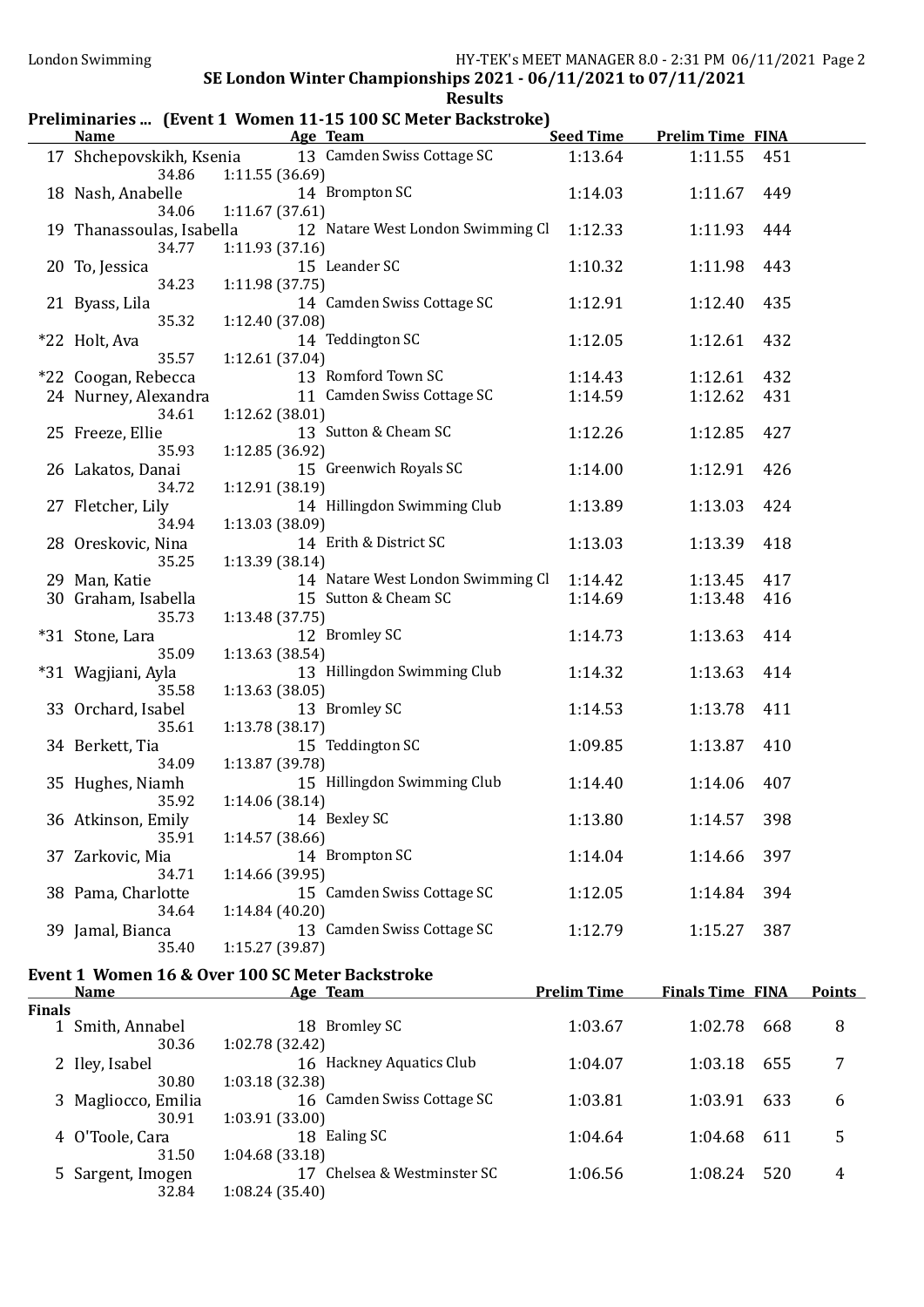## Finals ... (Event 1 Women 16 & Over 100 SC Meter Backstroke)

| <b>Name</b>               | mans  (Livent 1 Women 10 & OVER 100 SUPRETT Backstrone)<br><b>Example 2</b> Age Team | <b>Prelim Time</b> | <b>Finals Time FINA</b> |     | <b>Points</b>  |
|---------------------------|--------------------------------------------------------------------------------------|--------------------|-------------------------|-----|----------------|
| 6 Medcalf, Lucy Jane      | 16 Sutton & Cheam SC                                                                 | 1:08.23            | 1:08.49                 | 514 | 3              |
| 33.06                     | 1:08.49 (35.43)                                                                      |                    |                         |     |                |
| 7 Jolley-Ellis, Blythe    | 17 Orpington Ojays                                                                   | 1:09.09            | 1:08.56                 | 513 | $\overline{2}$ |
| 33.39                     | 1:08.56 (35.17)                                                                      |                    |                         |     |                |
| 8 McArdle, Kiera          | 17 Leander SC                                                                        | 1:08.73            | 1:09.02                 | 502 | $\mathbf{1}$   |
| 33.98                     | 1:09.02 (35.04)                                                                      |                    |                         |     |                |
| 9 Cole, Evelyn            | 16 Anaconda SC                                                                       | 1:08.99            | 1:09.11                 | 501 |                |
| 33.62                     | 1:09.11 (35.49)                                                                      |                    |                         |     |                |
| 10 Pagan, Stephanie       | 16 Bor of Waltham Forest (Gators)                                                    | 1:08.99            | 1:09.67                 | 489 |                |
| 33.59                     | 1:09.67(36.08)                                                                       |                    |                         |     |                |
|                           | Event 1 Women 16 & Over 100 SC Meter Backstroke                                      |                    |                         |     |                |
| <b>Name</b>               | Age Team                                                                             | <b>Seed Time</b>   | <b>Prelim Time FINA</b> |     |                |
| <b>Preliminaries</b>      |                                                                                      |                    |                         |     |                |
| 1 Smith, Annabel          | 18 Bromley SC                                                                        | 1:02.81            | 1:03.67                 | 640 |                |
| 30.29                     | 1:03.67 (33.38)                                                                      |                    |                         |     |                |
| 2 Magliocco, Emilia       | 16 Camden Swiss Cottage SC                                                           | 1:05.87            | 1:03.81                 | 636 |                |
| 30.63                     | 1:03.81 (33.18)                                                                      |                    |                         |     |                |
| 3 Iley, Isabel            | 16 Hackney Aquatics Club                                                             | 1:07.23            | 1:04.07                 | 628 |                |
| 31.43                     | 1:04.07 (32.64)                                                                      |                    |                         |     |                |
| 4 O'Toole, Cara           | 18 Ealing SC                                                                         | 1:03.47            | 1:04.64                 | 612 |                |
| 5 Judge, Brodie           | 20 Ealing SC                                                                         | 1:01.01            | 1:04.78                 | 608 |                |
| 6 Sargent, Imogen         | 17 Chelsea & Westminster SC                                                          | 1:06.30            | 1:06.56                 | 560 |                |
| 32.25                     | 1:06.56 (34.31)                                                                      |                    |                         |     |                |
| 7 Medcalf, Lucy Jane      | 16 Sutton & Cheam SC                                                                 | 1:07.13            | 1:08.23                 | 520 |                |
| 32.64                     | 1:08.23 (35.59)                                                                      |                    |                         |     |                |
| 8 McArdle, Kiera          | 17 Leander SC                                                                        | 1:07.00            | 1:08.73                 | 509 |                |
| 33.14                     | 1:08.73 (35.59)                                                                      |                    |                         |     |                |
| *9 Cole, Evelyn           | 16 Anaconda SC                                                                       | 1:08.80            | 1:08.99                 | 503 |                |
| 33.35                     | 1:08.99 (35.64)                                                                      |                    |                         |     |                |
| *9 Pagan, Stephanie       | 16 Bor of Waltham Forest (Gators)                                                    | 1:10.66            | 1:08.99                 | 503 |                |
| 33.20                     | 1:08.99 (35.79)                                                                      |                    |                         |     |                |
| 11 Jolley-Ellis, Blythe   | 17 Orpington Ojays                                                                   | 1:09.67            | 1:09.09                 | 501 |                |
| 33.08                     | 1:09.09 (36.01)                                                                      |                    |                         |     |                |
| 12 Cole, Marion           | 16 Dulwich Dolphins                                                                  | 1:09.53            | 1:09.61                 | 490 |                |
| 33.27                     | 1:09.61 (36.34)                                                                      |                    |                         |     |                |
|                           | 16 Brompton SC                                                                       |                    | 1:09.99                 | 482 |                |
| 13 Lack, Matilda<br>33.99 | 1:09.99(36.00)                                                                       | 1:10.97            |                         |     |                |
| 14 Bureau, Scarlet        | 17 Camden Swiss Cottage SC                                                           | 1:08.98            | 1:10.00                 | 482 |                |
| 32.92                     | 1:10.00 (37.08)                                                                      |                    |                         |     |                |
| 15 Harris, Rachel         | 16 Natare West London Swimming Cl                                                    | 1:08.33            | 1:10.07                 | 480 |                |
| 33.17                     | 1:10.07 (36.90)                                                                      |                    |                         |     |                |
| 16 Wang, Jessica          | 17 Kingston Royals SC                                                                | 1:10.94            | 1:10.56                 | 470 |                |
| 33.86                     | 1:10.56(36.70)                                                                       |                    |                         |     |                |
| 17 Allison, Amy           | 16 Bor of Waltham Forest (Gators)                                                    | 1:12.78            | 1:10.99                 | 462 |                |
| 34.04                     | 1:10.99 (36.95)                                                                      |                    |                         |     |                |
| 18 Remyn, Ella            | 17 Bor of Waltham Forest (Gators)                                                    | 1:12.09            | 1:11.00                 | 462 |                |
| 34.82                     | 1:11.00(36.18)                                                                       |                    |                         |     |                |
| 19 Caswell, Priya         | 18 Brompton SC                                                                       | 1:09.37            | 1:11.31                 | 456 |                |
| 34.04                     | 1:11.31(37.27)                                                                       |                    |                         |     |                |
| 20 Ellis-Keeler, Sarah    | 17 Dulwich Dolphins                                                                  | 1:12.05            | 1:12.50                 | 433 |                |
| 35.07                     | 1:12.50 (37.43)                                                                      |                    |                         |     |                |
| 21 Whiteman, Gabriella    | 16 Brompton SC                                                                       | 1:10.32            | 1:12.55                 | 433 |                |
| 34.37                     | 1:12.55(38.18)                                                                       |                    |                         |     |                |
| 22 Benidir, Dina          | 16 Newham & University of East Lo                                                    | 1:10.92            | 1:12.72                 | 430 |                |
| 35.39                     | 1:12.72 (37.33)                                                                      |                    |                         |     |                |
|                           |                                                                                      |                    |                         |     |                |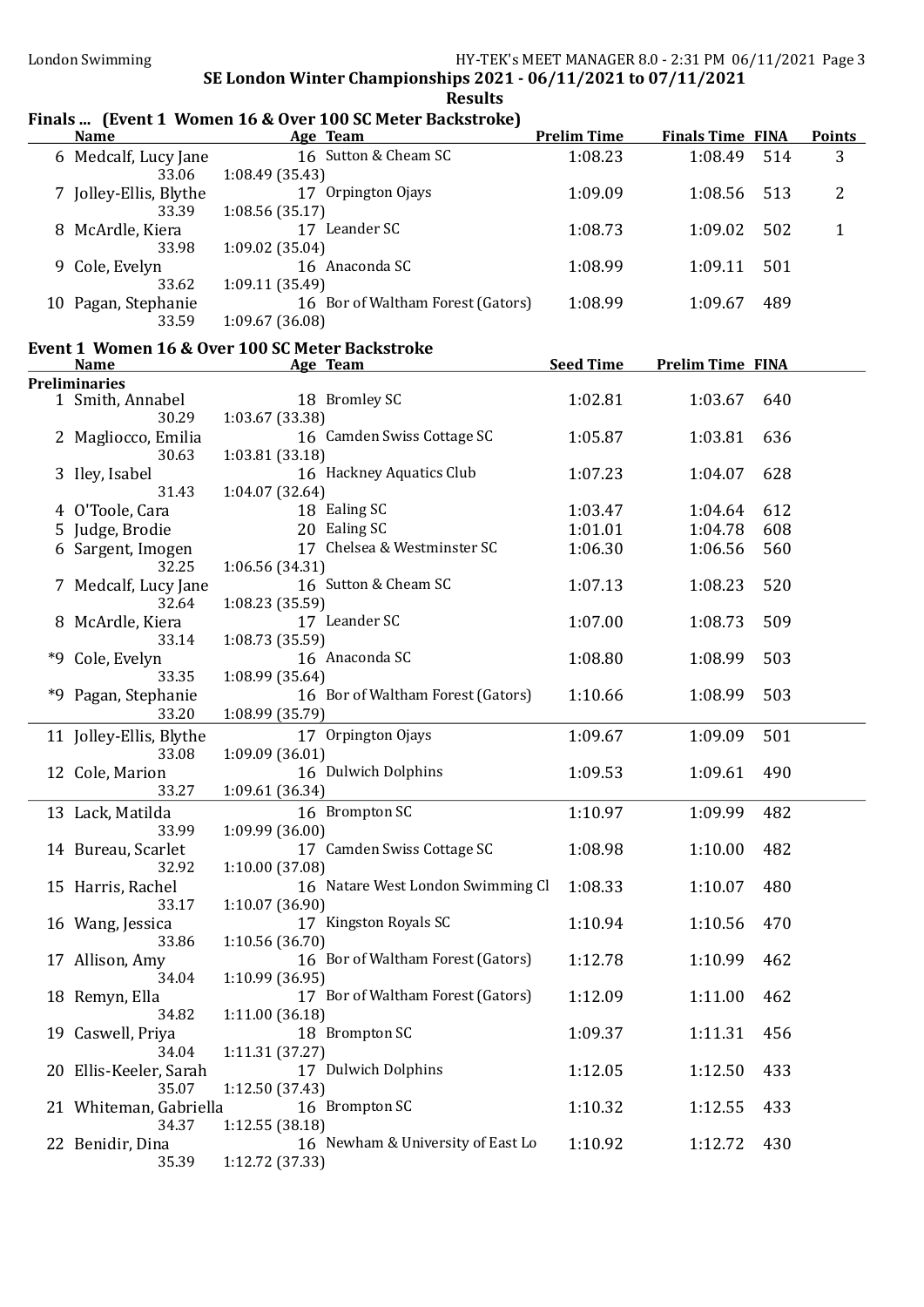## Preliminaries ... (Event 1 Women 16 & Over 100 SC Meter Backstroke)

|               | <b>Name</b>                                      | Age Team                                                                      | <b>Seed Time</b> | <b>Prelim Time FINA</b> |                |
|---------------|--------------------------------------------------|-------------------------------------------------------------------------------|------------------|-------------------------|----------------|
|               | 23 Pemberton, Ella<br>1:13.16                    | 16 Bor of Waltham Forest (Gators)<br>1:13.16()                                | 1:13.54          | 1:13.16<br>422          |                |
|               | 24 Brown, Amy                                    | 17 Croydon Amphibians SC                                                      | 1:08.93          | 420<br>1:13.26          |                |
|               | 25 Brown, Victoria                               | 19 Camden Swiss Cottage SC                                                    | 1:13.91          | 1:13.34<br>419          |                |
|               | 34.20                                            | 1:13.34 (39.14)                                                               |                  |                         |                |
|               | 26 Train, Ella                                   | 17 Ealing SC                                                                  | 1:13.48          | 1:13.46<br>417          |                |
|               | 35.08                                            | 1:13.46 (38.38)                                                               |                  |                         |                |
|               | 27 Wootton, Evie                                 | 16 Haringey Aquatics                                                          | 1:13.41          | 1:13.68<br>413          |                |
|               | 35.29                                            | 1:13.68 (38.39)                                                               |                  |                         |                |
|               | 28 Strover, Hannah                               | 16 Orpington Ojays                                                            | 1:12.35          | 1:13.73<br>412          |                |
|               | 35.59                                            | 1:13.73(38.14)                                                                |                  |                         |                |
|               | 29 Ellender, Olivia                              | 16 Dulwich Dolphins                                                           | 1:11.51          | 1:13.83<br>410          |                |
|               | 34.82                                            | 1:13.83 (39.01)                                                               |                  |                         |                |
|               | 30 Harden, Ellie                                 | 19 Orpington Ojays                                                            | 1:08.79          | 1:14.25<br>404          |                |
|               | 35.13                                            | 1:14.25(39.12)                                                                |                  |                         |                |
|               | 31 Stewart-Liddon, Hebe                          | 18 Brompton SC                                                                | 1:13.05          | 395<br>1:14.77          |                |
|               | 36.43                                            | 1:14.77 (38.34)                                                               |                  |                         |                |
|               | 32 Parker, Megan                                 | 18 Erith & District SC                                                        | 1:12.59          | 380<br>1:15.72          |                |
|               | 36.36                                            | 1:15.72 (39.36)                                                               |                  |                         |                |
|               | 33 Woolley, Anna                                 | 17 Croydon Amphibians SC                                                      | 1:10.40          | 367<br>1:16.65          |                |
|               | 37.32                                            | 1:16.65 (39.33)                                                               |                  |                         |                |
|               | Event 2 Men 11-15 200 SC Meter IM                |                                                                               |                  |                         |                |
|               | <b>Name</b>                                      | <b>Example 20</b> Age Team <b>Prelim Time</b>                                 |                  | <b>Finals Time FINA</b> | <b>Points</b>  |
| <b>Finals</b> |                                                  |                                                                               |                  |                         |                |
|               | 1 Whittles, Edward                               | 15 Chelsea & Westminster SC                                                   | 2:07.28          | 2:07.56<br>634          | 8              |
|               | 27.06                                            | 1:36.52()<br>2:07.56 (31.04)                                                  |                  |                         |                |
|               | 2 Porter, Llewellyn                              | 13 Camden Swiss Cottage SC                                                    | 2:11.70          | 2:12.58<br>565          | $\overline{7}$ |
|               | 29.12                                            | $1:03.05(33.93)$ $1:43.43(40.38)$<br>2:12.58(29.15)                           |                  |                         |                |
|               | 3 Mahmood, Raheel                                | 14 Romford Town SC                                                            | 2:15.54          | 2:13.25<br>556          | 6              |
|               | 28.38                                            | $1:03.23(34.85)$ $1:42.34(39.11)$<br>2:13.25 (30.91)                          |                  |                         |                |
|               | 4 Opimo-Fisher, David                            | 14 Hillingdon Swimming Club                                                   | 2:19.21          | 2:17.71<br>504          | 5              |
|               | 31.72                                            | $1:05.82(34.10)$ $1:45.20(39.38)$<br>2:17.71 (32.51)                          |                  |                         |                |
|               | 5 Norman, Henry                                  | 14 Bromley SC                                                                 | 2:20.72          | 2:19.45<br>485          | 4              |
|               | 30.06                                            | $1:05.91(35.85)$ $1:46.14(40.23)$<br>2:19.45 (33.31)<br>14 Kingston Royals SC | 2:18.91          |                         | 3              |
|               | 6 Cinpoes, Pip                                   | 31.10   1:07.78 (36.68)   1:49.92 (42.14)<br>2:22.19 (32.27)                  |                  | 2:22.19<br>458          |                |
|               |                                                  | 7 Neacsu, David Ioan 13 Barking & Dagenham Aquatics Cl 2:23.19                |                  | 2:22.34 456             | $\overline{c}$ |
|               | 30.53                                            | 1:09.24(38.71)<br>1:49.81 (40.57)<br>2:22.34 (32.53)                          |                  |                         |                |
|               | 8 Pigott, Archie                                 | 14 Killerwhales SC (Havering)                                                 | 2:22.50          | 2:23.99<br>441          | $\mathbf{1}$   |
|               | 31.98                                            | 1:50.62(41.03)<br>2:23.99 (33.37)<br>1:09.59(37.61)                           |                  |                         |                |
|               | 9 Cao, Kevin                                     | 14 Greenwich Royals SC                                                        | 2:22.85          | 2:24.52<br>436          |                |
|               | 30.17                                            | 1:08.27(38.10)<br>1:51.54(43.27)<br>2:24.52 (32.98)                           |                  |                         |                |
|               | 10 Grant, Ritchie                                | 14 Camden Swiss Cottage SC                                                    | 2:24.10          | 2:24.53<br>436          |                |
|               | 30.35                                            | 1:52.11(43.36)<br>1:08.75(38.40)<br>2:24.53 (32.42)                           |                  |                         |                |
|               |                                                  |                                                                               |                  |                         |                |
|               | Event 2 Men 11-15 200 SC Meter IM<br><b>Name</b> | Age Team                                                                      | <b>Seed Time</b> | <b>Prelim Time FINA</b> |                |
|               | <b>Preliminaries</b>                             |                                                                               |                  |                         |                |
|               | 1 Whittles, Edward                               | 15 Chelsea & Westminster SC                                                   | 2:07.41          | 2:07.28<br>639          |                |
|               | 27.53                                            | 1:36.93(38.00)<br>58.93 (31.40)<br>2:07.28 (30.35)                            |                  |                         |                |
|               | 2 Porter, Llewellyn                              | 13 Camden Swiss Cottage SC                                                    | 2:16.95          | 2:11.70<br>576          |                |
|               | 29.50                                            | 1:01.78(32.28)<br>1:41.79(40.01)<br>2:11.70 (29.91)                           |                  |                         |                |
|               | 3 Mahmood, Raheel                                | 14 Romford Town SC                                                            | 2:17.67          | 2:15.54<br>529          |                |
|               | 29.03                                            | 1:04.06 (35.03)<br>1:43.54 (39.48)<br>2:15.54(32.00)                          |                  |                         |                |
|               | 4 Cinpoes, Pip                                   | 14 Kingston Royals SC                                                         | 2:20.19          | 2:18.91<br>491          |                |
|               | 30.19                                            | 1:06.05(35.86)<br>1:47.61 (41.56)<br>2:18.91 (31.30)                          |                  |                         |                |
|               |                                                  |                                                                               |                  |                         |                |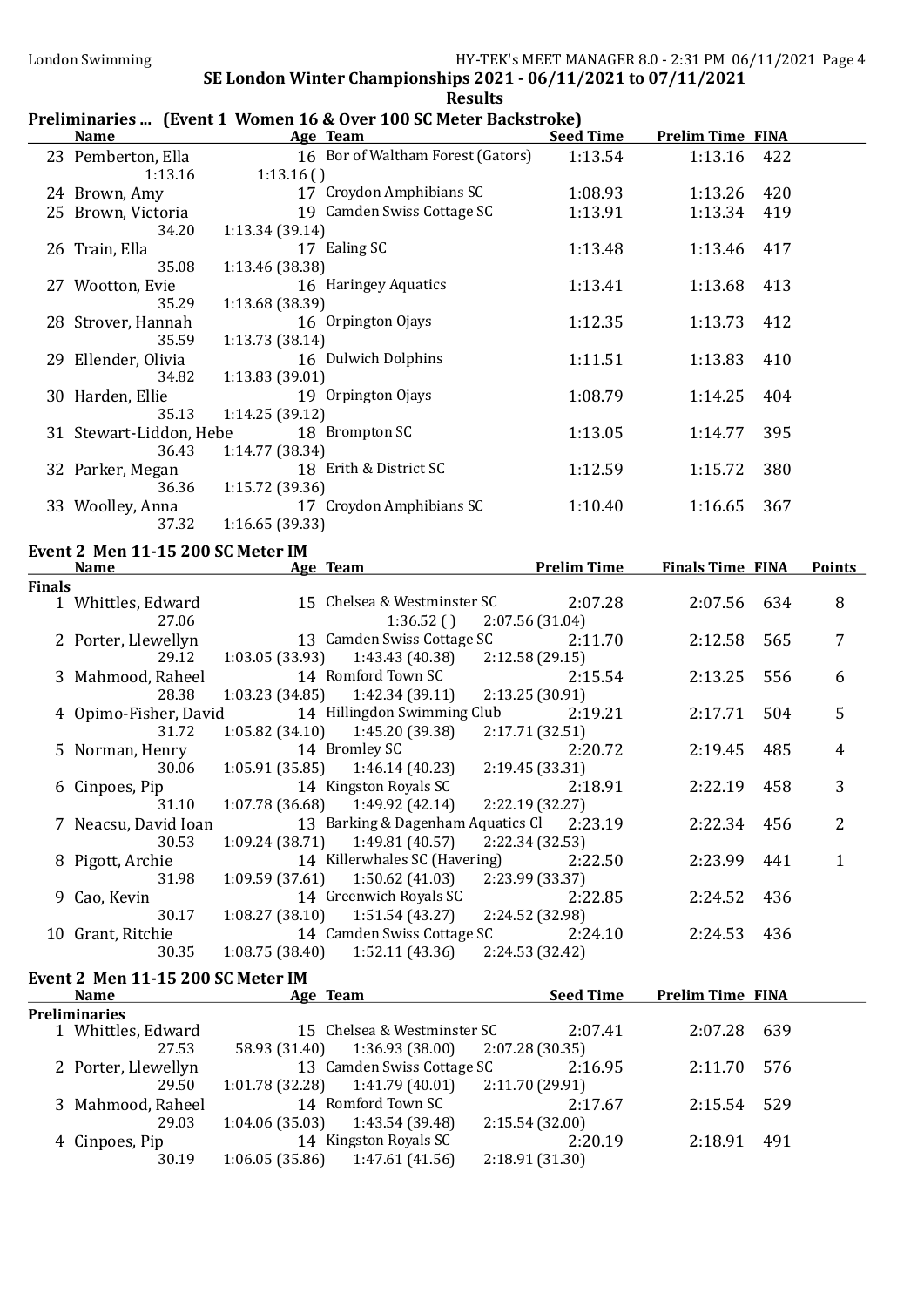## Preliminaries ... (Event 2 Men 11-15 200 SC Meter IM)

| <b>Name</b>            | Age Team                                  | <b>Seed Time</b> | <b>Prelim Time FINA</b> |     |
|------------------------|-------------------------------------------|------------------|-------------------------|-----|
| 5 Opimo-Fisher, David  | 14 Hillingdon Swimming Club               | 2:20.93          | 2:19.21                 | 488 |
| 32.08                  | $1:05.07(32.99)$ $1:45.12(40.05)$         | 2:19.21 (34.09)  |                         |     |
| 6 Norman, Henry        | 14 Bromley SC                             | 2:22.70          | 2:20.72                 | 472 |
| 29.45                  | $1:04.96(35.51)$ $1:45.52(40.56)$         | 2:20.72 (35.20)  |                         |     |
| 7 Pigott, Archie       | 14 Killerwhales SC (Havering)             | 2:24.20          | 2:22.50                 | 455 |
| 31.30                  | $1:09.13(37.83)$ $1:49.47(40.34)$         | 2:22.50 (33.03)  |                         |     |
| 8 Cao, Kevin           | 14 Greenwich Royals SC                    | 2:28.25          | 2:22.85                 | 452 |
| 29.98                  | $1:07.70(37.72)$ $1:50.24(42.54)$         | 2:22.85 (32.61)  |                         |     |
| 9 Neacsu, David Ioan   | 13 Barking & Dagenham Aquatics Cl 2:19.51 |                  | 2:23.19                 | 448 |
| 31.67                  | $1:09.37(37.70)$ $1:49.44(40.07)$         | 2:23.19 (33.75)  |                         |     |
| 10 Grant, Ritchie      | 14 Camden Swiss Cottage SC                | 2:28.66          | 2:24.10                 | 440 |
| 30.24                  | 1:08.08(37.84)<br>1:51.45 (43.37)         | 2:24.10(32.65)   |                         |     |
|                        |                                           |                  |                         |     |
| 11 Daryanani, Jai      | 14 Barnet Copthall SC                     | 2:30.25          | 2:25.05                 | 431 |
| 31.23                  | 1:09.00 (37.77)<br>1:52.46 (43.46)        | 2:25.05 (32.59)  |                         |     |
| 12 Morgan, Max         | 13 Wandsworth SC                          | 2:29.56          | 2:27.05                 | 414 |
| 31.68                  | 1:12.06 (40.38)<br>1:52.95 (40.89)        | 2:27.05 (34.10)  |                         |     |
| 13 Jarrett, Lewis      | 15 Romford Town SC                        | 2:26.10          | 2:27.20                 | 413 |
| 30.98                  | 1:08.29 (37.31)<br>1:51.89(43.60)         | 2:27.20 (35.31)  |                         |     |
| 14 Barrot, Gabriel     | 14 Camden Swiss Cottage SC                | 2:28.11          | 2:27.32                 | 412 |
| 32.92                  | 1:09.85(36.93)<br>1:51.79 (41.94)         | 2:27.32 (35.53)  |                         |     |
| 15 Subba, Judah        | 14 Borough of Harrow S C                  | 2:28.64          | 2:27.42                 | 411 |
| 31.29                  | 1:52.61 (42.90)<br>1:09.71 (38.42)        | 2:27.42 (34.81)  |                         |     |
| 16 Ellender, Max       | 14 Dulwich Dolphins                       | 2:36.00          | 2:27.52                 | 410 |
| 30.58                  | 1:07.56(36.98)<br>1:52.90 (45.34)         | 2:27.52 (34.62)  |                         |     |
| 17 Benidir, Sami       | 14 Newham & University of East Lo         | 2:26.50          | 2:27.98                 | 406 |
| 31.67                  | 1:54.68 (45.04)<br>1:09.64(37.97)         | 2:27.98 (33.30)  |                         |     |
| 18 Abdulhafiz, Rami    | 14 Dulwich Dolphins                       | 2:28.04          | 2:28.26                 | 404 |
| 29.70                  | 1:04.92 (35.22)<br>1:50.77 (45.85)        | 2:28.26 (37.49)  |                         |     |
| 19 Tedesco, Daniele    | 14 Ealing SC                              | 2:28.28          | 2:28.80                 | 399 |
| 31.43                  | 1:08.67(37.24)<br>1:54.80 (46.13)         | 2:28.80 (34.00)  |                         |     |
| 20 Al-Khudairy, Yahya  | 15 Teddington SC                          | 2:35.30          | 2:29.56                 | 393 |
| 31.27                  | 1:06.59(35.32)<br>1:55.52 (48.93)         | 2:29.56 (34.04)  |                         |     |
| 21 Lewis, Teddy        | 15 Saxon Crown (Lewisham) SC              | 2:27.13          | 2:29.97                 | 390 |
| 32.07                  | 1:11.11(39.04)<br>1:55.98 (44.87)         | 2:29.97 (33.99)  |                         |     |
|                        | 15 Ealing SC                              | 2:33.17          | 2:30.32                 | 387 |
| 22 Remington, Alastair | $1:11.79(41.23)$ $1:56.63(44.84)$         |                  |                         |     |
| 30.56                  |                                           | 2:30.32 (33.69)  |                         |     |
| 23 Chirita, Josh       | 12 Hillingdon Swimming Club 2:31.98       |                  | 2:30.94                 | 383 |
| 32.39                  | $1:09.41(37.02)$ $1:55.43(46.02)$         | 2:30.94(35.51)   |                         |     |
| 24 Thomas, Taran       | 15 Anaconda SC                            | 2:28.31          | 2:31.11                 | 381 |
| 31.60                  | $1:08.23(36.63)$ $1:54.95(46.72)$         | 2:31.11(36.16)   |                         |     |
| 25 Salazar, Steven     | 15 Newham & University of East Lo         | 2:30.88          | 2:31.12                 | 381 |
| 31.61                  | 1:57.89 (46.56)<br>1:11.33(39.72)         | 2:31.12 (33.23)  |                         |     |
| 26 Alexandre, Virgile  | 15 Wandsworth SC                          | 2:29.70          | 2:31.57                 | 378 |
| 32.08                  | 1:58.39 (45.78)<br>1:12.61(40.53)         | 2:31.57 (33.18)  |                         |     |
| 27 Markov, Nik         | 15 Camden Swiss Cottage SC                | 2:29.65          | 2:31.65                 | 377 |
| 31.33                  | 1:11.11 (39.78)<br>1:56.22(45.11)         | 2:31.65 (35.43)  |                         |     |
| *28 Panyandee, Rhys    | 15 Newham & University of East Lo         | 2:29.68          | 2:31.78                 | 376 |
| 32.68                  | 1:56.09(42.46)<br>1:13.63(40.95)          | 2:31.78 (35.69)  |                         |     |
| *28 Buchbinder, Jonas  | 14 Kingston Royals SC                     | 2:34.56          | 2:31.78                 | 376 |
| 32.35                  | 1:56.05(45.62)<br>1:10.43(38.08)          | 2:31.78 (35.73)  |                         |     |
| 30 Hyde, Danny         | 13 Barking & Dagenham Aquatics Cl         | 2:34.72          | 2:33.20                 | 366 |
| 31.99                  | 1:57.95 (48.52)<br>1:09.43 (37.44)        | 2:33.20 (35.25)  |                         |     |
| 31 Segatta, Luca       | 15 Sutton & Cheam SC                      | 2:35.09          | 2:33.38                 | 365 |
| 30.93                  | 1:10.91 (39.98)<br>1:57.46 (46.55)        | 2:33.38 (35.92)  |                         |     |
| 32 Ridard, Luca        | 14 Haringey Aquatics                      | 2:35.55          | 2:33.59                 | 363 |
| 33.70                  | 1:57.90 (44.52)<br>1:13.38 (39.68)        | 2:33.59 (35.69)  |                         |     |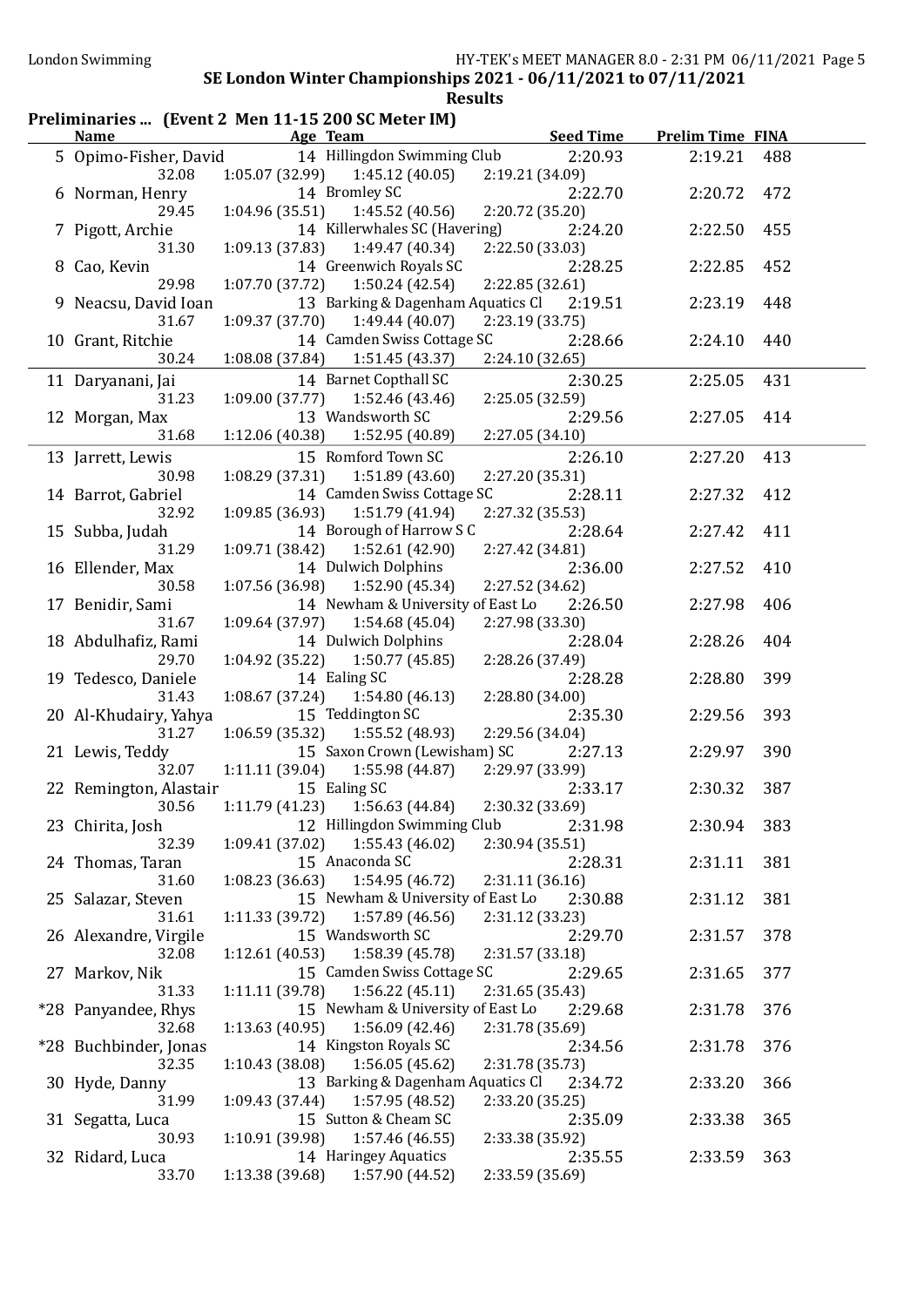### Preliminaries ... (Event 2 Men 11-15 200 SC Meter IM)

| <b>Name</b>          | Age Team                                                                              | <b>Seed Time</b> | <b>Prelim Time FINA</b> |     |
|----------------------|---------------------------------------------------------------------------------------|------------------|-------------------------|-----|
| 33 Beran, Crosby     | 13 Hillingdon Swimming Club 2:35.13                                                   |                  | 2:33.83                 | 361 |
| 32.72                | 1:56.93 (44.00)<br>1:12.93(40.21)                                                     | 2:33.83 (36.90)  |                         |     |
| 34 Adams, Sam        | 14 Hackney Aquatics Club                                                              | 2:34.67          | 2:34.54                 | 356 |
| 32.32                | $1:09.83(37.51)$ $1:59.06(49.23)$                                                     | 2:34.54 (35.48)  |                         |     |
| 35 Aleksejevs, Alan  | 15 Newham & University of East Lo                                                     | 2:35.77          | 2:35.14                 | 352 |
| 32.36                | 1:12.58(40.22)<br>2:01.15 (48.57)                                                     | 2:35.14 (33.99)  |                         |     |
| 36 Yuen, Marco       | 14 Romford Town SC                                                                    | 2:36.37          | 2:35.60                 | 349 |
| 32.51                | $1:13.58(41.07)$ $1:58.59(45.01)$                                                     | 2:35.60 (37.01)  |                         |     |
| 37 Lagzouli, Adam    | 13 Dulwich Dolphins                                                                   | 2:41.81          | 2:38.43                 | 331 |
| 34.65                | 2:01.36()                                                                             | 2:38.43 (37.07)  |                         |     |
| 38 Blackburn, Xavier | 13 Dulwich Dolphins                                                                   | 2:46.97          | 2:46.32                 | 286 |
| 34.28                | $1:15.31(41.03)$ $2:05.41(50.10)$                                                     | 2:46.32(40.91)   |                         |     |
| 39 Eler, Aslan       | 13 Chelsea & Westminster SC                                                           | 2:52.31          | 2:49.93                 | 268 |
| 34.90                | $1:18.93(44.03)$ $2:12.15(53.22)$                                                     | 2:49.93 (37.78)  |                         |     |
| 40 Shearman, Enzo    | 11 Hackney Aquatics Club                                                              | 2:57.09          | 2:54.25                 | 249 |
| 38.56                | $1:23.35(44.79)$ $2:15.60(52.25)$ $2:54.25(38.65)$                                    |                  |                         |     |
| --- Dinev, Bryan     | 15 Bexley SC                                                                          | 2:22.60          | DQ                      |     |
|                      | 9.4 Finish of each stroke not in accordance with rules for the particular stroke - IM |                  |                         |     |

# Event 2 Men 16 & Over 200 SC Meter IM

|        | <b>Name</b>             | Age Team                                              | <b>Prelim Time</b>                            |         | <b>Finals Time FINA</b> |     | <b>Points</b> |
|--------|-------------------------|-------------------------------------------------------|-----------------------------------------------|---------|-------------------------|-----|---------------|
| Finals |                         |                                                       |                                               |         |                         |     |               |
|        | 1 Britton, John         | 26 Ealing SC                                          |                                               | 2:08.47 | 2:03.05 707             |     | 8             |
|        | 26.31                   |                                                       | 58.47 (32.16) 1:32.88 (34.41) 2:03.05 (30.17) |         |                         |     |               |
|        | 2 Ubertalli, Pietro     |                                                       | 17 Natare West London Swimming Cl 2:08.75     |         | 2:06.66                 | 648 |               |
|        | 27.91                   |                                                       | 58.44 (30.53) 1:35.61 (37.17) 2:06.66 (31.05) |         |                         |     |               |
|        | 3 Bennett, Adam         | 17 Hillingdon Swimming Club                           |                                               | 2:11.30 | 2:09.31                 | 609 | 6             |
|        | 28.50                   | $1:00.64(32.14)$ $1:39.72(39.08)$ $2:09.31(29.59)$    |                                               |         |                         |     |               |
|        | 4 Mahendrakumar, Pravin |                                                       | 18 Bromley SC                                 | 2:07.36 | 2:10.22                 | 596 | 5             |
|        | 27.94                   | $1:02.97(35.03)$ $1:39.13(36.16)$ $2:10.22(31.09)$    |                                               |         |                         |     |               |
|        | 5 Gencas, Daniel        |                                                       | 18 Barking & Dagenham Aquatics Cl 2:11.42     |         | 2:10.66                 | 590 | 4             |
|        |                         | 27.48 1:01.04 (33.56) 1:41.69 (40.65) 2:10.66 (28.97) |                                               |         |                         |     |               |
|        | 6 Williams, Alexander   |                                                       | 16 Hillingdon Swimming Club                   | 2:13.32 | 2:11.86                 | 574 | 3             |
|        | 29.61                   | $1:03.37(33.76)$ $1:40.82(37.45)$ $2:11.86(31.04)$    |                                               |         |                         |     |               |
|        | 7 Ogden, Kai            |                                                       | 18 Hackney Aquatics Club                      | 2:13.41 | 2:13.28                 | 556 |               |
|        | 30.64                   | $1:05.88(35.24)$ $1:43.00(37.12)$ $2:13.28(30.28)$    |                                               |         |                         |     |               |
|        | 8 Malov, Filip          |                                                       | 16 Sutton & Cheam SC                          | 2:14.18 | 2:14.67                 | 539 |               |
|        | 28.06                   | $1:02.82$ (34.76) $1:42.89$ (40.07) $2:14.67$ (31.78) |                                               |         |                         |     |               |
|        | *9 Austin, Alex         |                                                       | 17 Hillingdon Swimming Club                   | 2:15.60 | 2:14.80                 | 537 |               |
|        | 29.78                   | $1:05.21(35.43)$ $1:44.63(39.42)$                     | 2:14.80(30.17)                                |         |                         |     |               |
|        |                         | *9 Quiddington, Harvey 17 Barnet Copthall SC          |                                               | 2:13.09 | 2:14.80                 | 537 |               |
|        | 29.21                   | $1:05.62(36.41)$ $1:42.60(36.98)$                     | 2:14.80 (32.20)                               |         |                         |     |               |
|        |                         |                                                       |                                               |         |                         |     |               |

### Event 2 Men 16 & Over 200 SC Meter IM

| <b>Name</b>             | Age Team        |                                           |                 | <b>Seed Time</b> | <b>Prelim Time FINA</b> |     |  |
|-------------------------|-----------------|-------------------------------------------|-----------------|------------------|-------------------------|-----|--|
| <b>Preliminaries</b>    |                 |                                           |                 |                  |                         |     |  |
| 1 Mahendrakumar, Pravin |                 | 18 Bromley SC                             |                 | 2:14.58          | 2:07.36                 | 637 |  |
| 26.71                   | 1:02.57 (35.86) | 1:35.69 (33.12)                           | 2:07.36(31.67)  |                  |                         |     |  |
| 2 Britton, John         | 26 Ealing SC    |                                           |                 | 1:59.77          | 2:08.47                 | 621 |  |
| 27.68                   | 59.98 (32.30)   | 1:35.80 (35.82)                           | 2:08.47 (32.67) |                  |                         |     |  |
| 3 Ubertalli, Pietro     |                 | 17 Natare West London Swimming Cl 2:11.48 |                 |                  | 2:08.75                 | 617 |  |
| 28.25                   | 59.08 (30.83)   | $1:37.57(38.49)$ $2:08.75(31.18)$         |                 |                  |                         |     |  |
| 4 Bennett, Adam         |                 | 17 Hillingdon Swimming Club               |                 | 2:12.46          | 2:11.30                 | 582 |  |
| 28.63                   | 1:00.63(32.00)  | 1:40.70 (40.07)                           | 2:11.30(30.60)  |                  |                         |     |  |
| 5 Gencas, Daniel        |                 | 18 Barking & Dagenham Aquatics Cl         |                 | 2:13.41          | 2:11.42                 | 580 |  |
| 27.88                   | 1:01.62(33.74)  | $1:42.73(41.11)$ $2:11.42(28.69)$         |                 |                  |                         |     |  |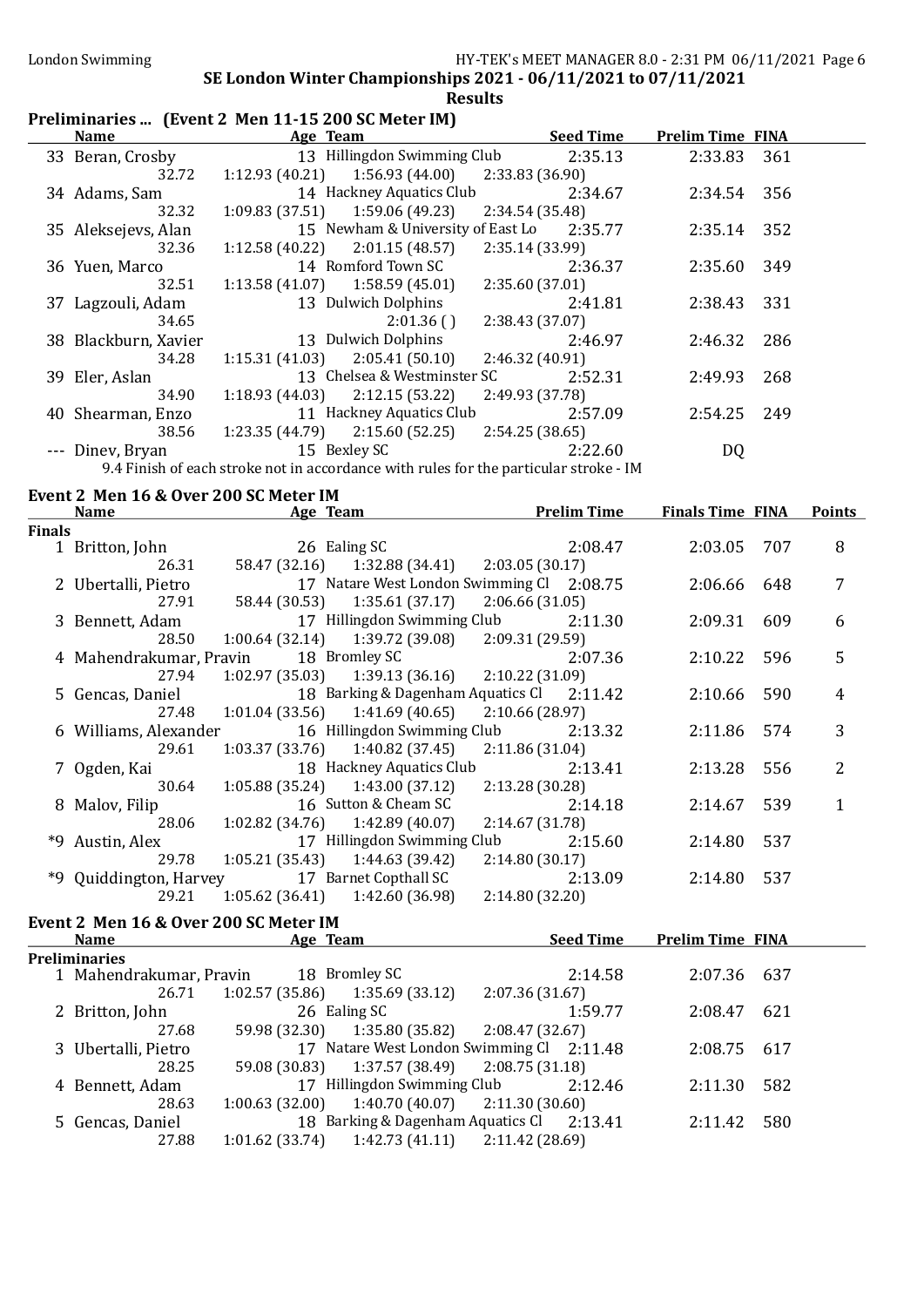### Preliminaries ... (Event 2 Men 16 & Over 200 SC Meter IM)

|               | <b>Name</b>                                                                            |                           | Age Team                                       |                 | <b>Seed Time</b>   | <b>Prelim Time FINA</b> |     |               |
|---------------|----------------------------------------------------------------------------------------|---------------------------|------------------------------------------------|-----------------|--------------------|-------------------------|-----|---------------|
|               | 6 Quiddington, Harvey                                                                  |                           | 17 Barnet Copthall SC                          |                 | 2:13.43            | 2:13.09                 | 558 |               |
|               | 28.69<br>7 Williams, Alexander                                                         | 1:04.57(35.88)            | 1:40.91 (36.34)<br>16 Hillingdon Swimming Club | 2:13.09 (32.18) | 2:18.83            | 2:13.32                 | 556 |               |
|               | 29.56                                                                                  | 1:02.76(33.20)            | 1:41.55 (38.79)                                | 2:13.32 (31.77) |                    |                         |     |               |
|               | 8 Ogden, Kai                                                                           |                           | 18 Hackney Aquatics Club                       |                 | 2:10.51            | 2:13.41                 | 554 |               |
|               | 28.45                                                                                  |                           | 1:41.04()                                      | 2:13.41 (32.37) |                    |                         |     |               |
|               | 9 Malov, Filip                                                                         |                           | 16 Sutton & Cheam SC                           |                 | 2:14.25            | 2:14.18                 | 545 |               |
|               | 28.11<br>10 Austin, Alex                                                               | 1:01.55(33.44)            | 1:42.42 (40.87)<br>17 Hillingdon Swimming Club | 2:14.18(31.76)  | 2:17.31            | 2:15.60                 | 528 |               |
|               | 29.62                                                                                  | 1:04.29 (34.67)           | 1:44.85(40.56)                                 | 2:15.60(30.75)  |                    |                         |     |               |
|               | 11 Mccarthy, Connor                                                                    |                           | 16 Romford Town SC                             |                 | 2:14.80            | 2:17.87                 | 502 |               |
|               | 29.51                                                                                  | 1:04.42(34.91)            | 1:44.92 (40.50)                                | 2:17.87 (32.95) |                    |                         |     |               |
|               | 12 Irvine, William                                                                     |                           | 16 Sutton & Cheam SC                           |                 | 2:19.28            | 2:19.47                 | 485 |               |
|               | 28.42                                                                                  | 1:03.28(34.86)            | 1:45.83(42.55)                                 | 2:19.47 (33.64) |                    |                         |     |               |
|               | 13 Dakin, Jimmy<br>29.80                                                               | 1:05.89 (36.09)           | 17 Leander SC<br>1:47.95 (42.06)               | 2:19.81 (31.86) | 2:22.19            | 2:19.81                 | 482 |               |
|               | 14 Morse, Oliver                                                                       |                           | 17 Bexley SC                                   |                 | 2:24.87            | 2:25.18                 | 430 |               |
|               | 30.24                                                                                  | 1:06.26(36.02)            | 1:50.86(44.60)                                 | 2:25.18 (34.32) |                    |                         |     |               |
|               | 15 White, Josh                                                                         |                           | 16 Barking & Dagenham Aquatics Cl 2:27.53      |                 |                    | 2:27.74                 | 408 |               |
|               | 30.75                                                                                  | 1:08.47(37.72)            | 1:52.30 (43.83)                                | 2:27.74 (35.44) |                    |                         |     |               |
|               | 16 Green, Joe                                                                          |                           | 17 Sutton & Cheam SC                           |                 | 2:27.08            | 2:28.59                 | 401 |               |
|               | 29.25                                                                                  | 1:10.27(41.02)            | 1:52.35(42.08)<br>16 Wandsworth SC             | 2:28.59 (36.24) |                    |                         |     |               |
|               | 17 Gamble, Isaac<br>33.58                                                              |                           | $1:14.26(40.68)$ $1:55.57(41.31)$              | 2:29.05 (33.48) | 2:30.55            | 2:29.05                 | 397 |               |
|               | 18 Rudd, Jonathan                                                                      |                           | 16 Chelsea & Westminster SC                    |                 | 2:25.74            | 2:29.21                 | 396 |               |
|               | 30.51                                                                                  | 1:06.14(35.63)            | 1:52.65(46.51)                                 | 2:29.21 (36.56) |                    |                         |     |               |
|               | 19 Ellingham, Luke                                                                     |                           | 17 Haringey Aquatics                           |                 | 2:31.19            | 2:30.15                 | 389 |               |
|               | 31.62                                                                                  | 1:10.30(38.68)            | 1:55.36(45.06)                                 | 2:30.15 (34.79) |                    |                         |     |               |
|               | 20 Walker, Jacob                                                                       |                           | 16 Greenwich Royals SC                         |                 | 2:33.23            | 2:31.30                 | 380 |               |
|               | 32.92<br>21 Harden-Wilson, Stephen                                                     | 1:13.36(40.44)            | 1:55.69(42.33)<br>16 Haringey Aquatics         | 2:31.30(35.61)  | 2:32.69            | 2:33.44                 | 364 |               |
|               | 32.59                                                                                  | 1:11.56(38.97)            | 1:59.24 (47.68)                                | 2:33.44 (34.20) |                    |                         |     |               |
|               | 22 Robinson, Harry                                                                     |                           | 17 Barking & Dagenham Aquatics Cl 2:30.34      |                 |                    | 2:38.36                 | 331 |               |
|               | 32.39                                                                                  | 1:09.00(36.61)            | 2:00.63(51.63)                                 | 2:38.36 (37.73) |                    |                         |     |               |
|               | Event 2 Men 200 SC Meter IM Multi-Class                                                |                           |                                                |                 |                    |                         |     |               |
|               | <b>Name</b>                                                                            | <b>Example 2</b> Age Team |                                                |                 | <b>Seed Time</b>   | <b>Prelim Time Para</b> |     |               |
|               | <b>Preliminaries</b><br>1 Paredes-Flores, Darren SM1 16 Newham & University of East Lo |                           |                                                |                 | 2:54.47            | 2:50.29                 | 387 |               |
|               | 33.21                                                                                  | 1:18.04(44.83)            | 2:13.29(55.25)                                 | 2:50.29 (37.00) |                    |                         |     |               |
|               | Event 3 Women 11-15 100 SC Meter Butterfly                                             |                           |                                                |                 |                    |                         |     |               |
|               | <b>Name</b>                                                                            |                           | Age Team                                       |                 | <b>Prelim Time</b> | <b>Finals Time FINA</b> |     | <b>Points</b> |
| <b>Finals</b> |                                                                                        |                           |                                                |                 |                    |                         |     |               |
|               | 1 Pasakinskaite, Erika                                                                 |                           | 15 Barking & Dagenham Aquatics Cl              |                 | 1:03.33            | 1:02.73                 | 659 | 8             |
|               | 29.48<br>2 Dewhurst, Annabel                                                           | 1:02.73(33.25)            | 15 Anaconda SC                                 |                 | 1:04.86            | 1:04.19                 | 615 | 7             |
|               | 30.20                                                                                  | 1:04.19 (33.99)           |                                                |                 |                    |                         |     |               |
|               | 3 Bernholt, Tsala                                                                      |                           | 15 Barnet Copthall SC                          |                 | 1:06.12            | 1:04.97                 | 593 | 6             |
|               | 31.07                                                                                  | 1:04.97 (33.90)           |                                                |                 |                    |                         |     |               |
|               | 4 Guimond-Beetham, Ines                                                                |                           | 13 Camden Swiss Cottage SC                     |                 | 1:05.45            | 1:05.63                 | 576 | 5             |
|               | 30.57                                                                                  | 1:05.63(35.06)            |                                                |                 |                    |                         |     |               |
|               | 5 Cottrell, Annabella<br>30.31                                                         | 1:06.27 (35.96)           | 15 Greenwich Royals SC                         |                 | 1:05.37            | 1:06.27                 | 559 | 4             |
|               | 6 Pawlik, Julia                                                                        |                           | 15 Hillingdon Swimming Club                    |                 | 1:07.41            | 1:06.41                 | 556 | 3             |
|               | 30.77                                                                                  | 1:06.41(35.64)            |                                                |                 |                    |                         |     |               |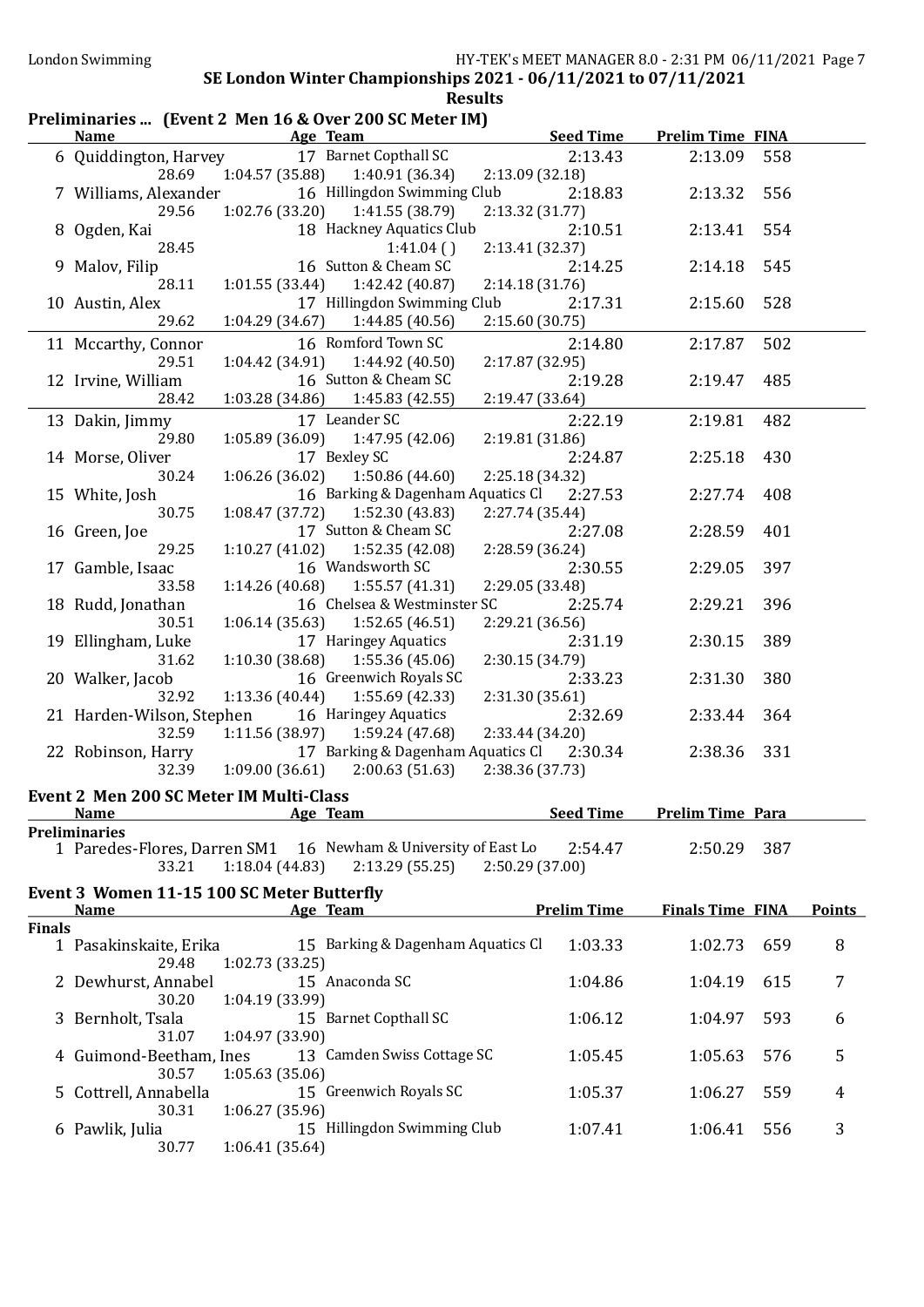### Finals ... (Event 3 Women 11-15 100 SC Meter Butterfly)

| <b>Name</b>        | Age Team                          | <b>Prelim Time</b> | <b>Finals Time FINA</b> |       | <b>Points</b> |
|--------------------|-----------------------------------|--------------------|-------------------------|-------|---------------|
| 7 Serafini, Emily  | 14 Bromley SC                     | 1:05.81            | 1:06.53                 | - 553 | 2             |
| 30.59              | 1:06.53(35.94)                    |                    |                         |       |               |
| 8 Jenkins, Clare   | 13 Natare West London Swimming Cl | 1:07.09            | 1:07.68 525             |       |               |
| 30.75              | 1:07.68(36.93)                    |                    |                         |       |               |
| 9 Grove, Thomasina | 15 Chelsea & Westminster SC       | 1:06.97            | 1:08.04 517             |       |               |
| 32.26              | 1:08.04(35.78)                    |                    |                         |       |               |
| 10 Burns, Lola     | 15 Beckenham SC                   | 1:07.35            | 1:08.05 516             |       |               |
| 31.60              | 1:08.05(36.45)                    |                    |                         |       |               |

#### Event 3 Women 11-15 100 SC Meter Butterfly

| <b>Name</b>             |                 | Age Team                          | <b>Seed Time</b> | <b>Prelim Time FINA</b> |     |
|-------------------------|-----------------|-----------------------------------|------------------|-------------------------|-----|
| <b>Preliminaries</b>    |                 |                                   |                  |                         |     |
| 1 Pasakinskaite, Erika  |                 | 15 Barking & Dagenham Aquatics Cl | 1:01.69          | 1:03.33                 | 641 |
| 29.62                   | 1:03.33 (33.71) |                                   |                  |                         |     |
| 2 Dewhurst, Annabel     |                 | 15 Anaconda SC                    | 1:05.81          | 1:04.86                 | 596 |
| 30.43                   | 1:04.86 (34.43) |                                   |                  |                         |     |
|                         |                 | 15 Greenwich Royals SC            | 1:04.94          | 1:05.37                 | 583 |
| 3 Cottrell, Annabella   |                 |                                   |                  |                         |     |
| 30.05                   | 1:05.37 (35.32) |                                   |                  |                         |     |
| 4 Guimond-Beetham, Ines |                 | 13 Camden Swiss Cottage SC        | 1:07.17          | 1:05.45                 | 580 |
| 30.61                   | 1:05.45 (34.84) |                                   |                  |                         |     |
| 5 Serafini, Emily       |                 | 14 Bromley SC                     | 1:07.01          | 1:05.81                 | 571 |
| 30.74                   | 1:05.81(35.07)  |                                   |                  |                         |     |
| 6 Bernholt, Tsala       |                 | 15 Barnet Copthall SC             | 1:06.17          | 1:06.12                 | 563 |
| 31.06                   | 1:06.12(35.06)  |                                   |                  |                         |     |
| 7 Grove, Thomasina      |                 | 15 Chelsea & Westminster SC       | 1:06.40          | 1:06.97                 | 542 |
| 31.27                   | 1:06.97 (35.70) |                                   |                  |                         |     |
| 8 Jenkins, Clare        |                 | 13 Natare West London Swimming Cl | 1:06.98          | 1:07.09                 | 539 |
| 30.69                   | 1:07.09(36.40)  |                                   |                  |                         |     |
| 9 Burns, Lola           |                 | 15 Beckenham SC                   | 1:06.79          | 1:07.35                 | 533 |
| 31.12                   |                 |                                   |                  |                         |     |
|                         | 1:07.35 (36.23) |                                   |                  |                         |     |
| 10 Pawlik, Julia        |                 | 15 Hillingdon Swimming Club       | 1:07.63          | 1:07.41                 | 531 |
| 31.04                   | 1:07.41 (36.37) |                                   |                  |                         |     |
| 11 Bridge, Elsa         |                 | 14 Dulwich Dolphins               | 1:13.12          | 1:07.63                 | 526 |
| 31.49                   | 1:07.63(36.14)  |                                   |                  |                         |     |
| 12 Spence, Indigo       |                 | 13 Chelsea & Westminster SC       | 1:07.64          | 1:07.95                 | 519 |
| 31.91                   | 1:07.95 (36.04) |                                   |                  |                         |     |
| 13 McCall, Chloe        |                 | 15 Kingston Royals SC             | 1:05.48          | 1:08.44                 | 508 |
| 31.18                   | 1:08.44 (37.26) |                                   |                  |                         |     |
|                         |                 | 14 Chelsea & Westminster SC       | 1:08.92          | 1:08.81                 | 499 |
| 14 Bunimovich, Victoria |                 |                                   |                  |                         |     |
| 32.52                   | 1:08.81 (36.29) |                                   |                  |                         |     |
| 15 Weekly, Katie        |                 | 15 Beckenham SC                   | 1:07.81          | 1:09.55                 | 484 |
| 31.68                   | 1:09.55(37.87)  |                                   |                  |                         |     |
| 16 Hill, Olivia         |                 | 15 Wandsworth SC                  | 1:09.12          | 1:09.75                 | 479 |
| 31.79                   | 1:09.75 (37.96) |                                   |                  |                         |     |
| 17 To, Jessica          |                 | 15 Leander SC                     | 1:08.96          | 1:09.88                 | 477 |
| 32.36                   | 1:09.88 (37.52) |                                   |                  |                         |     |
| 18 Van Zyl, Kayla       |                 | 15 Hillingdon Swimming Club       | 1:10.45          | 1:10.13                 | 472 |
| 31.68                   | 1:10.13(38.45)  |                                   |                  |                         |     |
| 19 Garner, Bea          |                 | 15 Leander SC                     | 1:13.97          | 1:10.36                 | 467 |
| 33.66                   | 1:10.36(36.70)  |                                   |                  |                         |     |
| 20 Rooney, Tierney      |                 | 15 Romford Town SC                | 1:10.60          | 1:11.60                 | 443 |
| 33.08                   | 1:11.60 (38.52) |                                   |                  |                         |     |
|                         |                 | 13 Erith & District SC            | 1:13.44          |                         |     |
| 21 Bushmina, Esenia     |                 |                                   |                  | 1:11.86                 | 438 |
| 32.05                   | 1:11.86 (39.81) |                                   |                  |                         |     |
| 22 Chisholm, Matilda    |                 | 14 Leander SC                     | 1:13.44          | 1:11.93                 | 437 |
| 32.56                   | 1:11.93 (39.37) |                                   |                  |                         |     |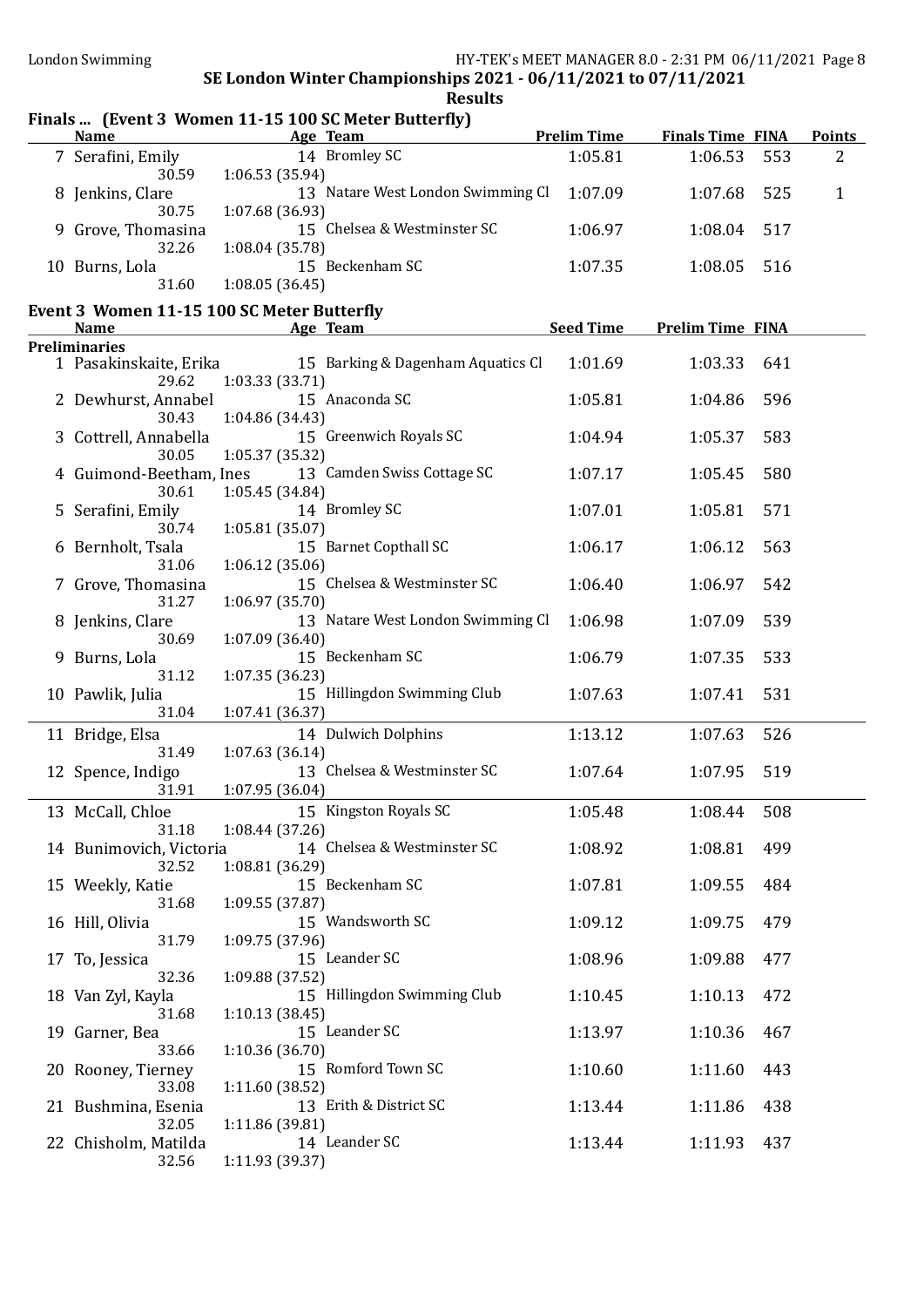## Preliminaries ... (Event 3 Women 11-15 100 SC Meter Butterfly)

|               |                                                                 |                       | Name Age Team                                                       |                    | <b>Seed Time Prelim Time FINA</b> |     |                |
|---------------|-----------------------------------------------------------------|-----------------------|---------------------------------------------------------------------|--------------------|-----------------------------------|-----|----------------|
|               | 31.55                                                           | 1:12.43 (40.88)       | 23 Onobrauche, Malaika 12 Barnet Copthall SC                        | 1:14.82            | 1:12.43                           | 428 |                |
|               | 24 Fielding, Lucy<br>34.00                                      | 1:12.47 (38.47)       | 13 Camden Swiss Cottage SC                                          | 1:13.77            | 1:12.47                           | 427 |                |
|               | 25 Stanley, Livy<br>33.26                                       | 1:12.62 (39.36)       | 13 Hillingdon Swimming Club                                         | 1:12.70            | 1:12.62                           | 425 |                |
|               | 26 Roberts, Evie                                                |                       | 13 Dulwich Dolphins                                                 | 1:13.55            | 1:13.05                           | 417 |                |
|               | 27 Evered, Bella                                                |                       | 13 Teddington SC                                                    | 1:12.54            | 1:13.27                           | 414 |                |
|               | 34.16                                                           | 1:13.27 (39.11)       |                                                                     |                    |                                   |     |                |
|               | 28 Le, Lan<br>32.82                                             | 1:13.56(40.74)        | 14 Bexley SC                                                        | 1:09.72            | 1:13.56                           | 409 |                |
|               | 29 Mcglinchey, Erica<br>34.24                                   | 1:13.70 (39.46)       | 15 Greenwich Royals SC                                              | 1:12.08            | 1:13.70                           | 406 |                |
|               | 30 Keegan, Chloe                                                |                       | 14 Killerwhales SC (Havering)                                       | 1:14.03            | 1:14.68                           | 391 |                |
|               | 34.85<br>31 Martin, Faith                                       | 1:14.68 (39.83)       | 14 Hounslow Jets                                                    | 1:18.41            | 1:15.36                           | 380 |                |
|               | 33.67                                                           | 1:15.36 (41.69)       |                                                                     |                    |                                   |     |                |
|               | 34.09                                                           | 1:15.67 (41.58)       | 32 Thanassoulas, Isabella 12 Natare West London Swimming Cl 1:12.09 |                    | 1:15.67                           | 375 |                |
|               | 33 Hole, Chloe<br>36.15                                         | 1:15.78 (39.63)       | 14 Teddington SC                                                    | 1:15.37            | 1:15.78                           | 374 |                |
|               | 34 Osorio, Keira<br>35.85                                       | 1:18.18 (42.33)       | 13 Chelsea & Westminster SC                                         | 1:27.07            | 1:18.18                           | 340 |                |
|               | 35 Kurati, Kaltra                                               |                       | 13 Chelsea & Westminster SC                                         | 1:23.00            | 1:19.45                           | 324 |                |
|               | 35.70<br>36 Naranjo, Constanze                                  | 1:19.45(43.75)        | 13 Barnet Copthall SC                                               | 1:19.88            | 1:22.06                           | 294 |                |
|               | 36.20<br>--- Waite, Lily                                        | 1:22.06 (45.86)       | 15 Anaconda SC                                                      | 1:09.44            | <b>DQ</b>                         |     |                |
|               | 4.4 Start before starting signal<br>--- Pattle, Grace           |                       | 15 Chelsea & Westminster SC                                         | 1:09.78            | DQ                                |     |                |
|               | 4.4 Start before starting signal                                |                       |                                                                     |                    |                                   |     |                |
|               | Event 3 Women 16 & Over 100 SC Meter Butterfly<br>Name Age Team |                       |                                                                     | <b>Prelim Time</b> | <b>Finals Time FINA Points</b>    |     |                |
| <b>Finals</b> |                                                                 |                       |                                                                     |                    |                                   |     |                |
|               | 1 Thornton, Lucy 22 Ealing SC                                   | 29.75 1:02.38 (32.63) |                                                                     | 1:02.38            | 1:02.38 670                       |     | 8              |
|               | 2 Van Selm, Emma 18 Bromley SC<br>29.90                         | 1:03.44 (33.54)       |                                                                     |                    | 1:04.73   1:03.44   637           |     | $\overline{7}$ |
|               | 3 Jopson, Isabelle                                              |                       | 18 Romford Town SC                                                  | 1:05.47            | 1:04.95                           | 594 | 6              |
|               | 30.35<br>4 Hobsley, Jo                                          | 1:04.95 (34.60)       | 17 Barnet Copthall SC                                               | 1:05.37            | 1:05.56                           | 577 | 5              |
|               | 31.73<br>5 Sinha, Natasha                                       | 1:05.56 (33.83)       | 24 Beckenham SC                                                     | 1:06.71            | 1:06.10                           | 563 | 4              |
|               | 31.53<br>6 Paisley, Tallulah                                    | 1:06.10 (34.57)       | 17 Natare West London Swimming Cl                                   | 1:06.79            | 1:06.39                           | 556 | 3              |
|               | 30.57<br>7 Gordon, Kennedy                                      | 1:06.39 (35.82)       | 16 Natare West London Swimming Cl                                   | 1:05.80            | 1:06.59                           | 551 | 2              |
|               | 31.15                                                           | 1:06.59(35.44)        |                                                                     |                    |                                   |     |                |
|               | 8 Jackson, Sophia<br>30.90                                      | 1:06.77(35.87)        | 17 Sutton & Cheam SC                                                | 1:06.16            | 1:06.77                           | 547 | 1              |
|               | 9 Harris, Rachel<br>32.00                                       | 1:08.89 (36.89)       | 16 Natare West London Swimming Cl                                   | 1:07.77            | 1:08.89                           | 498 |                |
|               | Corver, Alicia                                                  |                       | 17 Bromley SC                                                       | 1:05.92            | DQ                                |     |                |

4.4 Start before starting signal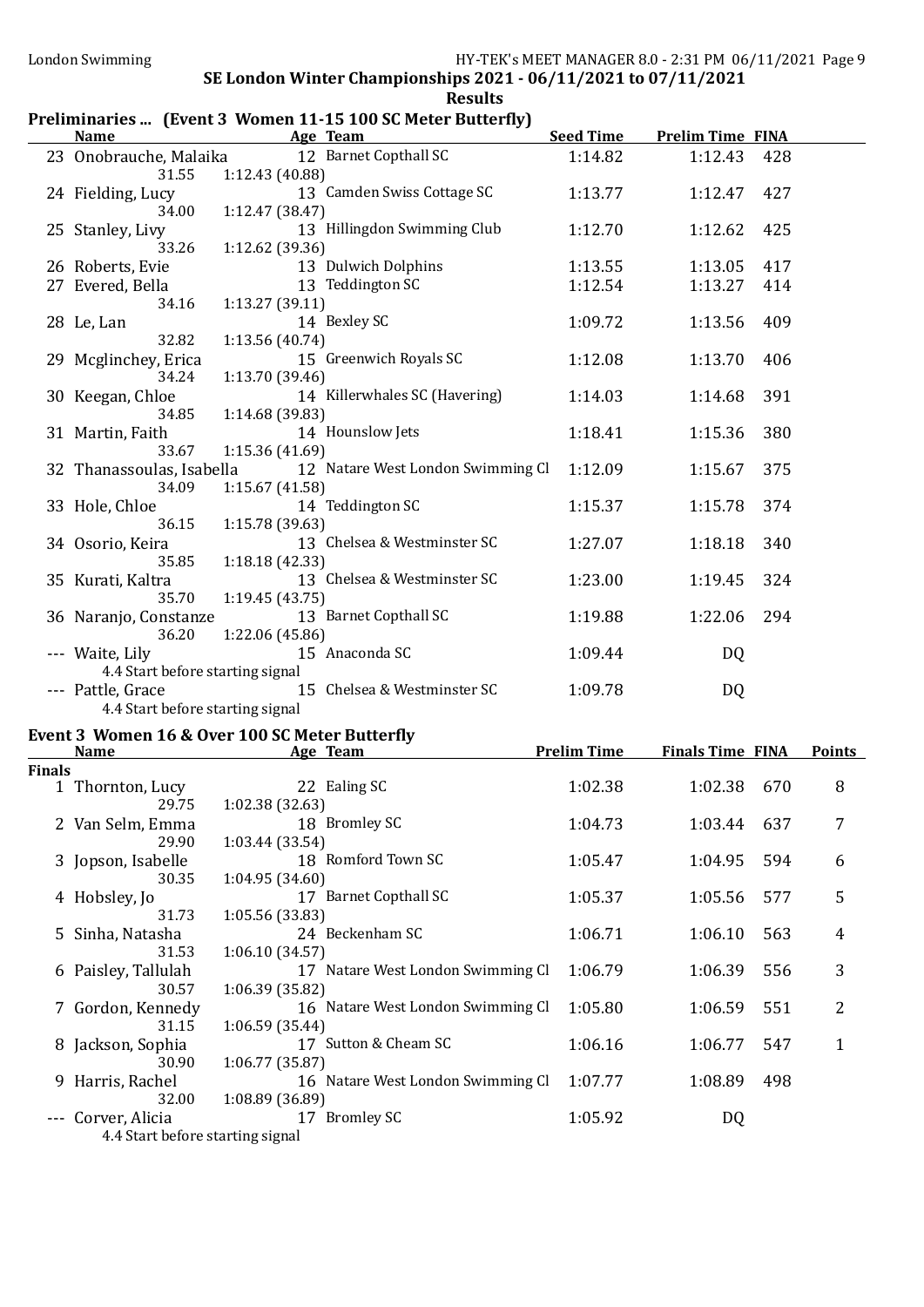Results

| <b>Prelim Time FINA</b><br>Age Team<br><b>Preliminaries</b><br>22 Ealing SC<br>1 Thornton, Lucy<br>1:01.24<br>1:02.38<br>29.26<br>1:02.38(33.12)<br>18 Bromley SC<br>2 Van Selm, Emma<br>1:04.28<br>1:04.73<br>28.60<br>1:04.73(36.13)<br>17 Barnet Copthall SC<br>1:03.78<br>1:05.37<br>3 Hobsley, Jo<br>30.83<br>1:05.37(34.54)<br>18 Romford Town SC<br>4 Jopson, Isabelle<br>1:05.93<br>1:05.47<br>30.41<br>1:05.47(35.06)<br>5 Gordon, Kennedy<br>16 Natare West London Swimming Cl<br>1:05.36<br>1:05.80<br>30.57<br>1:05.80(35.23)<br>17 Bromley SC<br>1:04.18<br>1:05.92<br>6 Corver, Alicia<br>30.53<br>1:05.92 (35.39)<br>17 Sutton & Cheam SC<br>7 Jackson, Sophia<br>1:07.25<br>1:06.16<br>30.72<br>1:06.16 (35.44)<br>24 Beckenham SC<br>1:06.12<br>1:06.71<br>8 Sinha, Natasha<br>1:06.71 (35.18)<br>31.53<br>17 Natare West London Swimming Cl<br>9 Paisley, Tallulah<br>1:06.80<br>1:06.79 | 670<br>600<br>583<br>580 |
|------------------------------------------------------------------------------------------------------------------------------------------------------------------------------------------------------------------------------------------------------------------------------------------------------------------------------------------------------------------------------------------------------------------------------------------------------------------------------------------------------------------------------------------------------------------------------------------------------------------------------------------------------------------------------------------------------------------------------------------------------------------------------------------------------------------------------------------------------------------------------------------------------------|--------------------------|
|                                                                                                                                                                                                                                                                                                                                                                                                                                                                                                                                                                                                                                                                                                                                                                                                                                                                                                            |                          |
|                                                                                                                                                                                                                                                                                                                                                                                                                                                                                                                                                                                                                                                                                                                                                                                                                                                                                                            |                          |
|                                                                                                                                                                                                                                                                                                                                                                                                                                                                                                                                                                                                                                                                                                                                                                                                                                                                                                            |                          |
|                                                                                                                                                                                                                                                                                                                                                                                                                                                                                                                                                                                                                                                                                                                                                                                                                                                                                                            |                          |
|                                                                                                                                                                                                                                                                                                                                                                                                                                                                                                                                                                                                                                                                                                                                                                                                                                                                                                            |                          |
|                                                                                                                                                                                                                                                                                                                                                                                                                                                                                                                                                                                                                                                                                                                                                                                                                                                                                                            | 571                      |
|                                                                                                                                                                                                                                                                                                                                                                                                                                                                                                                                                                                                                                                                                                                                                                                                                                                                                                            |                          |
|                                                                                                                                                                                                                                                                                                                                                                                                                                                                                                                                                                                                                                                                                                                                                                                                                                                                                                            | 568                      |
|                                                                                                                                                                                                                                                                                                                                                                                                                                                                                                                                                                                                                                                                                                                                                                                                                                                                                                            | 562                      |
|                                                                                                                                                                                                                                                                                                                                                                                                                                                                                                                                                                                                                                                                                                                                                                                                                                                                                                            | 548                      |
|                                                                                                                                                                                                                                                                                                                                                                                                                                                                                                                                                                                                                                                                                                                                                                                                                                                                                                            | 546                      |
| 30.84<br>1:06.79(35.95)<br>16 Natare West London Swimming Cl<br>1:05.20<br>10 Harris, Rachel<br>1:07.77                                                                                                                                                                                                                                                                                                                                                                                                                                                                                                                                                                                                                                                                                                                                                                                                    | 523                      |
| 1:07.77(36.51)<br>31.26<br>16 Bromley SC<br>1:06.82<br>11 Berenger-Fleming, Evie<br>1:07.80                                                                                                                                                                                                                                                                                                                                                                                                                                                                                                                                                                                                                                                                                                                                                                                                                | 522                      |
| 1:07.80 (36.38)<br>31.42                                                                                                                                                                                                                                                                                                                                                                                                                                                                                                                                                                                                                                                                                                                                                                                                                                                                                   |                          |
| 12 Jolley-Ellis, Blythe<br>17 Orpington Ojays<br>1:08.15<br>1:08.12<br>31.50<br>1:08.12 (36.62)                                                                                                                                                                                                                                                                                                                                                                                                                                                                                                                                                                                                                                                                                                                                                                                                            | 515                      |
| 16 Bor of Waltham Forest (Gators)<br>1:09.01<br>13 Pagan, Stephanie<br>1:08.56<br>31.89<br>1:08.56 (36.67)                                                                                                                                                                                                                                                                                                                                                                                                                                                                                                                                                                                                                                                                                                                                                                                                 | 505                      |
| 17 Beckenham SC<br>1:06.49<br>14 Wilson, Annabel<br>1:08.61<br>30.93<br>1:08.61 (37.68)                                                                                                                                                                                                                                                                                                                                                                                                                                                                                                                                                                                                                                                                                                                                                                                                                    | 504                      |
| 17 Barnet Copthall SC<br>15 Murray, Sophie<br>1:05.04<br>1:09.08<br>31.31<br>1:09.08 (37.77)                                                                                                                                                                                                                                                                                                                                                                                                                                                                                                                                                                                                                                                                                                                                                                                                               | 494                      |
| 16 Teddington SC<br>1:11.18<br>1:09.10<br>16 Barrett, Alex<br>31.98<br>1:09.10 (37.12)                                                                                                                                                                                                                                                                                                                                                                                                                                                                                                                                                                                                                                                                                                                                                                                                                     | 493                      |
| 16 Sutton & Cheam SC<br>1:08.65<br>1:10.40<br>17 Mujer, Maegan<br>1:10.40 (37.98)<br>32.42                                                                                                                                                                                                                                                                                                                                                                                                                                                                                                                                                                                                                                                                                                                                                                                                                 | 466                      |
| 16 Chelsea & Westminster SC<br>1:09.72<br>1:10.67<br>18 Littlemore, Matilda<br>1:10.67 (37.85)<br>32.82                                                                                                                                                                                                                                                                                                                                                                                                                                                                                                                                                                                                                                                                                                                                                                                                    | 461                      |
| 16 Teddington SC<br>19 Wiseman Lee, Holly<br>1:09.91<br>1:10.86<br>1:10.86 (37.94)<br>32.92                                                                                                                                                                                                                                                                                                                                                                                                                                                                                                                                                                                                                                                                                                                                                                                                                | 457                      |
| 16 Erith & District SC<br>20 Greener, Rhiana<br>1:11.02<br>1:11.93<br>1:11.93 (38.29)<br>33.64                                                                                                                                                                                                                                                                                                                                                                                                                                                                                                                                                                                                                                                                                                                                                                                                             | 437                      |
| 16 Hillingdon Swimming Club<br>21 Sautschak, Emma<br>1:12.33<br>1:12.51                                                                                                                                                                                                                                                                                                                                                                                                                                                                                                                                                                                                                                                                                                                                                                                                                                    | 427                      |
| 1:12.51 (39.08)<br>33.43<br>18 Erith & District SC<br>1:10.95<br>1:14.90<br>22 Parker, Megan                                                                                                                                                                                                                                                                                                                                                                                                                                                                                                                                                                                                                                                                                                                                                                                                               | 387                      |
| 34.87<br>1:14.90(40.03)<br>Event 4 Men 11-15 100 SC Meter Butterfly                                                                                                                                                                                                                                                                                                                                                                                                                                                                                                                                                                                                                                                                                                                                                                                                                                        |                          |
| <b>Prelim Time</b><br><b>Finals Time FINA</b><br><b>Name</b><br>Age Team                                                                                                                                                                                                                                                                                                                                                                                                                                                                                                                                                                                                                                                                                                                                                                                                                                   | <b>Points</b>            |
| <b>Finals</b>                                                                                                                                                                                                                                                                                                                                                                                                                                                                                                                                                                                                                                                                                                                                                                                                                                                                                              |                          |
| 15 Chelsea & Westminster SC<br>1 Whittles, Edward<br>58.22<br>58.64<br>27.22<br>58.64 (31.42)                                                                                                                                                                                                                                                                                                                                                                                                                                                                                                                                                                                                                                                                                                                                                                                                              |                          |
| 15 Orpington Ojays<br>1:00.02<br>2 Ryan, Sam<br>59.67<br>27.96<br>59.67 (31.71)                                                                                                                                                                                                                                                                                                                                                                                                                                                                                                                                                                                                                                                                                                                                                                                                                            | 551<br>8                 |
| 15 Brompton SC<br>3 Zeren, Mehmet<br>59.86<br>59.79<br>59.79 (32.60)<br>27.19                                                                                                                                                                                                                                                                                                                                                                                                                                                                                                                                                                                                                                                                                                                                                                                                                              | 523<br>7                 |

# Event 3 Women 16 & Over 100 SC Meter Butterfly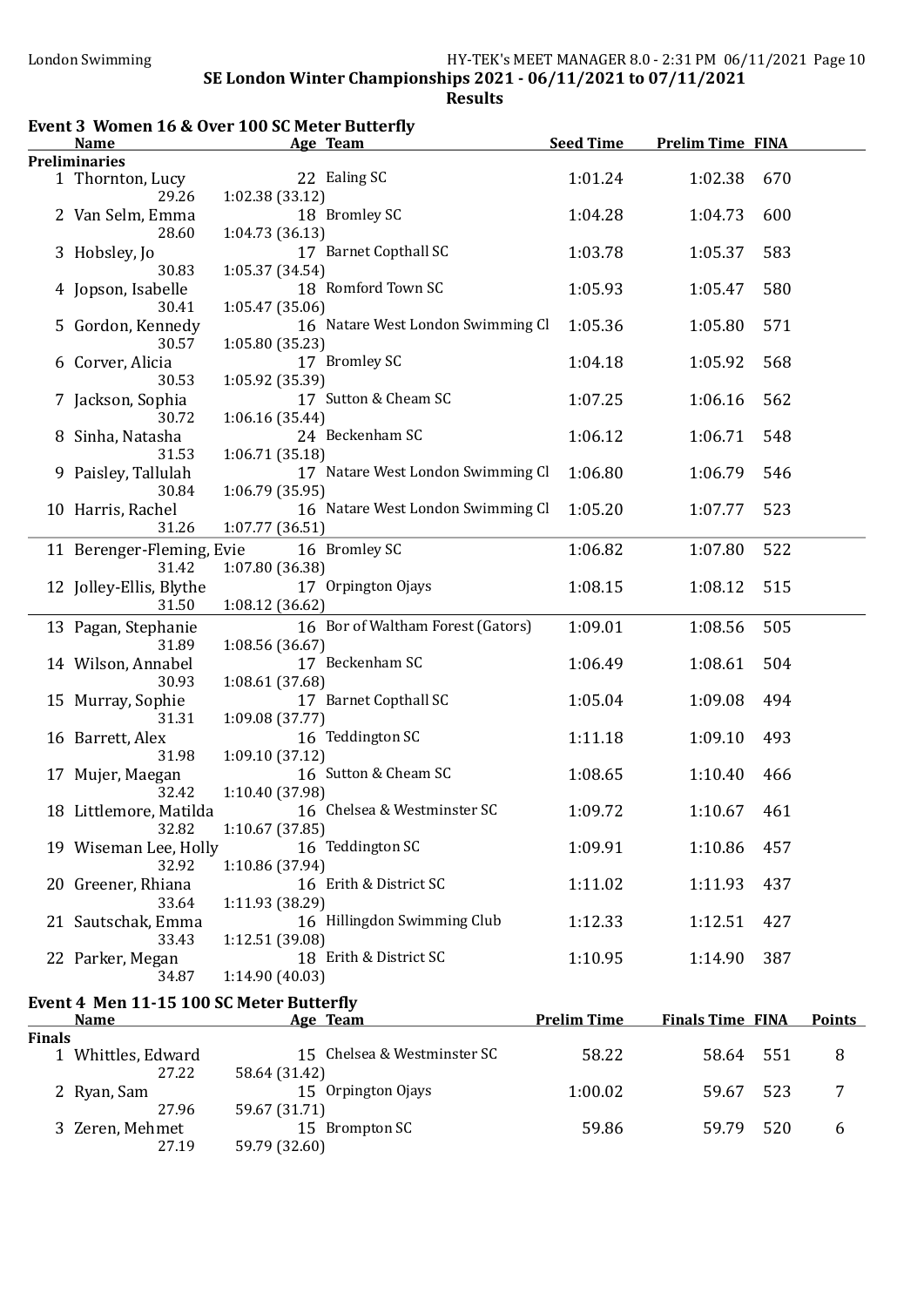# Finals ... (Event 4 Men 11-15 100 SC Meter Butterfly)

| <b>Name</b>                              | <u>Age Team</u>                                      | <b>Prelim Time</b> | <b>Finals Time FINA</b> |     | <b>Points</b> |
|------------------------------------------|------------------------------------------------------|--------------------|-------------------------|-----|---------------|
| 4 Flynn, Thomas<br>27.63                 | 14 Barnet Copthall SC<br>1:00.20(32.57)              | 1:00.46            | 1:00.20                 | 509 | 5             |
| 5 Porter, Llewellyn<br>28.60             | 13 Camden Swiss Cottage SC<br>1:00.91 (32.31)        | 1:00.43            | 1:00.91                 | 491 | 4             |
| 6 Mahmood, Raheel<br>29.22               | 14 Romford Town SC<br>1:00.94(31.72)                 | 1:00.57            | 1:00.94                 | 491 | 3             |
| 7 Atotileto, Joshua<br>28.17             | 15 Newham & University of East Lo<br>1:00.97 (32.80) | 1:00.91            | 1:00.97                 | 490 | 2             |
| 8 Orpin, Aidan<br>29.02                  | 13 Sutton & Cheam SC                                 | 1:01.44            | 1:01.45                 | 478 | $\mathbf{1}$  |
| 9 Giustiniani, Rocco<br>29.24            | 1:01.45(32.43)<br>14 Anaconda SC<br>1:02.12 (32.88)  | 1:02.86            | 1:02.12                 | 463 |               |
| 10 Lawrie, Alexander<br>29.99            | 14 Leander SC<br>1:02.92 (32.93)                     | 1:02.44            | 1:02.92                 | 446 |               |
| Event 4 Men 11-15 100 SC Meter Butterfly |                                                      |                    |                         |     |               |
| <b>Name</b>                              | <u>Age Team</u>                                      | <b>Seed Time</b>   | <b>Prelim Time FINA</b> |     |               |
| <b>Preliminaries</b>                     |                                                      |                    |                         |     |               |
| 1 Whittles, Edward<br>26.94              | 15 Chelsea & Westminster SC<br>58.22 (31.28)         | 57.74              | 58.22                   | 563 |               |
| 2 Tallec-Botos, Kynan<br>28.25           | 15 Brompton SC<br>59.73 (31.48)                      | 1:03.62            | 59.73                   | 521 |               |
| 3 Zeren, Mehmet<br>27.23                 | 15 Brompton SC<br>59.86 (32.63)                      | 1:00.75            | 59.86                   | 518 |               |
| 4 Ryan, Sam<br>28.06                     | 15 Orpington Ojays<br>1:00.02 (31.96)                | 1:00.91            | 1:00.02                 | 514 |               |
| 5 Porter, Llewellyn<br>28.87             | 13 Camden Swiss Cottage SC<br>1:00.43 (31.56)        | 1:01.35            | 1:00.43                 | 503 |               |
| 6 Flynn, Thomas<br>27.76                 | 14 Barnet Copthall SC<br>1:00.46 (32.70)             | 1:02.52            | 1:00.46                 | 502 |               |
| 7 Mahmood, Raheel<br>28.82               | 14 Romford Town SC<br>1:00.57(31.75)                 | 1:00.27            | 1:00.57                 | 500 |               |
| 8 Atotileto, Joshua<br>27.55             | 15 Newham & University of East Lo<br>1:00.91 (33.36) | 1:01.28            | 1:00.91                 | 491 |               |
| 9 Orpin, Aidan<br>28.54                  | 13 Sutton & Cheam SC<br>1:01.44 (32.90)              | 1:01.92            | 1:01.44                 | 479 |               |
| 10 Lawrie, Alexander                     | 14 Leander SC<br>29.32 1:02.44 (33.12)               | 1:03.02            | 1:02.44                 | 456 |               |
| 11 Giustiniani, Rocco<br>29.23           | 14 Anaconda SC<br>1:02.86 (33.63)                    | 1:01.77            | 1:02.86                 | 447 |               |
| 12 Cao, Kevin<br>29.33                   | 14 Greenwich Royals SC<br>1:03.25 (33.92)            | 1:03.17            | 1:03.25                 | 439 |               |
| 13 Sinnott, Dante<br>29.11               | 14 Barnet Copthall SC<br>1:03.31 (34.20)             | 1:05.34            | 1:03.31                 | 438 |               |
| 14 Norman, Henry<br>29.71                | 14 Bromley SC<br>1:03.45 (33.74)                     | 1:04.97            | 1:03.45                 | 435 |               |
| 15 Ellis, Luke<br>29.05                  | 15 Beckenham SC<br>1:03.51 (34.46)                   | 1:05.61            | 1:03.51                 | 433 |               |
| 16 Kazlauskas, Justinas<br>28.92         | 15 Barking & Dagenham Aquatics Cl<br>1:03.80 (34.88) | 1:04.78            | 1:03.80                 | 427 |               |
| 17 Grant, Ritchie<br>30.00               | 14 Camden Swiss Cottage SC<br>1:03.86 (33.86)        | 1:03.80            | 1:03.86                 | 426 |               |
| 18 Williams, Seb<br>29.48                | 14 Beckenham SC<br>1:03.98 (34.50)                   | 1:05.96            | 1:03.98                 | 424 |               |
| 19 Ubertalli, Zeno<br>29.62              | 14 Natare West London Swimming Cl<br>1:04.23(34.61)  | 1:08.32            | 1:04.23                 | 419 |               |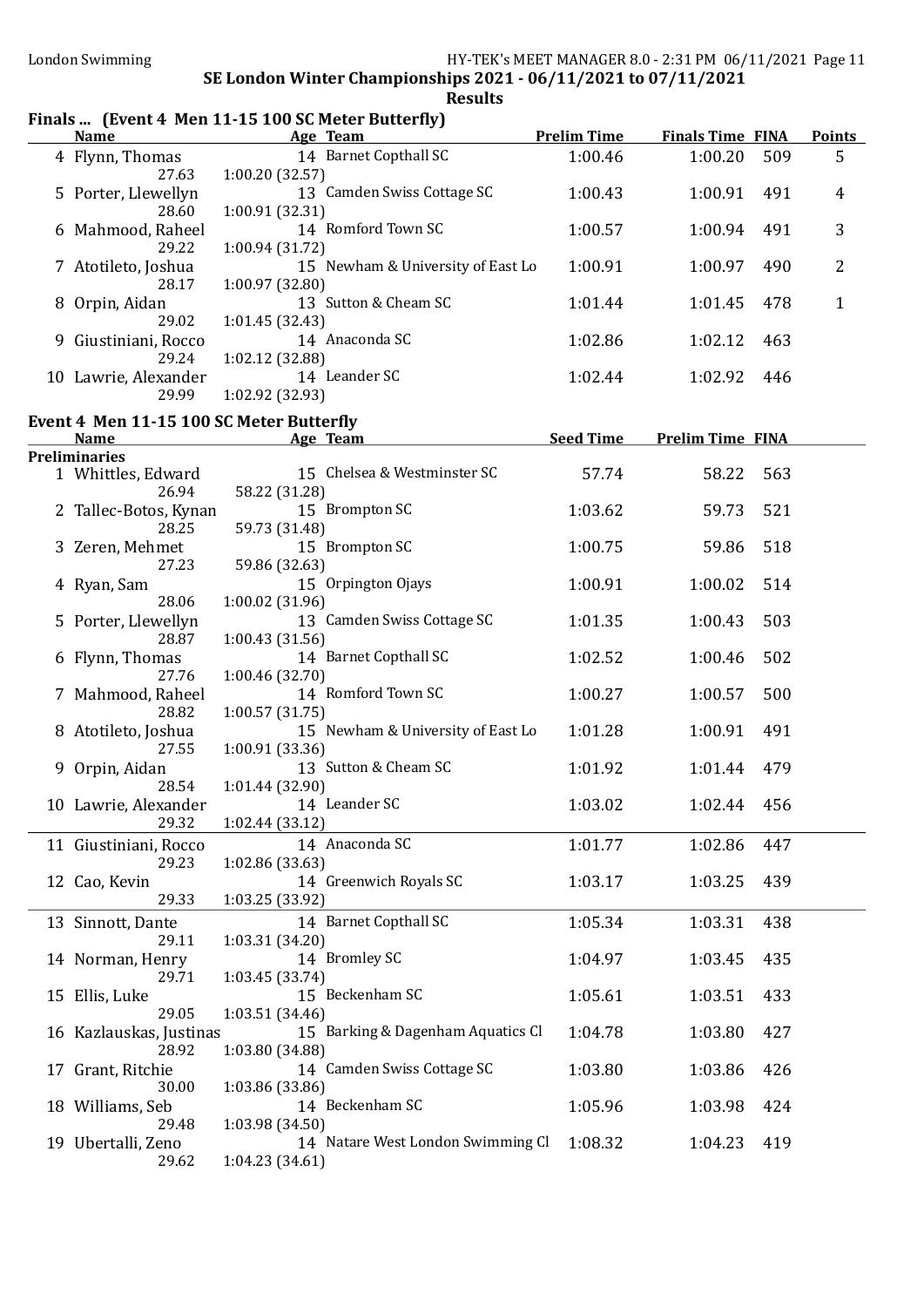### Preliminaries ... (Event 4 Men 11-15 100 SC Meter Butterfly)

|        | <u>Name</u>                              | <u>Age Team and Age Secondary Age Secondary Age Secondary Age of the Secondary Age of the Secondary Age of the Secondary Age of the Secondary Age of the Secondary Age of the Secondary Age of the Secondary Age of the Secondar</u> |                    | Seed Time Prelim Time FINA |     |               |
|--------|------------------------------------------|--------------------------------------------------------------------------------------------------------------------------------------------------------------------------------------------------------------------------------------|--------------------|----------------------------|-----|---------------|
|        | 20 Ntiamoah, Kal-El                      | 13 Beckenham SC<br>30.30 1:04.28 (33.98)                                                                                                                                                                                             | 1:04.42            | 1:04.28                    | 418 |               |
|        | 21 Lea, Tom<br>29.52                     | 15 Hackney Aquatics Club<br>1:04.65(35.13)                                                                                                                                                                                           | 1:06.13            | 1:04.65                    | 411 |               |
|        | 22 Lespiau-Curial, Adrien<br>29.56       | 14 Leander SC<br>1:04.67(35.11)                                                                                                                                                                                                      | 1:04.58            | 1:04.67                    | 410 |               |
|        | 23 Hawkins, Tom<br>29.60                 | 14 Bexley SC<br>1:04.77(35.17)                                                                                                                                                                                                       | 1:04.33            | 1:04.77                    | 409 |               |
|        | 24 Hassaballa, Omar<br>29.65             | 15 Hackney Aquatics Club                                                                                                                                                                                                             | 1:05.69            | 1:05.54                    | 394 |               |
|        | 25 Djidetchian, Theodore<br>30.93        | 1:05.54 (35.89)<br>15 Dulwich Dolphins<br>1:05.92 (34.99)                                                                                                                                                                            | 1:05.79            | 1:05.92                    | 388 |               |
|        | 26 Ellender, Max                         | 14 Dulwich Dolphins                                                                                                                                                                                                                  | 1:08.43            | 1:05.96                    | 387 |               |
|        | 31.00<br>27 Wilson, Laurence             | 1:05.96 (34.96)<br>15 Beckenham SC                                                                                                                                                                                                   | 1:06.51            | 1:05.99                    | 386 |               |
|        | 30.22<br>28 Dawood, Ahmad                | 1:05.99 (35.77)<br>15 Newham & University of East Lo                                                                                                                                                                                 | 1:06.18            | 1:06.02                    | 386 |               |
|        | 30.54<br>29 Pytlowany, Hubert            | 1:06.02 (35.48)<br>13 Ealing SC                                                                                                                                                                                                      | 1:08.46            | 1:06.17                    | 383 |               |
|        | 30.81<br>30 Biggs, Lincoln               | 1:06.17(35.36)<br>14 Hillingdon Swimming Club                                                                                                                                                                                        | 1:06.74            | 1:06.29                    | 381 |               |
|        | 31.27<br>31 Sennis, Jacob                | 1:06.29(35.02)<br>15 Ealing SC                                                                                                                                                                                                       | 1:06.91            | 1:06.43                    | 379 |               |
|        | 30.59<br>32 Remington, Alastair<br>30.84 | 1:06.43 (35.84)<br>15 Ealing SC                                                                                                                                                                                                      | 1:05.84            | 1:06.46                    | 378 |               |
|        | 33 Choinski, Oscar                       | 1:06.46 (35.62)<br>15 Ealing SC                                                                                                                                                                                                      | 1:06.25            | 1:06.54                    | 377 |               |
|        | 30.74<br>34 Caci, Jack                   | 1:06.54 (35.80)<br>15 Romford Town SC                                                                                                                                                                                                | 1:06.19            | 1:06.95                    | 370 |               |
|        | 32.32<br>35 Salazar, Steven              | 1:06.95 (34.63)<br>15 Newham & University of East Lo                                                                                                                                                                                 | 1:06.24            | 1:07.14                    | 367 |               |
|        | 31.40<br>36 Subba, Judah                 | 1:07.14 (35.74)<br>14 Borough of Harrow S C                                                                                                                                                                                          | 1:06.72            | 1:07.72                    | 357 |               |
|        | 31.60<br>37 Tshuma, David                | 1:07.72 (36.12)<br>13 Newham & University of East Lo                                                                                                                                                                                 | 1:08.88            | 1:07.78                    | 356 |               |
|        | 31.62<br>38 Laniyan, Tarelle<br>30.71    | 1:07.78(36.16)<br>14 Newham & University of East Lo 1:07.60                                                                                                                                                                          |                    | 1:07.89                    | 355 |               |
|        | 39 Palalar, Doga                         | 1:07.89 (37.18)<br>15 Greenwich Royals SC                                                                                                                                                                                            | 1:09.81            | 1:07.97                    | 353 |               |
|        | 31.23<br>40 Chittock, Thomas             | 1:07.97 (36.74)<br>14 Bor of Waltham Forest (Gators)                                                                                                                                                                                 | 1:06.22            | 1:08.10                    | 351 |               |
|        | 30.00<br>41 Dunckley, Jonathan           | 1:08.10(38.10)<br>15 Brompton SC                                                                                                                                                                                                     | 1:09.75            | 1:08.30                    | 348 |               |
|        | 31.40<br>42 Gordon, Josh                 | 1:08.30 (36.90)<br>14 Natare West London Swimming Cl                                                                                                                                                                                 | 1:06.40            | 1:08.72                    | 342 |               |
|        | 31.49<br>43 Munden, Alex                 | 1:08.72 (37.23)<br>15 Newham & University of East Lo                                                                                                                                                                                 | 1:08.17            | 1:09.18                    | 335 |               |
|        | 31.86<br>44 Steadman, Tom                | 1:09.18 (37.32)<br>15 Killerwhales SC (Havering)                                                                                                                                                                                     | 1:09.35            | 1:09.52                    | 330 |               |
|        | 32.27                                    | 1:09.52(37.25)<br>Event 4 Men 16 & Over 100 SC Meter Butterfly                                                                                                                                                                       |                    |                            |     |               |
|        | <b>Name</b>                              | Age Team                                                                                                                                                                                                                             | <b>Prelim Time</b> | <b>Finals Time FINA</b>    |     | <b>Points</b> |
| Finals | 1 Kirlew, Josh<br>25.65                  | 22 Enfield Swim Squad<br>54.74 (29.09)                                                                                                                                                                                               | 55.57              | 54.74                      | 677 | 8             |
|        | 2 Leong, Bryan<br>26.22                  | 18 Natare West London Swimming Cl<br>55.04 (28.82)                                                                                                                                                                                   | 55.37              | 55.04                      | 666 | 7             |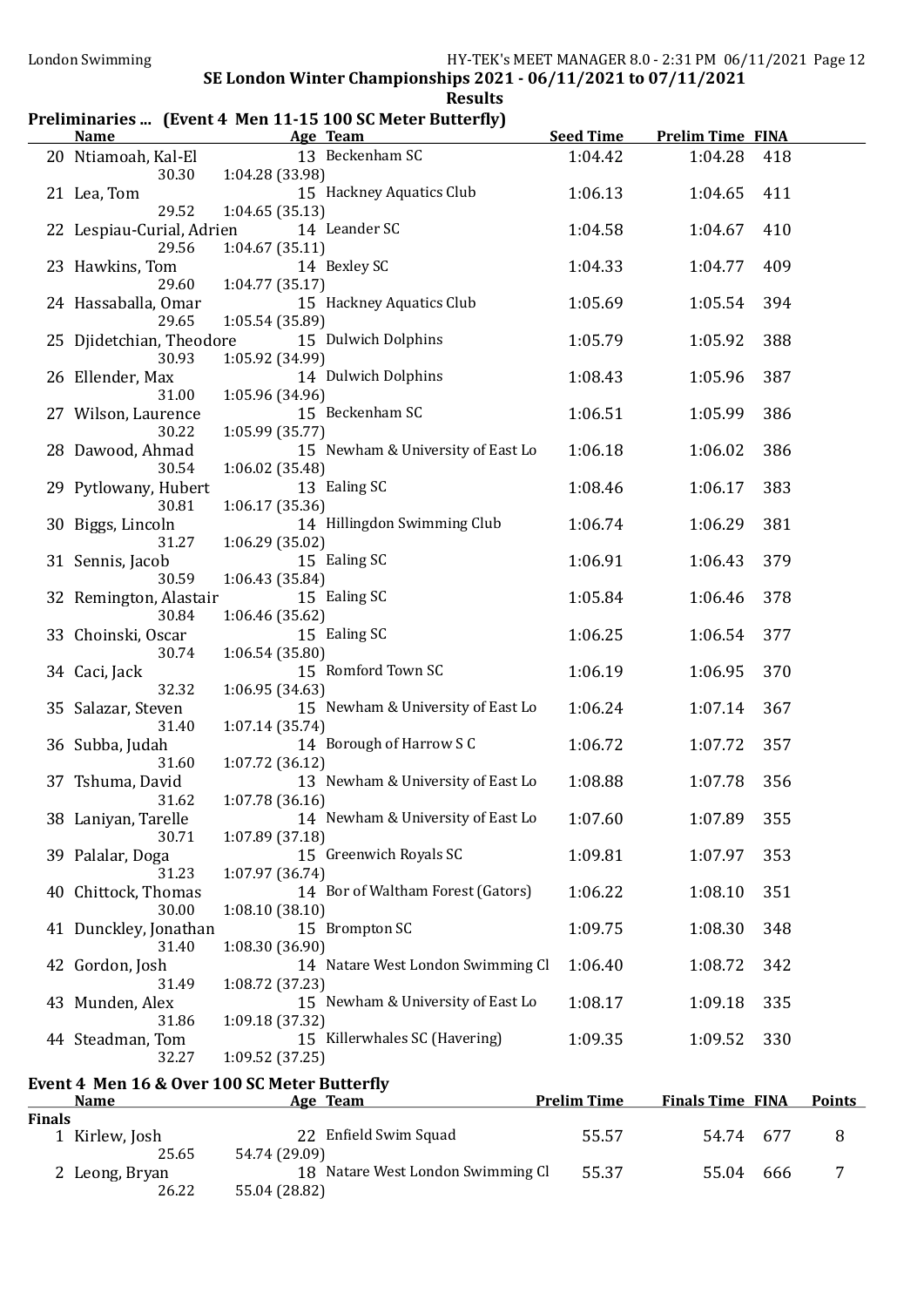## Finals ... (Event 4 Men 16 & Over 100 SC Meter Butterfly)

| <b>Name</b>                  | $\mathbf{r}$ mas  (Event + Men To $\alpha$ over Too Se Meter Butterny)<br>Age Team | <b>Prelim Time</b> | <b>Finals Time FINA</b> |     | <b>Points</b> |
|------------------------------|------------------------------------------------------------------------------------|--------------------|-------------------------|-----|---------------|
| 3 Cleaver, James             | 16 Bromley SC                                                                      | 55.82              | 56.08                   | 630 | 6             |
| 26.69                        | 56.08 (29.39)                                                                      |                    |                         |     |               |
| 4 Cohen, Malachi             | 18 Barnes SC                                                                       | 55.87              | 56.64                   | 611 | 5             |
| 26.23                        | 56.64 (30.41)                                                                      |                    |                         |     |               |
| 5 Bowden, Piers              | 20 Ealing SC                                                                       | 58.82              | 58.42                   | 557 | 4             |
| 27.23                        | 58.42 (31.19)                                                                      |                    |                         |     |               |
| 6 Mahmutoglu, Jason          | 17 Chelsea & Westminster SC                                                        | 58.83              | 58.61                   | 552 | 3             |
| 27.28                        | 58.61 (31.33)                                                                      |                    |                         |     |               |
| 7 Maunders, Harvey           | 17 Greenwich Royals SC                                                             | 59.13              | 58.74                   | 548 | 2             |
| 27.42                        | 58.74 (31.32)                                                                      |                    |                         |     |               |
| 8 Kelly, Josh                | 18 Hillingdon Swimming Club                                                        | 59.41              | 59.61                   | 524 | $\mathbf{1}$  |
| 28.06                        | 59.61 (31.55)                                                                      |                    |                         |     |               |
| 9 Gencas, Daniel             | 18 Barking & Dagenham Aquatics Cl                                                  | 57.99              | 59.83                   | 518 |               |
| 27.41                        | 59.83 (32.42)                                                                      |                    |                         |     |               |
| 10 Conway, Dylan             | 21 Kingston Royals SC                                                              | 59.24              | 1:00.39                 | 504 |               |
| 27.69                        | 1:00.39(32.70)                                                                     |                    |                         |     |               |
|                              | Event 4 Men 16 & Over 100 SC Meter Butterfly                                       |                    |                         |     |               |
| <b>Name</b>                  | Age Team                                                                           | <b>Seed Time</b>   | <b>Prelim Time FINA</b> |     |               |
| <b>Preliminaries</b>         |                                                                                    |                    |                         |     |               |
| 1 Leong, Bryan               | 18 Natare West London Swimming Cl                                                  | 54.91              | 55.37                   | 654 |               |
| 25.63                        | 55.37 (29.74)                                                                      |                    |                         |     |               |
| 2 Kirlew, Josh               | 22 Enfield Swim Squad                                                              | 54.98              | 55.57                   | 647 |               |
| 25.89                        | 55.57 (29.68)                                                                      |                    |                         |     |               |
| 3 Cleaver, James             | 16 Bromley SC                                                                      | 56.10              | 55.82                   | 639 |               |
| 26.13                        | 55.82 (29.69)                                                                      |                    |                         |     |               |
| 4 Cohen, Malachi             | 18 Barnes SC                                                                       | 57.51              | 55.87                   | 637 |               |
| 26.00                        | 55.87 (29.87)                                                                      |                    |                         |     |               |
| 5 Gencas, Daniel<br>27.00    | 18 Barking & Dagenham Aquatics Cl<br>57.99 (30.99)                                 | 59.50              | 57.99                   | 569 |               |
| 6 Bowden, Piers              | 20 Ealing SC                                                                       | 58.85              | 58.82                   | 546 |               |
| 27.34                        | 58.82 (31.48)                                                                      |                    |                         |     |               |
| 7 Mahmutoglu, Jason          | 17 Chelsea & Westminster SC                                                        | 59.41              | 58.83                   | 545 |               |
| 27.43                        | 58.83 (31.40)                                                                      |                    |                         |     |               |
| 8 Maunders, Harvey           | 17 Greenwich Royals SC                                                             | 59.46              | 59.13                   | 537 |               |
| 27.42                        | 59.13 (31.71)                                                                      |                    |                         |     |               |
| 9 Conway, Dylan              | 21 Kingston Royals SC                                                              | 58.35              | 59.24                   | 534 |               |
| 27.37                        | 59.24 (31.87)                                                                      |                    |                         |     |               |
| 10 Kelly, Josh               | 18 Hillingdon Swimming Club                                                        | 1:00.71            | 59.41                   | 530 |               |
| 27.98                        | 59.41 (31.43)                                                                      |                    |                         |     |               |
| 11 Podmore, Tyler            | 23 Dulwich Dolphins                                                                | 1:01.01            | 59.59                   | 525 |               |
| 27.41                        | 59.59 (32.18)                                                                      |                    |                         |     |               |
| 12 Callaway, Jasper          | 16 Dulwich Dolphins                                                                | 1:00.56            | 59.71                   | 522 |               |
| 27.99                        | 59.71 (31.72)                                                                      |                    |                         |     |               |
| 13 Raykin, Georgi            | 16 Newham & University of East Lo                                                  | 1:01.04            | 59.95                   | 515 |               |
| 27.68                        | 59.95 (32.27)                                                                      |                    |                         |     |               |
| 14 Malov, Filip              | 16 Sutton & Cheam SC                                                               | 59.59              | 1:00.03                 | 513 |               |
| 27.72                        | 1:00.03 (32.31)                                                                    |                    |                         |     |               |
| 15 Solly, Josh               | 17 Bromley SC                                                                      | 57.65              | 1:00.04                 | 513 |               |
| 27.24                        | 1:00.04 (32.80)                                                                    |                    |                         |     |               |
| 16 Ghatauray, Rory           | 17 Erith & District SC                                                             | 1:00.66            | 1:00.34                 | 505 |               |
| 27.41                        | 1:00.34 (32.93)                                                                    |                    |                         |     |               |
| 17 Garfield, Joseph          | 16 Bor of Waltham Forest (Gators)                                                  | 1:00.38            | 1:00.37                 | 505 |               |
| 27.63<br>18 Thornton, Samuel | 1:00.37 (32.74)<br>20 Ealing SC                                                    | 1:00.11            | 1:00.53                 | 501 |               |
| 28.08                        | 1:00.53 (32.45)                                                                    |                    |                         |     |               |
|                              |                                                                                    |                    |                         |     |               |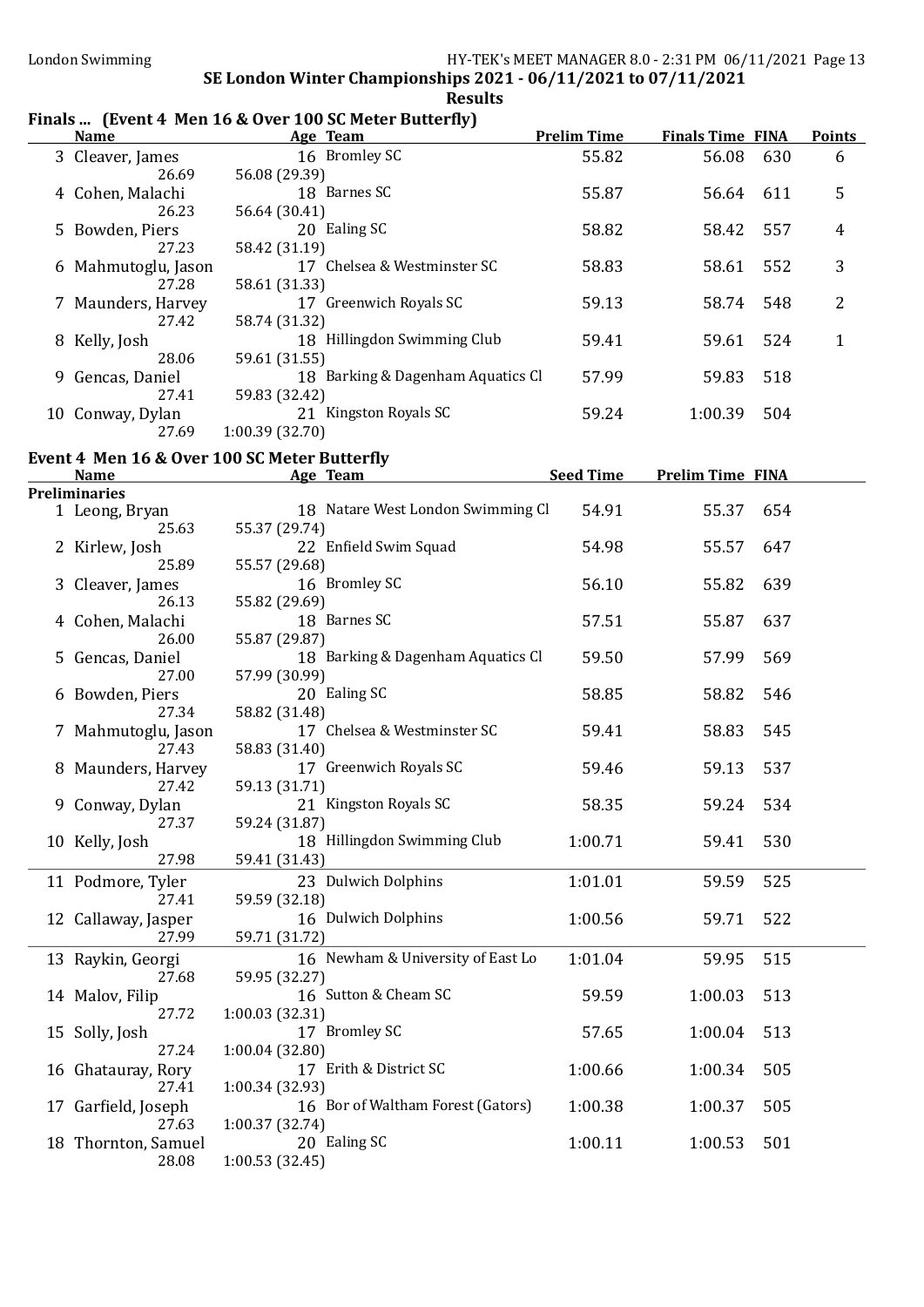# Preliminaries ... (Event 4 Men 16 & Over 100 SC Meter Butterfly)

|               | <b>Name</b>                                                          |                                    | Age Team                                                                                               | <b>Seed Time</b>   | <b>Prelim Time FINA</b> |     |               |
|---------------|----------------------------------------------------------------------|------------------------------------|--------------------------------------------------------------------------------------------------------|--------------------|-------------------------|-----|---------------|
|               | 19 Kaye, James<br>28.54                                              | 1:00.60(32.06)                     | 16 Barnet Copthall SC                                                                                  | 1:01.12            | 1:00.60                 | 499 |               |
|               | 20 Kirdar, Tim<br>28.17                                              | 1:02.27(34.10)                     | 16 Bromley SC                                                                                          | 1:02.80            | 1:02.27                 | 460 |               |
|               | 21 Totev, Steve                                                      |                                    | 18 South Croydon SC                                                                                    | 1:00.58            | 1:02.40                 | 457 |               |
|               | 27.28<br>22 Sheehan, Joseph                                          | 1:02.40(35.12)                     | 24 Ealing SC                                                                                           | 1:00.28            | 1:02.46                 | 456 |               |
|               | 28.04<br>23 Wright, Jonny                                            | 1:02.46 (34.42)                    | 17 Kingston Royals SC                                                                                  | 1:03.75            | 1:03.09                 | 442 |               |
|               | 28.49<br>24 Palmer, Ben                                              | 1:03.09(34.60)                     | 17 Killerwhales SC (Havering)                                                                          | 1:02.58            | 1:04.35                 | 417 |               |
|               | 29.26<br>25 Morse, Oliver                                            | 1:04.35(35.09)                     | 17 Bexley SC                                                                                           | 1:05.62            | 1:05.12                 | 402 |               |
|               | 30.41<br>26 Roberts, Daniel                                          | 1:05.12 (34.71)                    | 17 Kingston Royals SC                                                                                  | 1:05.48            | 1:05.34                 | 398 |               |
|               | 29.56<br>27 Jayasinghe, Dillon                                       | 1:05.34 (35.78)                    | 17 Bexley SC                                                                                           | 1:05.22            | 1:05.92                 | 388 |               |
|               | 30.13<br>28 White, Josh                                              | 1:05.92 (35.79)                    | 16 Barking & Dagenham Aquatics Cl                                                                      | 1:07.47            | 1:06.02                 | 386 |               |
|               | 30.95<br>29 Tshuma, Daniel                                           | 1:06.02(35.07)                     | 17 Newham & University of East Lo                                                                      | 1:07.34            | 1:06.14                 | 384 |               |
|               | 31.19<br>30 Farquhar-Smith, Tom<br>30.44                             | 1:06.14 (34.95)                    | 17 Teddington SC                                                                                       | 1:06.94            | 1:06.93                 | 370 |               |
|               | 31 Mclennon-Defoe, Zachary<br>30.50                                  | 1:06.93 (36.49)<br>1:07.30(36.80)  | 17 Dulwich Dolphins                                                                                    | 1:06.40            | 1:07.30                 | 364 |               |
|               | 4.4 Start before starting signal                                     |                                    | --- Piedra Ojeda, Bryan 16 Hackney Aquatics Club                                                       | 1:03.22            | DQ                      |     |               |
|               | <b>Event 4 Men 100 SC Meter Butterfly Multi-Class</b><br><b>Name</b> |                                    | Age Team                                                                                               | <b>Seed Time</b>   | <b>Prelim Time Para</b> |     |               |
|               | <b>Preliminaries</b>                                                 |                                    |                                                                                                        |                    |                         |     |               |
|               | 1 Bradshaw, Balthazar S10 15 Brompton SC<br>33.98                    | 1:12.54(38.56)                     |                                                                                                        | 1:12.31            | 1:12.54                 | 430 |               |
|               | 34.47                                                                | 1:17.29 (42.82)                    | 2 Paredes-Flores, Darren S10 16 Newham & University of East Lo                                         | 1:17.20            | 1:17.29                 | 356 |               |
|               | Event 5 Women 11-15 200 SC Meter IM                                  |                                    |                                                                                                        |                    |                         |     |               |
|               | <u>Name</u>                                                          |                                    | Age Team                                                                                               | <b>Prelim Time</b> | <b>Finals Time FINA</b> |     | <b>Points</b> |
| <b>Finals</b> |                                                                      |                                    |                                                                                                        |                    |                         |     |               |
|               | 1 Ricca, Lavinia<br>32.75                                            | 1:10.12(37.37)                     | 15 Chelsea & Westminster SC<br>1:53.24(43.12)<br>2:25.95 (32.71)                                       | 2:29.73            | 2:25.95                 | 582 | 8             |
|               | 2 Guimond-Beetham, Ines<br>30.93                                     | 1:10.08(39.15)                     | 13 Camden Swiss Cottage SC<br>1:53.09(43.01)<br>2:26.66 (33.57)                                        | 2:26.57            | 2:26.66                 | 573 | 7             |
|               | 3 Pattle, Grace<br>30.74                                             | 1:09.44(38.70)                     | 15 Chelsea & Westminster SC<br>1:53.02 (43.58)<br>2:27.79 (34.77)                                      | 2:29.49            | 2:27.79                 | 560 | 6             |
|               | 4 Murine, Monika<br>33.96                                            | 1:11.52(37.56)                     | 14 Barking & Dagenham Aquatics Cl<br>1:53.96 (42.44)<br>2:28.14(34.18)                                 | 2:29.06            | 2:28.14                 | 556 | 5             |
|               | 5 Shaw, Charlotte<br>32.41                                           | 1:10.93(38.52)                     | 15 Camden Swiss Cottage SC<br>1:53.84 (42.91)<br>2:28.78 (34.94)                                       | 2:29.08            | 2:28.78                 | 549 | 4             |
|               | 6 Jeffs, Beatrice                                                    |                                    | 15 Hillingdon Swimming Club                                                                            | 2:30.57            | 2:31.58                 | 519 | 3             |
|               | 34.92                                                                |                                    |                                                                                                        |                    |                         |     |               |
|               | 7 Bunimovich, Victoria<br>33.52                                      | 1:13.96 (39.04)<br>1:12.51 (38.99) | 1:56.13(42.17)<br>2:31.58 (35.45)<br>14 Chelsea & Westminster SC<br>1:58.33 (45.82)<br>2:31.83 (33.50) | 2:33.83            | 2:31.83                 | 517 | 2             |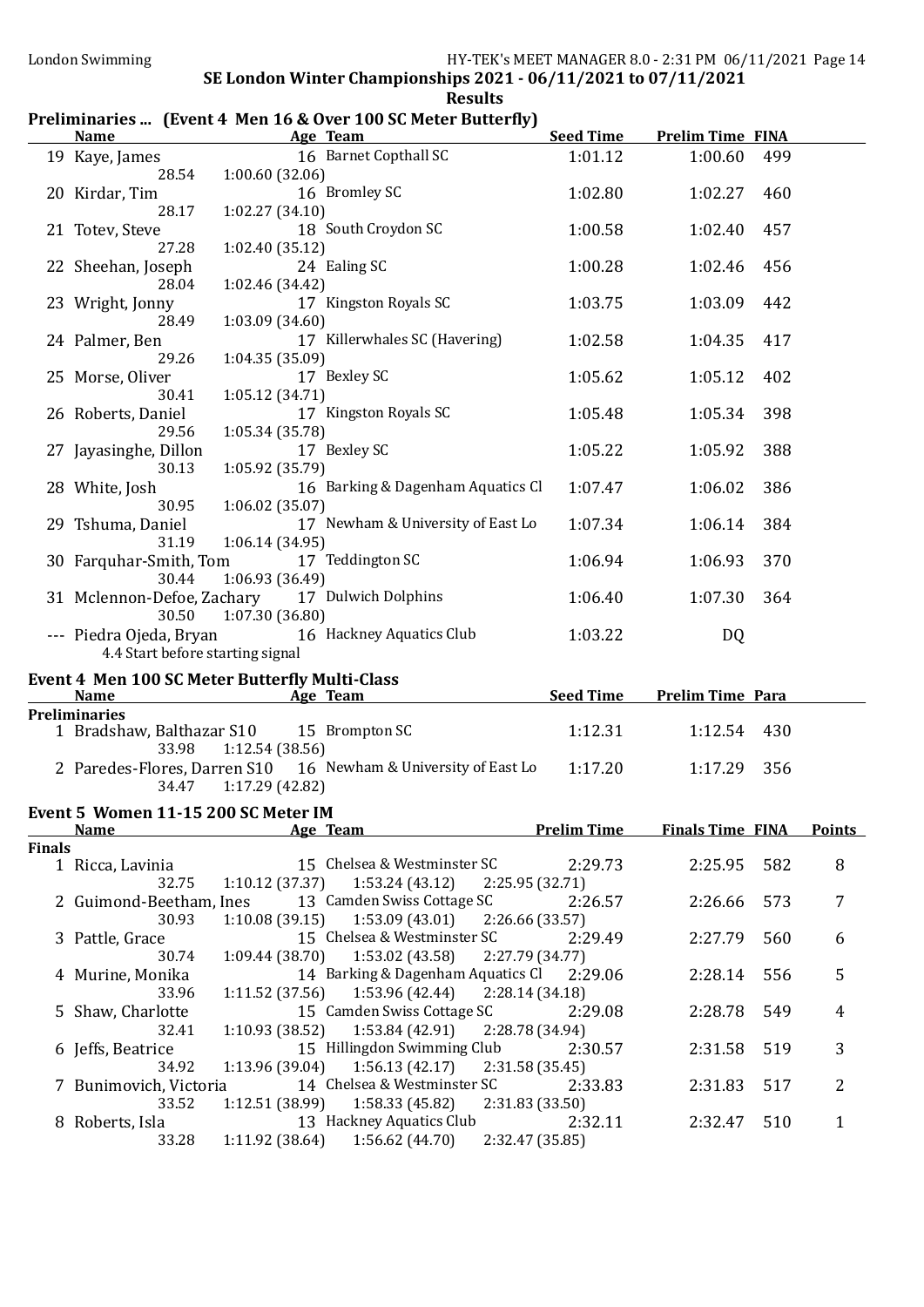| 14 Camden Swiss Cottage SC<br>9 HarrisBrown, Eva<br>2:34.77<br>2:37.38<br>464<br>$2:01.40(43.75)$ $2:37.38(35.98)$<br>34.60<br>1:17.65(43.05)<br>Event 5 Women 11-15 200 SC Meter IM<br><b>Seed Time</b><br><b>Prelim Time FINA</b><br><b>Name</b><br>Age Team<br><b>Preliminaries</b><br>13 Camden Swiss Cottage SC<br>2:29.03<br>1 Guimond-Beetham, Ines<br>2:26.57<br>574<br>1:08.75(38.02)<br>30.73<br>1:52.82 (44.07)<br>2:26.57 (33.75)<br>15 Bor of Waltham Forest (Gators)<br>2 Richards, Aaliyah<br>2:29.94<br>2:27.57<br>563<br>1:07.88(37.10)<br>1:50.75(42.87)<br>2:27.57 (36.82)<br>30.78<br>14 Barking & Dagenham Aquatics Cl<br>3 Murine, Monika<br>2:31.80<br>2:29.06<br>546<br>1:54.81(42.40)<br>2:29.06 (34.25)<br>34.28<br>1:12.41(38.13)<br>15 Camden Swiss Cottage SC<br>2:34.52<br>2:29.08<br>4 Shaw, Charlotte<br>546<br>1:54.56 (44.07)<br>32.76<br>1:10.49(37.73)<br>2:29.08 (34.52)<br>15 Chelsea & Westminster SC<br>2:34.54<br>2:29.49<br>541<br>5 Pattle, Grace<br>30.99<br>1:09.99 (39.00)<br>1:54.92 (44.93)<br>2:29.49 (34.57)<br>15 Chelsea & Westminster SC<br>539<br>2:29.21<br>2:29.73<br>6 Ricca, Lavinia<br>1:11.83 (37.89)<br>1:55.36 (43.53)<br>2:29.73 (34.37)<br>33.94<br>15 Hillingdon Swimming Club<br>2:33.67<br>2:30.57<br>530<br>7 Jeffs, Beatrice<br>34.78<br>1:14.06 (39.28)<br>1:56.11(42.05)<br>2:30.57 (34.46)<br>13 Hackney Aquatics Club<br>2:32.11<br>514<br>8 Roberts, Isla<br>2:34.95<br>1:13.19(39.30)<br>1:57.71 (44.52)<br>33.89<br>2:32.11 (34.40)<br>14 Chelsea & Westminster SC<br>9 Bunimovich, Victoria<br>2:33.31<br>2:33.83<br>497<br>33.74<br>1:13.87(40.13)<br>1:59.33(45.46)<br>2:33.83 (34.50)<br>15 Wandsworth SC<br>10 Hill, Olivia<br>490<br>2:35.47<br>2:34.50<br>1:59.20 (45.86)<br>32.37<br>1:13.34(40.97)<br>2:34.50 (35.30)<br>14 Camden Swiss Cottage SC<br>2:34.77<br>11 HarrisBrown, Eva<br>2:40.00<br>488<br>1:59.40(41.64)<br>34.46<br>1:17.76 (43.30)<br>2:34.77 (35.37)<br>15 Chelsea & Westminster SC<br>2:35.11<br>2:34.85<br>487<br>12 Shaw, Ava<br>32.60<br>1:12.72 (40.12)<br>1:56.87(44.15)<br>2:34.85 (37.98)<br>15 Kingston Royals SC<br>2:29.57<br>2:35.34<br>482<br>13 McCall, Chloe<br>1:59.23 (47.93)<br>32.16<br>1:11.30(39.14)<br>2:35.34 (36.11)<br>13 Hillingdon Swimming Club<br>2:35.58<br>2:36.16<br>475<br>14 Wagjiani, Ayla<br>1:13.02 (39.58)<br>1:58.53(45.51)<br>2:36.16 (37.63)<br>33.44<br>13 Romford Town SC<br>2:36.69<br>2:36.42<br>15 Coogan, Rebecca<br>472<br>34.83<br>1:14.45 (39.62)<br>2:00.38 (45.93)<br>2:36.42 (36.04)<br>16 O'Leary, Aoife<br>15 Hillingdon Swimming Club<br>2:33.88<br>2:38.59<br>453<br>2:02.89(49.80)<br>34.85<br>1:13.09(38.24)<br>2:38.59 (35.70)<br>12 Wandsworth SC<br>17 Facius, Astrid<br>2:40.22<br>2:39.32<br>447<br>34.19<br>2:02.63(47.40)<br>2:39.32 (36.69)<br>1:15.23(41.04)<br>18 Thanassoulas, Isabella<br>12 Natare West London Swimming Cl 2:38.08<br>2:39.49<br>446<br>1:13.58(39.33)<br>2:02.54(48.96)<br>2:39.49 (36.95)<br>34.25<br>14 Teddington SC<br>19 Weaver, Poppy<br>2:40.75<br>2:39.88<br>442<br>34.78<br>1:15.42 (40.64) 2:39.88 (1:24.46)<br>13 Chelsea & Westminster SC<br>2:37.34<br>2:41.23<br>431<br>20 Spence, Indigo<br>2:05.21 (47.89)<br>33.96<br>1:17.32(43.36)<br>2:41.23 (36.02)<br>13 Camden Swiss Cottage SC<br>429<br>21 Jamal, Bianca<br>2:39.42<br>2:41.51<br>36.09<br>1:17.66(41.57)<br>2:04.53(46.87)<br>2:41.51 (36.98)<br>15 Hillingdon Swimming Club<br>22 Hughes, Niamh<br>2:40.72<br>2:42.34<br>422<br>1:15.00 (39.89)<br>2:04.90 (49.90)<br>2:42.34 (37.44)<br>35.11<br>15 Romford Town SC<br>23 Rooney, Tierney<br>419<br>2:40.97<br>2:42.85<br>1:16.45(42.14)<br>2:06.03(49.58)<br>2:42.85 (36.82)<br>34.31 | Finals  (Event 5 Women 11-15 200 SC Meter IM)<br><b>Name</b> | Age Team | <b>Prelim Time</b> | <b>Finals Time FINA</b> | <b>Points</b> |
|----------------------------------------------------------------------------------------------------------------------------------------------------------------------------------------------------------------------------------------------------------------------------------------------------------------------------------------------------------------------------------------------------------------------------------------------------------------------------------------------------------------------------------------------------------------------------------------------------------------------------------------------------------------------------------------------------------------------------------------------------------------------------------------------------------------------------------------------------------------------------------------------------------------------------------------------------------------------------------------------------------------------------------------------------------------------------------------------------------------------------------------------------------------------------------------------------------------------------------------------------------------------------------------------------------------------------------------------------------------------------------------------------------------------------------------------------------------------------------------------------------------------------------------------------------------------------------------------------------------------------------------------------------------------------------------------------------------------------------------------------------------------------------------------------------------------------------------------------------------------------------------------------------------------------------------------------------------------------------------------------------------------------------------------------------------------------------------------------------------------------------------------------------------------------------------------------------------------------------------------------------------------------------------------------------------------------------------------------------------------------------------------------------------------------------------------------------------------------------------------------------------------------------------------------------------------------------------------------------------------------------------------------------------------------------------------------------------------------------------------------------------------------------------------------------------------------------------------------------------------------------------------------------------------------------------------------------------------------------------------------------------------------------------------------------------------------------------------------------------------------------------------------------------------------------------------------------------------------------------------------------------------------------------------------------------------------------------------------------------------------------------------------------------------------------------------------------------------------------------------------------------------------------------------------------------------------------------------------------------------------------------------------------------------------------------------------------------------|--------------------------------------------------------------|----------|--------------------|-------------------------|---------------|
|                                                                                                                                                                                                                                                                                                                                                                                                                                                                                                                                                                                                                                                                                                                                                                                                                                                                                                                                                                                                                                                                                                                                                                                                                                                                                                                                                                                                                                                                                                                                                                                                                                                                                                                                                                                                                                                                                                                                                                                                                                                                                                                                                                                                                                                                                                                                                                                                                                                                                                                                                                                                                                                                                                                                                                                                                                                                                                                                                                                                                                                                                                                                                                                                                                                                                                                                                                                                                                                                                                                                                                                                                                                                                                                      |                                                              |          |                    |                         |               |
|                                                                                                                                                                                                                                                                                                                                                                                                                                                                                                                                                                                                                                                                                                                                                                                                                                                                                                                                                                                                                                                                                                                                                                                                                                                                                                                                                                                                                                                                                                                                                                                                                                                                                                                                                                                                                                                                                                                                                                                                                                                                                                                                                                                                                                                                                                                                                                                                                                                                                                                                                                                                                                                                                                                                                                                                                                                                                                                                                                                                                                                                                                                                                                                                                                                                                                                                                                                                                                                                                                                                                                                                                                                                                                                      |                                                              |          |                    |                         |               |
|                                                                                                                                                                                                                                                                                                                                                                                                                                                                                                                                                                                                                                                                                                                                                                                                                                                                                                                                                                                                                                                                                                                                                                                                                                                                                                                                                                                                                                                                                                                                                                                                                                                                                                                                                                                                                                                                                                                                                                                                                                                                                                                                                                                                                                                                                                                                                                                                                                                                                                                                                                                                                                                                                                                                                                                                                                                                                                                                                                                                                                                                                                                                                                                                                                                                                                                                                                                                                                                                                                                                                                                                                                                                                                                      |                                                              |          |                    |                         |               |
|                                                                                                                                                                                                                                                                                                                                                                                                                                                                                                                                                                                                                                                                                                                                                                                                                                                                                                                                                                                                                                                                                                                                                                                                                                                                                                                                                                                                                                                                                                                                                                                                                                                                                                                                                                                                                                                                                                                                                                                                                                                                                                                                                                                                                                                                                                                                                                                                                                                                                                                                                                                                                                                                                                                                                                                                                                                                                                                                                                                                                                                                                                                                                                                                                                                                                                                                                                                                                                                                                                                                                                                                                                                                                                                      |                                                              |          |                    |                         |               |
|                                                                                                                                                                                                                                                                                                                                                                                                                                                                                                                                                                                                                                                                                                                                                                                                                                                                                                                                                                                                                                                                                                                                                                                                                                                                                                                                                                                                                                                                                                                                                                                                                                                                                                                                                                                                                                                                                                                                                                                                                                                                                                                                                                                                                                                                                                                                                                                                                                                                                                                                                                                                                                                                                                                                                                                                                                                                                                                                                                                                                                                                                                                                                                                                                                                                                                                                                                                                                                                                                                                                                                                                                                                                                                                      |                                                              |          |                    |                         |               |
|                                                                                                                                                                                                                                                                                                                                                                                                                                                                                                                                                                                                                                                                                                                                                                                                                                                                                                                                                                                                                                                                                                                                                                                                                                                                                                                                                                                                                                                                                                                                                                                                                                                                                                                                                                                                                                                                                                                                                                                                                                                                                                                                                                                                                                                                                                                                                                                                                                                                                                                                                                                                                                                                                                                                                                                                                                                                                                                                                                                                                                                                                                                                                                                                                                                                                                                                                                                                                                                                                                                                                                                                                                                                                                                      |                                                              |          |                    |                         |               |
|                                                                                                                                                                                                                                                                                                                                                                                                                                                                                                                                                                                                                                                                                                                                                                                                                                                                                                                                                                                                                                                                                                                                                                                                                                                                                                                                                                                                                                                                                                                                                                                                                                                                                                                                                                                                                                                                                                                                                                                                                                                                                                                                                                                                                                                                                                                                                                                                                                                                                                                                                                                                                                                                                                                                                                                                                                                                                                                                                                                                                                                                                                                                                                                                                                                                                                                                                                                                                                                                                                                                                                                                                                                                                                                      |                                                              |          |                    |                         |               |
|                                                                                                                                                                                                                                                                                                                                                                                                                                                                                                                                                                                                                                                                                                                                                                                                                                                                                                                                                                                                                                                                                                                                                                                                                                                                                                                                                                                                                                                                                                                                                                                                                                                                                                                                                                                                                                                                                                                                                                                                                                                                                                                                                                                                                                                                                                                                                                                                                                                                                                                                                                                                                                                                                                                                                                                                                                                                                                                                                                                                                                                                                                                                                                                                                                                                                                                                                                                                                                                                                                                                                                                                                                                                                                                      |                                                              |          |                    |                         |               |
|                                                                                                                                                                                                                                                                                                                                                                                                                                                                                                                                                                                                                                                                                                                                                                                                                                                                                                                                                                                                                                                                                                                                                                                                                                                                                                                                                                                                                                                                                                                                                                                                                                                                                                                                                                                                                                                                                                                                                                                                                                                                                                                                                                                                                                                                                                                                                                                                                                                                                                                                                                                                                                                                                                                                                                                                                                                                                                                                                                                                                                                                                                                                                                                                                                                                                                                                                                                                                                                                                                                                                                                                                                                                                                                      |                                                              |          |                    |                         |               |
|                                                                                                                                                                                                                                                                                                                                                                                                                                                                                                                                                                                                                                                                                                                                                                                                                                                                                                                                                                                                                                                                                                                                                                                                                                                                                                                                                                                                                                                                                                                                                                                                                                                                                                                                                                                                                                                                                                                                                                                                                                                                                                                                                                                                                                                                                                                                                                                                                                                                                                                                                                                                                                                                                                                                                                                                                                                                                                                                                                                                                                                                                                                                                                                                                                                                                                                                                                                                                                                                                                                                                                                                                                                                                                                      |                                                              |          |                    |                         |               |
|                                                                                                                                                                                                                                                                                                                                                                                                                                                                                                                                                                                                                                                                                                                                                                                                                                                                                                                                                                                                                                                                                                                                                                                                                                                                                                                                                                                                                                                                                                                                                                                                                                                                                                                                                                                                                                                                                                                                                                                                                                                                                                                                                                                                                                                                                                                                                                                                                                                                                                                                                                                                                                                                                                                                                                                                                                                                                                                                                                                                                                                                                                                                                                                                                                                                                                                                                                                                                                                                                                                                                                                                                                                                                                                      |                                                              |          |                    |                         |               |
|                                                                                                                                                                                                                                                                                                                                                                                                                                                                                                                                                                                                                                                                                                                                                                                                                                                                                                                                                                                                                                                                                                                                                                                                                                                                                                                                                                                                                                                                                                                                                                                                                                                                                                                                                                                                                                                                                                                                                                                                                                                                                                                                                                                                                                                                                                                                                                                                                                                                                                                                                                                                                                                                                                                                                                                                                                                                                                                                                                                                                                                                                                                                                                                                                                                                                                                                                                                                                                                                                                                                                                                                                                                                                                                      |                                                              |          |                    |                         |               |
|                                                                                                                                                                                                                                                                                                                                                                                                                                                                                                                                                                                                                                                                                                                                                                                                                                                                                                                                                                                                                                                                                                                                                                                                                                                                                                                                                                                                                                                                                                                                                                                                                                                                                                                                                                                                                                                                                                                                                                                                                                                                                                                                                                                                                                                                                                                                                                                                                                                                                                                                                                                                                                                                                                                                                                                                                                                                                                                                                                                                                                                                                                                                                                                                                                                                                                                                                                                                                                                                                                                                                                                                                                                                                                                      |                                                              |          |                    |                         |               |
|                                                                                                                                                                                                                                                                                                                                                                                                                                                                                                                                                                                                                                                                                                                                                                                                                                                                                                                                                                                                                                                                                                                                                                                                                                                                                                                                                                                                                                                                                                                                                                                                                                                                                                                                                                                                                                                                                                                                                                                                                                                                                                                                                                                                                                                                                                                                                                                                                                                                                                                                                                                                                                                                                                                                                                                                                                                                                                                                                                                                                                                                                                                                                                                                                                                                                                                                                                                                                                                                                                                                                                                                                                                                                                                      |                                                              |          |                    |                         |               |
|                                                                                                                                                                                                                                                                                                                                                                                                                                                                                                                                                                                                                                                                                                                                                                                                                                                                                                                                                                                                                                                                                                                                                                                                                                                                                                                                                                                                                                                                                                                                                                                                                                                                                                                                                                                                                                                                                                                                                                                                                                                                                                                                                                                                                                                                                                                                                                                                                                                                                                                                                                                                                                                                                                                                                                                                                                                                                                                                                                                                                                                                                                                                                                                                                                                                                                                                                                                                                                                                                                                                                                                                                                                                                                                      |                                                              |          |                    |                         |               |
|                                                                                                                                                                                                                                                                                                                                                                                                                                                                                                                                                                                                                                                                                                                                                                                                                                                                                                                                                                                                                                                                                                                                                                                                                                                                                                                                                                                                                                                                                                                                                                                                                                                                                                                                                                                                                                                                                                                                                                                                                                                                                                                                                                                                                                                                                                                                                                                                                                                                                                                                                                                                                                                                                                                                                                                                                                                                                                                                                                                                                                                                                                                                                                                                                                                                                                                                                                                                                                                                                                                                                                                                                                                                                                                      |                                                              |          |                    |                         |               |
|                                                                                                                                                                                                                                                                                                                                                                                                                                                                                                                                                                                                                                                                                                                                                                                                                                                                                                                                                                                                                                                                                                                                                                                                                                                                                                                                                                                                                                                                                                                                                                                                                                                                                                                                                                                                                                                                                                                                                                                                                                                                                                                                                                                                                                                                                                                                                                                                                                                                                                                                                                                                                                                                                                                                                                                                                                                                                                                                                                                                                                                                                                                                                                                                                                                                                                                                                                                                                                                                                                                                                                                                                                                                                                                      |                                                              |          |                    |                         |               |
|                                                                                                                                                                                                                                                                                                                                                                                                                                                                                                                                                                                                                                                                                                                                                                                                                                                                                                                                                                                                                                                                                                                                                                                                                                                                                                                                                                                                                                                                                                                                                                                                                                                                                                                                                                                                                                                                                                                                                                                                                                                                                                                                                                                                                                                                                                                                                                                                                                                                                                                                                                                                                                                                                                                                                                                                                                                                                                                                                                                                                                                                                                                                                                                                                                                                                                                                                                                                                                                                                                                                                                                                                                                                                                                      |                                                              |          |                    |                         |               |
|                                                                                                                                                                                                                                                                                                                                                                                                                                                                                                                                                                                                                                                                                                                                                                                                                                                                                                                                                                                                                                                                                                                                                                                                                                                                                                                                                                                                                                                                                                                                                                                                                                                                                                                                                                                                                                                                                                                                                                                                                                                                                                                                                                                                                                                                                                                                                                                                                                                                                                                                                                                                                                                                                                                                                                                                                                                                                                                                                                                                                                                                                                                                                                                                                                                                                                                                                                                                                                                                                                                                                                                                                                                                                                                      |                                                              |          |                    |                         |               |
|                                                                                                                                                                                                                                                                                                                                                                                                                                                                                                                                                                                                                                                                                                                                                                                                                                                                                                                                                                                                                                                                                                                                                                                                                                                                                                                                                                                                                                                                                                                                                                                                                                                                                                                                                                                                                                                                                                                                                                                                                                                                                                                                                                                                                                                                                                                                                                                                                                                                                                                                                                                                                                                                                                                                                                                                                                                                                                                                                                                                                                                                                                                                                                                                                                                                                                                                                                                                                                                                                                                                                                                                                                                                                                                      |                                                              |          |                    |                         |               |
|                                                                                                                                                                                                                                                                                                                                                                                                                                                                                                                                                                                                                                                                                                                                                                                                                                                                                                                                                                                                                                                                                                                                                                                                                                                                                                                                                                                                                                                                                                                                                                                                                                                                                                                                                                                                                                                                                                                                                                                                                                                                                                                                                                                                                                                                                                                                                                                                                                                                                                                                                                                                                                                                                                                                                                                                                                                                                                                                                                                                                                                                                                                                                                                                                                                                                                                                                                                                                                                                                                                                                                                                                                                                                                                      |                                                              |          |                    |                         |               |
|                                                                                                                                                                                                                                                                                                                                                                                                                                                                                                                                                                                                                                                                                                                                                                                                                                                                                                                                                                                                                                                                                                                                                                                                                                                                                                                                                                                                                                                                                                                                                                                                                                                                                                                                                                                                                                                                                                                                                                                                                                                                                                                                                                                                                                                                                                                                                                                                                                                                                                                                                                                                                                                                                                                                                                                                                                                                                                                                                                                                                                                                                                                                                                                                                                                                                                                                                                                                                                                                                                                                                                                                                                                                                                                      |                                                              |          |                    |                         |               |
|                                                                                                                                                                                                                                                                                                                                                                                                                                                                                                                                                                                                                                                                                                                                                                                                                                                                                                                                                                                                                                                                                                                                                                                                                                                                                                                                                                                                                                                                                                                                                                                                                                                                                                                                                                                                                                                                                                                                                                                                                                                                                                                                                                                                                                                                                                                                                                                                                                                                                                                                                                                                                                                                                                                                                                                                                                                                                                                                                                                                                                                                                                                                                                                                                                                                                                                                                                                                                                                                                                                                                                                                                                                                                                                      |                                                              |          |                    |                         |               |
|                                                                                                                                                                                                                                                                                                                                                                                                                                                                                                                                                                                                                                                                                                                                                                                                                                                                                                                                                                                                                                                                                                                                                                                                                                                                                                                                                                                                                                                                                                                                                                                                                                                                                                                                                                                                                                                                                                                                                                                                                                                                                                                                                                                                                                                                                                                                                                                                                                                                                                                                                                                                                                                                                                                                                                                                                                                                                                                                                                                                                                                                                                                                                                                                                                                                                                                                                                                                                                                                                                                                                                                                                                                                                                                      |                                                              |          |                    |                         |               |
|                                                                                                                                                                                                                                                                                                                                                                                                                                                                                                                                                                                                                                                                                                                                                                                                                                                                                                                                                                                                                                                                                                                                                                                                                                                                                                                                                                                                                                                                                                                                                                                                                                                                                                                                                                                                                                                                                                                                                                                                                                                                                                                                                                                                                                                                                                                                                                                                                                                                                                                                                                                                                                                                                                                                                                                                                                                                                                                                                                                                                                                                                                                                                                                                                                                                                                                                                                                                                                                                                                                                                                                                                                                                                                                      |                                                              |          |                    |                         |               |
|                                                                                                                                                                                                                                                                                                                                                                                                                                                                                                                                                                                                                                                                                                                                                                                                                                                                                                                                                                                                                                                                                                                                                                                                                                                                                                                                                                                                                                                                                                                                                                                                                                                                                                                                                                                                                                                                                                                                                                                                                                                                                                                                                                                                                                                                                                                                                                                                                                                                                                                                                                                                                                                                                                                                                                                                                                                                                                                                                                                                                                                                                                                                                                                                                                                                                                                                                                                                                                                                                                                                                                                                                                                                                                                      |                                                              |          |                    |                         |               |
|                                                                                                                                                                                                                                                                                                                                                                                                                                                                                                                                                                                                                                                                                                                                                                                                                                                                                                                                                                                                                                                                                                                                                                                                                                                                                                                                                                                                                                                                                                                                                                                                                                                                                                                                                                                                                                                                                                                                                                                                                                                                                                                                                                                                                                                                                                                                                                                                                                                                                                                                                                                                                                                                                                                                                                                                                                                                                                                                                                                                                                                                                                                                                                                                                                                                                                                                                                                                                                                                                                                                                                                                                                                                                                                      |                                                              |          |                    |                         |               |
|                                                                                                                                                                                                                                                                                                                                                                                                                                                                                                                                                                                                                                                                                                                                                                                                                                                                                                                                                                                                                                                                                                                                                                                                                                                                                                                                                                                                                                                                                                                                                                                                                                                                                                                                                                                                                                                                                                                                                                                                                                                                                                                                                                                                                                                                                                                                                                                                                                                                                                                                                                                                                                                                                                                                                                                                                                                                                                                                                                                                                                                                                                                                                                                                                                                                                                                                                                                                                                                                                                                                                                                                                                                                                                                      |                                                              |          |                    |                         |               |
|                                                                                                                                                                                                                                                                                                                                                                                                                                                                                                                                                                                                                                                                                                                                                                                                                                                                                                                                                                                                                                                                                                                                                                                                                                                                                                                                                                                                                                                                                                                                                                                                                                                                                                                                                                                                                                                                                                                                                                                                                                                                                                                                                                                                                                                                                                                                                                                                                                                                                                                                                                                                                                                                                                                                                                                                                                                                                                                                                                                                                                                                                                                                                                                                                                                                                                                                                                                                                                                                                                                                                                                                                                                                                                                      |                                                              |          |                    |                         |               |
|                                                                                                                                                                                                                                                                                                                                                                                                                                                                                                                                                                                                                                                                                                                                                                                                                                                                                                                                                                                                                                                                                                                                                                                                                                                                                                                                                                                                                                                                                                                                                                                                                                                                                                                                                                                                                                                                                                                                                                                                                                                                                                                                                                                                                                                                                                                                                                                                                                                                                                                                                                                                                                                                                                                                                                                                                                                                                                                                                                                                                                                                                                                                                                                                                                                                                                                                                                                                                                                                                                                                                                                                                                                                                                                      |                                                              |          |                    |                         |               |
|                                                                                                                                                                                                                                                                                                                                                                                                                                                                                                                                                                                                                                                                                                                                                                                                                                                                                                                                                                                                                                                                                                                                                                                                                                                                                                                                                                                                                                                                                                                                                                                                                                                                                                                                                                                                                                                                                                                                                                                                                                                                                                                                                                                                                                                                                                                                                                                                                                                                                                                                                                                                                                                                                                                                                                                                                                                                                                                                                                                                                                                                                                                                                                                                                                                                                                                                                                                                                                                                                                                                                                                                                                                                                                                      |                                                              |          |                    |                         |               |
|                                                                                                                                                                                                                                                                                                                                                                                                                                                                                                                                                                                                                                                                                                                                                                                                                                                                                                                                                                                                                                                                                                                                                                                                                                                                                                                                                                                                                                                                                                                                                                                                                                                                                                                                                                                                                                                                                                                                                                                                                                                                                                                                                                                                                                                                                                                                                                                                                                                                                                                                                                                                                                                                                                                                                                                                                                                                                                                                                                                                                                                                                                                                                                                                                                                                                                                                                                                                                                                                                                                                                                                                                                                                                                                      |                                                              |          |                    |                         |               |
|                                                                                                                                                                                                                                                                                                                                                                                                                                                                                                                                                                                                                                                                                                                                                                                                                                                                                                                                                                                                                                                                                                                                                                                                                                                                                                                                                                                                                                                                                                                                                                                                                                                                                                                                                                                                                                                                                                                                                                                                                                                                                                                                                                                                                                                                                                                                                                                                                                                                                                                                                                                                                                                                                                                                                                                                                                                                                                                                                                                                                                                                                                                                                                                                                                                                                                                                                                                                                                                                                                                                                                                                                                                                                                                      |                                                              |          |                    |                         |               |
|                                                                                                                                                                                                                                                                                                                                                                                                                                                                                                                                                                                                                                                                                                                                                                                                                                                                                                                                                                                                                                                                                                                                                                                                                                                                                                                                                                                                                                                                                                                                                                                                                                                                                                                                                                                                                                                                                                                                                                                                                                                                                                                                                                                                                                                                                                                                                                                                                                                                                                                                                                                                                                                                                                                                                                                                                                                                                                                                                                                                                                                                                                                                                                                                                                                                                                                                                                                                                                                                                                                                                                                                                                                                                                                      |                                                              |          |                    |                         |               |
|                                                                                                                                                                                                                                                                                                                                                                                                                                                                                                                                                                                                                                                                                                                                                                                                                                                                                                                                                                                                                                                                                                                                                                                                                                                                                                                                                                                                                                                                                                                                                                                                                                                                                                                                                                                                                                                                                                                                                                                                                                                                                                                                                                                                                                                                                                                                                                                                                                                                                                                                                                                                                                                                                                                                                                                                                                                                                                                                                                                                                                                                                                                                                                                                                                                                                                                                                                                                                                                                                                                                                                                                                                                                                                                      |                                                              |          |                    |                         |               |
|                                                                                                                                                                                                                                                                                                                                                                                                                                                                                                                                                                                                                                                                                                                                                                                                                                                                                                                                                                                                                                                                                                                                                                                                                                                                                                                                                                                                                                                                                                                                                                                                                                                                                                                                                                                                                                                                                                                                                                                                                                                                                                                                                                                                                                                                                                                                                                                                                                                                                                                                                                                                                                                                                                                                                                                                                                                                                                                                                                                                                                                                                                                                                                                                                                                                                                                                                                                                                                                                                                                                                                                                                                                                                                                      |                                                              |          |                    |                         |               |
|                                                                                                                                                                                                                                                                                                                                                                                                                                                                                                                                                                                                                                                                                                                                                                                                                                                                                                                                                                                                                                                                                                                                                                                                                                                                                                                                                                                                                                                                                                                                                                                                                                                                                                                                                                                                                                                                                                                                                                                                                                                                                                                                                                                                                                                                                                                                                                                                                                                                                                                                                                                                                                                                                                                                                                                                                                                                                                                                                                                                                                                                                                                                                                                                                                                                                                                                                                                                                                                                                                                                                                                                                                                                                                                      |                                                              |          |                    |                         |               |
|                                                                                                                                                                                                                                                                                                                                                                                                                                                                                                                                                                                                                                                                                                                                                                                                                                                                                                                                                                                                                                                                                                                                                                                                                                                                                                                                                                                                                                                                                                                                                                                                                                                                                                                                                                                                                                                                                                                                                                                                                                                                                                                                                                                                                                                                                                                                                                                                                                                                                                                                                                                                                                                                                                                                                                                                                                                                                                                                                                                                                                                                                                                                                                                                                                                                                                                                                                                                                                                                                                                                                                                                                                                                                                                      |                                                              |          |                    |                         |               |
|                                                                                                                                                                                                                                                                                                                                                                                                                                                                                                                                                                                                                                                                                                                                                                                                                                                                                                                                                                                                                                                                                                                                                                                                                                                                                                                                                                                                                                                                                                                                                                                                                                                                                                                                                                                                                                                                                                                                                                                                                                                                                                                                                                                                                                                                                                                                                                                                                                                                                                                                                                                                                                                                                                                                                                                                                                                                                                                                                                                                                                                                                                                                                                                                                                                                                                                                                                                                                                                                                                                                                                                                                                                                                                                      |                                                              |          |                    |                         |               |
|                                                                                                                                                                                                                                                                                                                                                                                                                                                                                                                                                                                                                                                                                                                                                                                                                                                                                                                                                                                                                                                                                                                                                                                                                                                                                                                                                                                                                                                                                                                                                                                                                                                                                                                                                                                                                                                                                                                                                                                                                                                                                                                                                                                                                                                                                                                                                                                                                                                                                                                                                                                                                                                                                                                                                                                                                                                                                                                                                                                                                                                                                                                                                                                                                                                                                                                                                                                                                                                                                                                                                                                                                                                                                                                      |                                                              |          |                    |                         |               |
|                                                                                                                                                                                                                                                                                                                                                                                                                                                                                                                                                                                                                                                                                                                                                                                                                                                                                                                                                                                                                                                                                                                                                                                                                                                                                                                                                                                                                                                                                                                                                                                                                                                                                                                                                                                                                                                                                                                                                                                                                                                                                                                                                                                                                                                                                                                                                                                                                                                                                                                                                                                                                                                                                                                                                                                                                                                                                                                                                                                                                                                                                                                                                                                                                                                                                                                                                                                                                                                                                                                                                                                                                                                                                                                      |                                                              |          |                    |                         |               |
|                                                                                                                                                                                                                                                                                                                                                                                                                                                                                                                                                                                                                                                                                                                                                                                                                                                                                                                                                                                                                                                                                                                                                                                                                                                                                                                                                                                                                                                                                                                                                                                                                                                                                                                                                                                                                                                                                                                                                                                                                                                                                                                                                                                                                                                                                                                                                                                                                                                                                                                                                                                                                                                                                                                                                                                                                                                                                                                                                                                                                                                                                                                                                                                                                                                                                                                                                                                                                                                                                                                                                                                                                                                                                                                      |                                                              |          |                    |                         |               |
|                                                                                                                                                                                                                                                                                                                                                                                                                                                                                                                                                                                                                                                                                                                                                                                                                                                                                                                                                                                                                                                                                                                                                                                                                                                                                                                                                                                                                                                                                                                                                                                                                                                                                                                                                                                                                                                                                                                                                                                                                                                                                                                                                                                                                                                                                                                                                                                                                                                                                                                                                                                                                                                                                                                                                                                                                                                                                                                                                                                                                                                                                                                                                                                                                                                                                                                                                                                                                                                                                                                                                                                                                                                                                                                      |                                                              |          |                    |                         |               |
|                                                                                                                                                                                                                                                                                                                                                                                                                                                                                                                                                                                                                                                                                                                                                                                                                                                                                                                                                                                                                                                                                                                                                                                                                                                                                                                                                                                                                                                                                                                                                                                                                                                                                                                                                                                                                                                                                                                                                                                                                                                                                                                                                                                                                                                                                                                                                                                                                                                                                                                                                                                                                                                                                                                                                                                                                                                                                                                                                                                                                                                                                                                                                                                                                                                                                                                                                                                                                                                                                                                                                                                                                                                                                                                      |                                                              |          |                    |                         |               |
|                                                                                                                                                                                                                                                                                                                                                                                                                                                                                                                                                                                                                                                                                                                                                                                                                                                                                                                                                                                                                                                                                                                                                                                                                                                                                                                                                                                                                                                                                                                                                                                                                                                                                                                                                                                                                                                                                                                                                                                                                                                                                                                                                                                                                                                                                                                                                                                                                                                                                                                                                                                                                                                                                                                                                                                                                                                                                                                                                                                                                                                                                                                                                                                                                                                                                                                                                                                                                                                                                                                                                                                                                                                                                                                      |                                                              |          |                    |                         |               |
|                                                                                                                                                                                                                                                                                                                                                                                                                                                                                                                                                                                                                                                                                                                                                                                                                                                                                                                                                                                                                                                                                                                                                                                                                                                                                                                                                                                                                                                                                                                                                                                                                                                                                                                                                                                                                                                                                                                                                                                                                                                                                                                                                                                                                                                                                                                                                                                                                                                                                                                                                                                                                                                                                                                                                                                                                                                                                                                                                                                                                                                                                                                                                                                                                                                                                                                                                                                                                                                                                                                                                                                                                                                                                                                      |                                                              |          |                    |                         |               |
|                                                                                                                                                                                                                                                                                                                                                                                                                                                                                                                                                                                                                                                                                                                                                                                                                                                                                                                                                                                                                                                                                                                                                                                                                                                                                                                                                                                                                                                                                                                                                                                                                                                                                                                                                                                                                                                                                                                                                                                                                                                                                                                                                                                                                                                                                                                                                                                                                                                                                                                                                                                                                                                                                                                                                                                                                                                                                                                                                                                                                                                                                                                                                                                                                                                                                                                                                                                                                                                                                                                                                                                                                                                                                                                      |                                                              |          |                    |                         |               |
|                                                                                                                                                                                                                                                                                                                                                                                                                                                                                                                                                                                                                                                                                                                                                                                                                                                                                                                                                                                                                                                                                                                                                                                                                                                                                                                                                                                                                                                                                                                                                                                                                                                                                                                                                                                                                                                                                                                                                                                                                                                                                                                                                                                                                                                                                                                                                                                                                                                                                                                                                                                                                                                                                                                                                                                                                                                                                                                                                                                                                                                                                                                                                                                                                                                                                                                                                                                                                                                                                                                                                                                                                                                                                                                      |                                                              |          |                    |                         |               |
|                                                                                                                                                                                                                                                                                                                                                                                                                                                                                                                                                                                                                                                                                                                                                                                                                                                                                                                                                                                                                                                                                                                                                                                                                                                                                                                                                                                                                                                                                                                                                                                                                                                                                                                                                                                                                                                                                                                                                                                                                                                                                                                                                                                                                                                                                                                                                                                                                                                                                                                                                                                                                                                                                                                                                                                                                                                                                                                                                                                                                                                                                                                                                                                                                                                                                                                                                                                                                                                                                                                                                                                                                                                                                                                      |                                                              |          |                    |                         |               |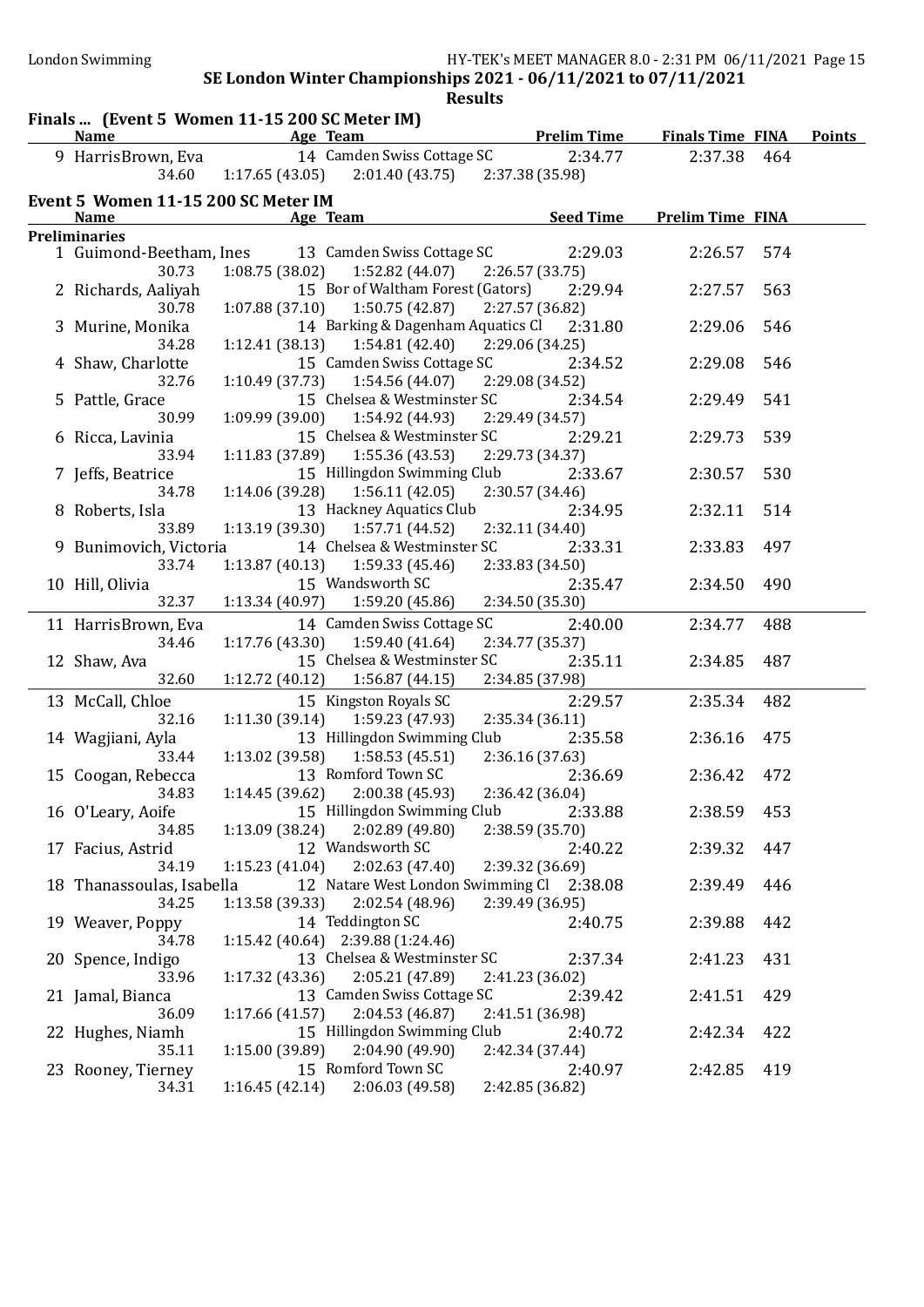Results

## Event 5 Women 16 & Over 200 SC Meter IM

|               | Name               | Age Team                                | <b>Prelim Time</b>                        | <b>Finals Time FINA</b> |     | <b>Points</b> |
|---------------|--------------------|-----------------------------------------|-------------------------------------------|-------------------------|-----|---------------|
| <b>Finals</b> |                    |                                         |                                           |                         |     |               |
|               | 1 McEver, Ella     | 16 Camden Swiss Cottage SC              | 2:20.96                                   | 2:19.57                 | 665 | 8             |
|               | 31.40              | $1:07.14(35.74)$ $1:46.99(39.85)$       | 2:19.57 (32.58)                           |                         |     |               |
|               | 2 Davies, Amy      | 19 Sutton & Cheam SC                    | 2:20.57                                   | 2:20.55                 | 651 | 7             |
|               | 30.90              | $1:06.78(35.88)$ $1:49.04(42.26)$       | 2:20.55(31.51)                            |                         |     |               |
|               | 3 Proctor, Lola    | 17 Sutton & Cheam SC                    | 2:27.77                                   | 2:26.96                 | 570 | 6             |
|               | 31.97              | $1:08.43(36.46)$ $1:53.71(45.28)$       | 2:26.96 (33.25)                           |                         |     |               |
|               | 4 Daffey, Schuyler | 17 Brompton SC                          | 2:28.47                                   | 2:29.51                 | 541 | 5             |
|               | 32.13              | $1:09.16(37.03)$ $1:53.79(44.63)$       | 2:29.51 (35.72)                           |                         |     |               |
|               | 5 Blair, Tay       | 18 Croydon Amphibians SC                | 2:35.16                                   | 2:33.48                 | 500 | 4             |
|               | 32.29              | $1:12.76(40.47)$ $1:56.06(43.30)$       | 2:33.48 (37.42)                           |                         |     |               |
|               | 6 Benidir, Dina    |                                         | 16 Newham & University of East Lo 2:40.32 | 2:36.72                 | 470 | 3             |
|               | 33.43              | $1:12.85(39.42)$ $2:01.84(48.99)$       | 2:36.72 (34.88)                           |                         |     |               |
|               | 7 Hawkins, Amie    | 19 Bexley SC                            | 2:37.36                                   | 2:37.92                 | 459 | 2             |
|               | 34.42              | $1:17.58(43.16)$ $2:03.03(45.45)$       | 2:37.92 (34.89)                           |                         |     |               |
|               | 8 Cole, Evelyn     | 16 Anaconda SC                          | 2:39.78                                   | 2:41.23                 | 431 |               |
|               | 34.57              | $1:14.33(39.76)$ $2:03.12(48.79)$       | 2:41.23(38.11)                            |                         |     |               |
|               | 9 Pepperday, Rose  | 20 Haringey Aquatics                    | 2:43.55                                   | 2:44.47                 | 406 |               |
|               | 34.11              | $1:15.39(41.28)$ $2:05.07(49.68)$       | 2:44.47 (39.40)                           |                         |     |               |
|               | --- Davis, Evie    | 17 Bromley SC                           | 2:20.26                                   | DQ                      |     |               |
|               |                    | 4.4 Start before starting signal - misc |                                           |                         |     |               |

#### Event 5 Women 16 & Over 200 SC Meter IM

| <b>Preliminaries</b><br>17 Bromley SC<br>2:24.67<br>2:20.26 655<br>1 Davis, Evie<br>$1:05.38(35.30)$ $1:49.19(43.81)$<br>2:20.26(31.07)<br>30.08<br>19 Sutton & Cheam SC<br>2:17.99<br>2:20.57 651<br>2 Davies, Amy<br>$1:07.46(36.73)$ $1:49.00(41.54)$<br>2:20.57(31.57)<br>30.73<br>16 Camden Swiss Cottage SC 2:21.47<br>3 McEver, Ella<br>2:20.96 646 |  |
|------------------------------------------------------------------------------------------------------------------------------------------------------------------------------------------------------------------------------------------------------------------------------------------------------------------------------------------------------------|--|
|                                                                                                                                                                                                                                                                                                                                                            |  |
|                                                                                                                                                                                                                                                                                                                                                            |  |
|                                                                                                                                                                                                                                                                                                                                                            |  |
|                                                                                                                                                                                                                                                                                                                                                            |  |
|                                                                                                                                                                                                                                                                                                                                                            |  |
|                                                                                                                                                                                                                                                                                                                                                            |  |
| $1:07.90(36.48)$ $1:47.43(39.53)$<br>31.42<br>2:20.96(33.53)                                                                                                                                                                                                                                                                                               |  |
| 25 Brompton SC<br>4 Lale-Klasicki, Pixie<br>2:21.03<br>2:23.97<br>606                                                                                                                                                                                                                                                                                      |  |
| 2:23.97(35.31)<br>$1:09.06(38.12)$ $1:48.66(39.60)$<br>30.94                                                                                                                                                                                                                                                                                               |  |
| 17 Sutton & Cheam SC<br>5 Proctor, Lola<br>2:26.16<br>2:27.77<br>560                                                                                                                                                                                                                                                                                       |  |
| $1:07.91(37.07)$ $1:52.93(45.02)$<br>2:27.77 (34.84)<br>30.84                                                                                                                                                                                                                                                                                              |  |
| 17 Brompton SC<br>6 Daffey, Schuyler<br>2:31.75<br>2:28.47 552                                                                                                                                                                                                                                                                                             |  |
| $1:08.91(37.18)$ $1:53.01(44.10)$<br>2:28.47(35.46)<br>31.73                                                                                                                                                                                                                                                                                               |  |
| 18 Croydon Amphibians SC<br>2:33.06<br>2:35.16 484<br>7 Blair, Tay                                                                                                                                                                                                                                                                                         |  |
| $1:13.38(40.30)$ $1:56.62(43.24)$<br>33.08<br>2:35.16(38.54)                                                                                                                                                                                                                                                                                               |  |
| 19 Bexley SC<br>8 Hawkins, Amie<br>2:33.11<br>2:37.36 464                                                                                                                                                                                                                                                                                                  |  |
| 2:37.36 (36.41)<br>34.27<br>$1:16.91(42.64)$ $2:00.95(44.04)$                                                                                                                                                                                                                                                                                              |  |
| 16 Anaconda SC<br>9 Cole, Evelyn<br>2:38.20<br>2:39.78 443                                                                                                                                                                                                                                                                                                 |  |
| $1:12.71(39.03)$ $2:01.68(48.97)$<br>2:39.78(38.10)<br>33.68                                                                                                                                                                                                                                                                                               |  |
| 16 Newham & University of East Lo 2:36.39<br>10 Benidir, Dina<br>2:40.32 439                                                                                                                                                                                                                                                                               |  |
| $1:13.80(39.64)$ $2:04.10(50.30)$<br>2:40.32 (36.22)<br>34.16                                                                                                                                                                                                                                                                                              |  |
| 20 Haringey Aquatics<br>2:33.33<br>2:43.55 413<br>11 Pepperday, Rose                                                                                                                                                                                                                                                                                       |  |
| $1:16.17(41.39)$ $2:06.12(49.95)$<br>2:43.55 (37.43)<br>34.78                                                                                                                                                                                                                                                                                              |  |
| 17 Croydon Amphibians SC<br>12 Woolley, Anna<br>2:35.75<br>397<br>2:45.71                                                                                                                                                                                                                                                                                  |  |
| $1:17.26(40.45)$ $2:06.86(49.60)$<br>36.81<br>2:45.71 (38.85)                                                                                                                                                                                                                                                                                              |  |
| 16 Orpington Ojays<br>2:38.70<br>390<br>13 Strover, Hannah<br>2:46.70                                                                                                                                                                                                                                                                                      |  |
| $1:17.08(40.75)$ $2:07.37(50.29)$<br>36.33<br>2:46.70 (39.33)                                                                                                                                                                                                                                                                                              |  |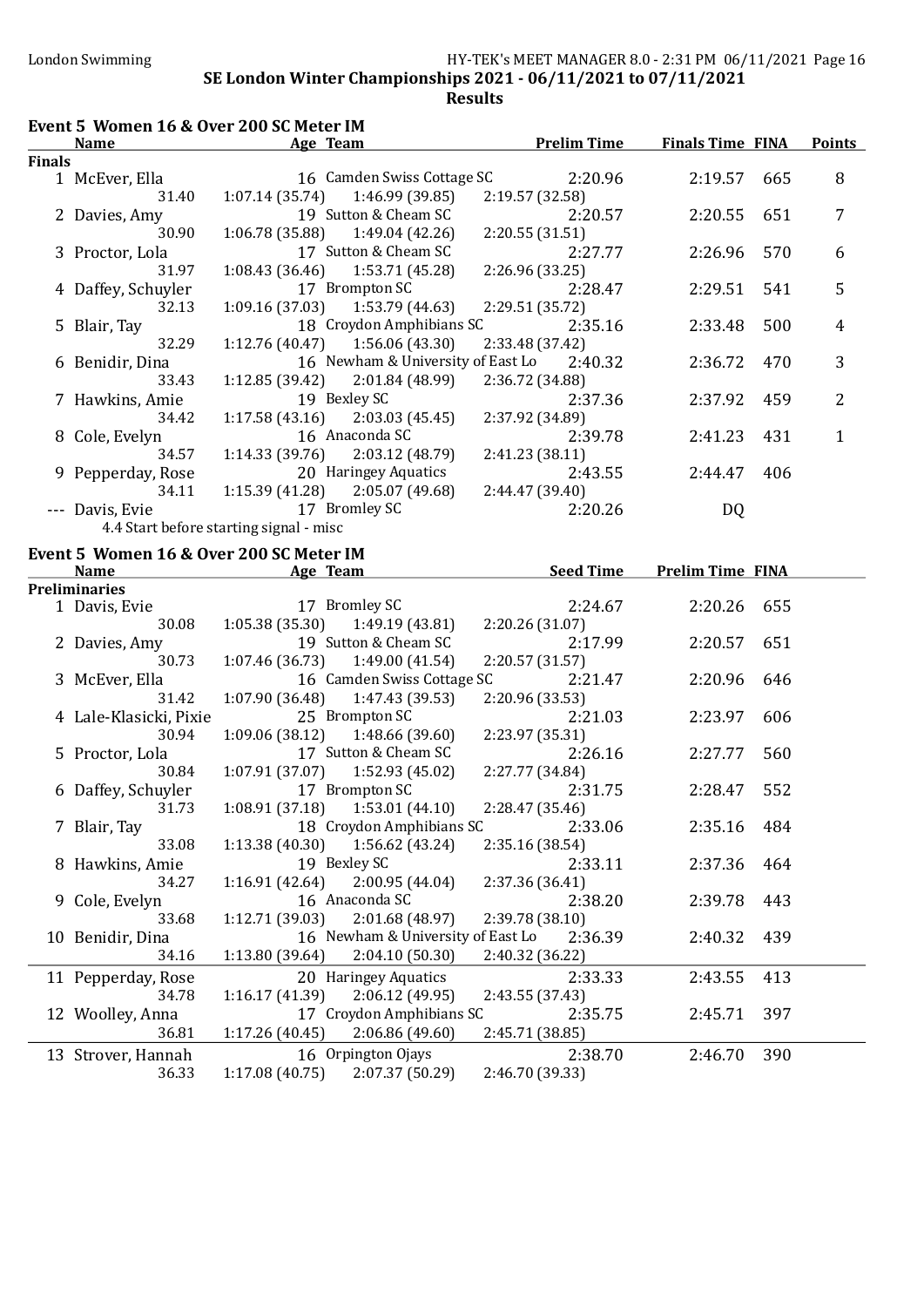# London Swimming HY-TEK's MEET MANAGER 8.0 - 2:31 PM 06/11/2021 Page 17

SE London Winter Championships 2021 - 06/11/2021 to 07/11/2021 Results

|               | Event 6 Men 11-15 100 SC Meter Breaststroke |                                                                             |                    |                         |     |                |  |
|---------------|---------------------------------------------|-----------------------------------------------------------------------------|--------------------|-------------------------|-----|----------------|--|
|               | <b>Name</b>                                 | <b>Example 2</b> Age Team                                                   | <b>Prelim Time</b> | <b>Finals Time FINA</b> |     | <b>Points</b>  |  |
| <b>Finals</b> | 1 Corver, Alexander                         | 15 Bromley SC                                                               | 1:05.60            | 1:05.57                 | 610 | 8              |  |
|               | 30.69                                       | 1:05.57 (34.88)                                                             |                    |                         |     |                |  |
|               | 2 Wong, Adam<br>31.16                       | 15 Chelsea & Westminster SC<br>1:06.23(35.07)                               | 1:07.48            | 1:06.23                 | 591 | 7              |  |
|               | 3 Lam, Zain<br>31.42                        | 15 Croydon Amphibians SC<br>1:06.75 (35.33)                                 | 1:08.36            | 1:06.75                 | 578 | 6              |  |
|               | 4 Bohm, Lucas<br>32.28                      | 14 Camden Swiss Cottage SC<br>1:08.93 (36.65)                               | 1:08.26            | 1:08.93                 | 525 | 5              |  |
|               | 5 Morgan, Max<br>32.89                      | 13 Wandsworth SC<br>1:09.59(36.70)                                          | 1:09.48            | 1:09.59                 | 510 | $\overline{4}$ |  |
|               | 6 Inglis, Joshua                            | 14 Bexley SC                                                                | 1:09.55            | 1:10.45                 | 491 | 3              |  |
|               | 33.35<br>7 Dunsmore, Owen                   | 1:10.45(37.10)<br>15 Erith & District SC                                    | 1:10.98            | 1:11.75                 | 465 | $\overline{2}$ |  |
|               | 33.66<br>8 Warner, Ollie                    | 1:11.75 (38.09)<br>14 Bromley SC                                            | 1:10.86            | 1:12.00                 | 460 | $\mathbf{1}$   |  |
|               | 34.10<br>9 Stafford-Davies, Max             | 1:12.00 (37.90)<br>13 Hounslow Jets                                         | 1:11.26            | 1:12.17                 | 457 |                |  |
|               | 34.55<br>10 Evans, Tommy<br>34.34           | 1:12.17 (37.62)<br>15 Teddington SC<br>1:12.98 (38.64)                      | 1:11.91            | 1:12.98                 | 442 |                |  |
|               |                                             |                                                                             |                    |                         |     |                |  |
|               | <b>Name</b>                                 | Event 6 Men 11-15 100 SC Meter Breaststroke<br><b>Example 2018</b> Age Team | <b>Seed Time</b>   | <b>Prelim Time FINA</b> |     |                |  |
|               | <b>Preliminaries</b>                        | 15 Bromley SC                                                               |                    |                         |     |                |  |
|               | 1 Corver, Alexander<br>30.79                | 1:05.60 (34.81)                                                             | 1:04.82            | 1:05.60                 | 609 |                |  |
|               | 2 Wong, Adam<br>31.33                       | 15 Chelsea & Westminster SC<br>1:07.48 (36.15)                              | 1:07.02            | 1:07.48                 | 559 |                |  |
|               | 3 Bohm, Lucas<br>32.43                      | 14 Camden Swiss Cottage SC<br>1:08.26 (35.83)                               | 1:08.87            | 1:08.26                 | 540 |                |  |
|               | 4 Lam, Zain<br>31.34                        | 15 Croydon Amphibians SC<br>1:08.36 (37.02)                                 | 1:09.50            | 1:08.36                 | 538 |                |  |
|               | 5 Morgan, Max<br>32.73                      | 13 Wandsworth SC<br>1:09.48(36.75)                                          | 1:11.39            | 1:09.48                 | 512 |                |  |
|               | 6 Inglis, Joshua<br>33.06                   | 14 Bexley SC<br>1:09.55(36.49)                                              | 1:11.72            | 1:09.55                 | 511 |                |  |
|               | 7 Warner, Ollie<br>33.98                    | 14 Bromley SC<br>1:10.86 (36.88)                                            | 1:13.49            | 1:10.86                 | 483 |                |  |
|               | 8 Dunsmore, Owen<br>32.52                   | 15 Erith & District SC<br>1:10.98(38.46)                                    | 1:14.66            | 1:10.98                 | 480 |                |  |
|               | 9 Stafford-Davies, Max<br>34.15             | 13 Hounslow Jets<br>1:11.26(37.11)                                          | 1:15.34            | 1:11.26                 | 475 |                |  |
|               | *10 Pigott, Archie<br>34.58                 | 14 Killerwhales SC (Havering)<br>1:11.91(37.33)                             | 1:13.08            | 1:11.91                 | 462 |                |  |
|               | *10 Evans, Tommy<br>33.68                   | 15 Teddington SC<br>1:11.91(38.23)                                          | 1:11.82            | 1:11.91                 | 462 |                |  |
|               | <b>Swim-Off Required</b>                    |                                                                             |                    |                         |     |                |  |
|               | 12 Jemmott, Kadeen<br>33.25                 | 15 Bexley SC<br>1:11.96 (38.71)                                             | 1:14.34            | 1:11.96                 | 461 |                |  |
|               | 13 Neacsu, David Ioan<br>33.73              | 13 Barking & Dagenham Aquatics Cl<br>1:12.60(38.87)                         | 1:11.47            | 1:12.60                 | 449 |                |  |
|               | 14 Blanks, Baylan<br>34.09                  | 14 Sutton & Cheam SC<br>1:13.24(39.15)                                      | 1:13.40            | 1:13.24                 | 437 |                |  |
|               | 15 Opimo-Fisher, David<br>34.82             | 14 Hillingdon Swimming Club<br>1:13.60 (38.78)                              | 1:11.99            | 1:13.60                 | 431 |                |  |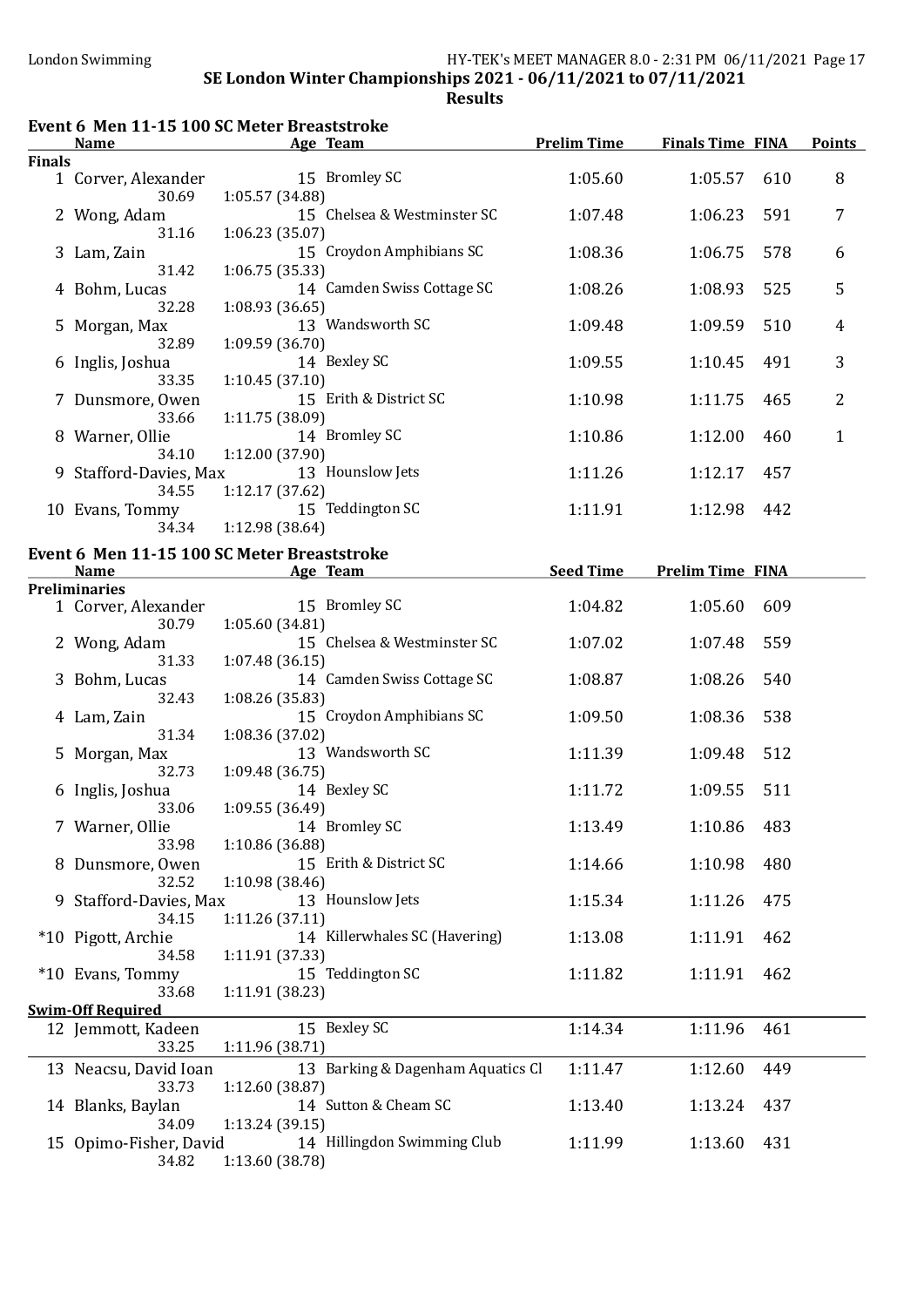### Preliminaries ... (Event 6 Men 11-15 100 SC Meter Breaststroke)

| <b>Name</b>                      | <b>Example 2</b> Age Team                       | <b>Seed Time</b> | <b>Prelim Time FINA</b> |     |  |
|----------------------------------|-------------------------------------------------|------------------|-------------------------|-----|--|
| 16 Lespiau-Curial, Adrien        | 14 Leander SC                                   | 1:13.78          | 1:14.15                 | 421 |  |
| 34.73                            | 1:14.15(39.42)                                  |                  |                         |     |  |
| 17 Le, Nam                       | 14 Bexley SC                                    | 1:17.65          | 1:14.52                 | 415 |  |
| 33.91                            | 1:14.52(40.61)                                  |                  |                         |     |  |
| 18 Subba, Judah                  | 14 Borough of Harrow S C                        | 1:17.97          | 1:14.64                 | 413 |  |
| 35.18                            | 1:14.64 (39.46)                                 |                  |                         |     |  |
| 19 Barrot, Gabriel               | 14 Camden Swiss Cottage SC                      | 1:14.74          | 1:15.24                 | 403 |  |
| 35.83                            | 1:15.24 (39.41)                                 |                  |                         |     |  |
| 20 Zouali, Adam<br>34.15         | 15 Bexley SC                                    | 1:17.35          | 1:15.39                 | 401 |  |
| 21 Robinson, Edward              | 1:15.39(41.24)<br>13 Chelsea & Westminster SC   | 1:14.88          | 1:15.46                 | 400 |  |
| 35.23                            | 1:15.46 (40.23)                                 |                  |                         |     |  |
| 22 Scannell, Danny               | 15 Barking & Dagenham Aquatics Cl               | 1:15.80          | 1:15.67                 | 396 |  |
| 35.29                            | 1:15.67 (40.38)                                 |                  |                         |     |  |
| 23 Ntiamoah, Kal-El              | 13 Beckenham SC                                 | 1:15.26          | 1:16.01                 | 391 |  |
| 34.95                            | 1:16.01(41.06)                                  |                  |                         |     |  |
| 24 Baker, Toby                   | 15 Ealing SC                                    | 1:17.31          | 1:16.09                 | 390 |  |
| 35.99                            | 1:16.09(40.10)                                  |                  |                         |     |  |
| 25 Jarrett, Lewis                | 15 Romford Town SC                              | 1:16.39          | 1:16.15                 | 389 |  |
| 35.81                            | 1:16.15(40.34)                                  |                  |                         |     |  |
| 26 Biggs, Lincoln                | 14 Hillingdon Swimming Club                     | 1:16.03          | 1:16.16                 | 389 |  |
| 36.15                            | 1:16.16(40.01)                                  |                  |                         |     |  |
| 27 Carnegie, Jeremiah<br>36.55   | 12 Beckenham SC<br>1:16.31(39.76)               | 1:17.85          | 1:16.31                 | 387 |  |
| 28 Kokkini, Andreas              | 14 Beckenham SC                                 | 1:18.03          | 1:16.76                 | 380 |  |
| 35.38                            | 1:16.76(41.38)                                  |                  |                         |     |  |
| 29 Selwyn, Alec                  | 15 Anaconda SC                                  | 1:18.62          | 1:16.91                 | 378 |  |
| 35.82                            | 1:16.91(41.09)                                  |                  |                         |     |  |
| 30 Gordon, Josh                  | 14 Natare West London Swimming Cl               | 1:16.31          | 1:16.94                 | 377 |  |
| 36.17                            | 1:16.94(40.77)                                  |                  |                         |     |  |
| 31 Panyandee, Rhys               | 15 Newham & University of East Lo               | 1:17.82          | 1:17.53                 | 369 |  |
| 36.60                            | 1:17.53(40.93)                                  |                  |                         |     |  |
| 32 Taylor, Louis                 | 14 Orpington Ojays                              | 1:16.41          | 1:17.68                 | 366 |  |
| 36.29                            | 1:17.68 (41.39)                                 |                  |                         |     |  |
| 33 Choinski, Oscar               | 15 Ealing SC                                    | 1:16.43          | 1:17.82                 | 364 |  |
| 36.82                            | 1:17.82 (41.00)                                 |                  |                         |     |  |
| 34 Howard, Sam<br>36.35          | 14 Romford Town SC<br>1:17.97 (41.62)           | 1:18.61          | 1:17.97                 | 362 |  |
| 35 Chirita, Josh                 | 12 Hillingdon Swimming Club                     | 1:16.77          | 1:18.27                 | 358 |  |
| 36.44                            | 1:18.27(41.83)                                  |                  |                         |     |  |
| --- Heggenhougen, Storm          | 13 Hackney Aquatics Club                        | 1:17.22          | DQ                      |     |  |
| 4.4 Start before starting signal |                                                 |                  |                         |     |  |
|                                  | Event 6 Men 16 & Over 100 SC Meter Breaststroke |                  |                         |     |  |
|                                  |                                                 |                  |                         |     |  |

| <b>Name</b><br>Age Team |                         |                          | <b>Prelim Time</b> | <b>Finals Time FINA</b> | <b>Points</b> |   |
|-------------------------|-------------------------|--------------------------|--------------------|-------------------------|---------------|---|
| <b>Finals</b>           |                         |                          |                    |                         |               |   |
|                         | Rogers, Matthew         | <b>Bromley SC</b><br>21  | 1:01.65            | 1:01.73                 | 731           | 8 |
|                         | 29.30                   | 1:01.73 (32.43)          |                    |                         |               |   |
|                         | 2 Britton, John         | 26 Ealing SC             | 1:04.11            | 1:02.58                 | 701           | 7 |
|                         | 29.66                   | 1:02.58 (32.92)          |                    |                         |               |   |
|                         | 3 Gerber, Yaron         | 23 Ealing SC             | 1:02.77            | 1:02.69                 | 698           | 6 |
|                         | 29.60                   | 1:02.69(33.09)           |                    |                         |               |   |
|                         | 4 Mahendrakumar, Pravin | 18 Bromley SC            | 1:02.80            | 1:03.41                 | 674           | 5 |
|                         | 30.10                   | 1:03.41(33.31)           |                    |                         |               |   |
|                         | 5 Cornish, Sam          | Enfield Swim Squad<br>17 | 1:04.49            | 1:04.82                 | 631           | 4 |
|                         | 29.97                   | 1:04.82(34.85)           |                    |                         |               |   |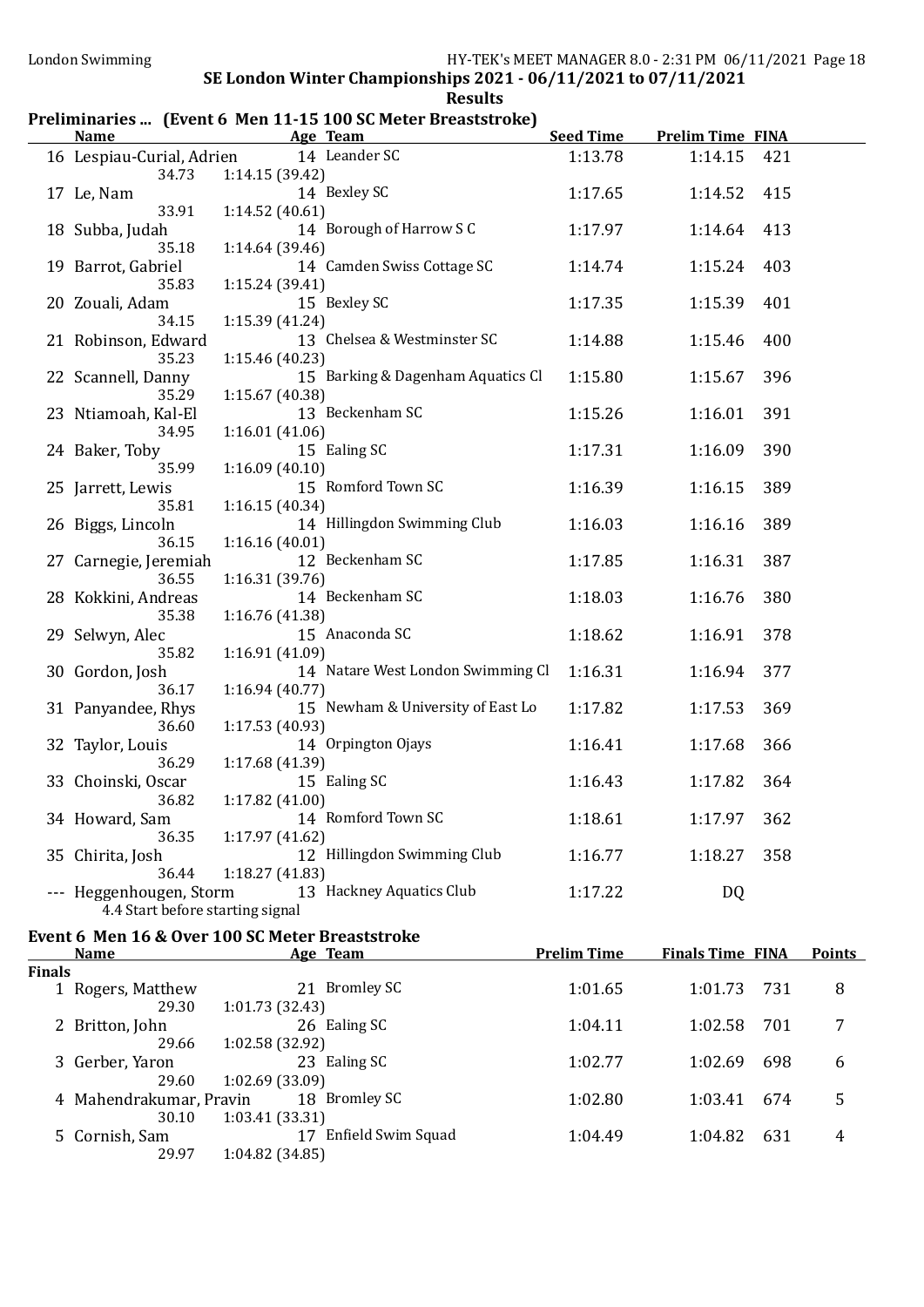#### Finals ... (Event 6 Men 16 & Over 100 SC Meter Breaststroke) Name Age Team Reference Prelim Time Finals Time FINA Points 6 Woolfenden, Callum 16 Beckenham SC 1:04.75 1:05.73 605 3 30.68 1:05.73 (35.05) 7 Williams, Alexander 16 Hillingdon Swimming Club 1:06.67 1:06.88 574 2 31.75 1:06.88 (35.13) 8 Pickering, Sebastian 16 Bromley SC 1:06.17 1:06.94 573 1 31.51 1:06.94 (35.43) 9 Zawada, Isaac 16 Teddington SC 1:06.65 1:07.34 563 31.70 1:07.34 (35.64) 10 Din, Kamran 17 Chelsea & Westminster SC 1:06.56 1:08.17 542 31.75 1:08.17 (36.42) Event 6 Men 16 & Over 100 SC Meter Breaststroke Name Age Team Age Team Seed Time Prelim Time FINA Preliminaries 1 Rogers, Matthew 21 Bromley SC 1:03.07 1:01.65 733 29.10 1:01.65 (32.55) 2 Gerber, Yaron 23 Ealing SC 1:03.93 1:02.77 695 29.50 1:02.77 (33.27) 3 Mahendrakumar, Pravin 18 Bromley SC 1:03.08 1:02.80 694 29.70 1:02.80 (33.10)<br>
20 Brompton SC 4 Barnes, George 20 Brompton SC 1:05.42 1:03.32 677 29.23 1:03.32 (34.09) 5 Britton, John 26 Ealing SC 1:02.45 1:04.11 652 30.05 1:04.11 (34.06) 6 Cornish, Sam 17 Enϐield Swim Squad 1:06.02 1:04.49 641 30.36 1:04.49 (34.13) 7 Woolfenden, Callum 16 Beckenham SC 1:05.96 1:04.75 633 29.96 1:04.75 (34.79) 8 Pickering, Sebastian 16 Bromley SC 1:07.84 1:06.17 593 31.49 1:06.17 (34.68) 9 Din, Kamran 17 Chelsea & Westminster SC 1:07.97 1:06.56 583 31.37 1:06.56 (35.19) 10 Zawada, Isaac 16 Teddington SC 1:08.03 1:06.65 580 30.95 1:06.65 (35.70) 11 Williams, Alexander 16 Hillingdon Swimming Club 1:09.72 1:06.67 580 32.24 1:06.67 (34.43) 12 Ito, Ley 16 Hackney Aquatics Club 1:08.29 1:07.19 566 31.34 1:07.19 (35.85) 13 Quiddington, Harvey 17 Barnet Copthall SC 1:07.61 1:07.48 559 31.60 1:07.48 (35.88) 14 Tubilewicz, Philip 16 Ealing SC 1:08.91 1:08.58 533 32.17 1:08.58 (36.41) 15 Roberts, Marco 16 Hackney Aquatics Club 1:09.86 1:08.68 530 31.82 1:08.68 (36.86) 16 Samy, Oliver 31 Croydon Amphibians SC 1:08.15 1:09.08 521 32.01 1:09.08 (37.07) 17 Alvarado, Matthias 16 Camden Swiss Cottage SC 1:13.00 1:10.10 499 32.16 1:10.10 (37.94) 18 Alaran, Kaiye 16 Greenwich Royals SC 1:12.66 1:10.62 488 33.12 1:10.62 (37.50) 19 Wright, Oliver 16 Camden Swiss Cottage SC 1:10.70 1:10.66 487 32.58 1:10.66 (38.08) 20 Callaway, Jasper 16 Dulwich Dolphins 1:10.66 1:10.99 480 33.63 1:10.99 (37.36) 21 Green, Joe 17 Sutton & Cheam SC 1:11.43 1:11.10 478 33.25 1:11.10 (37.85)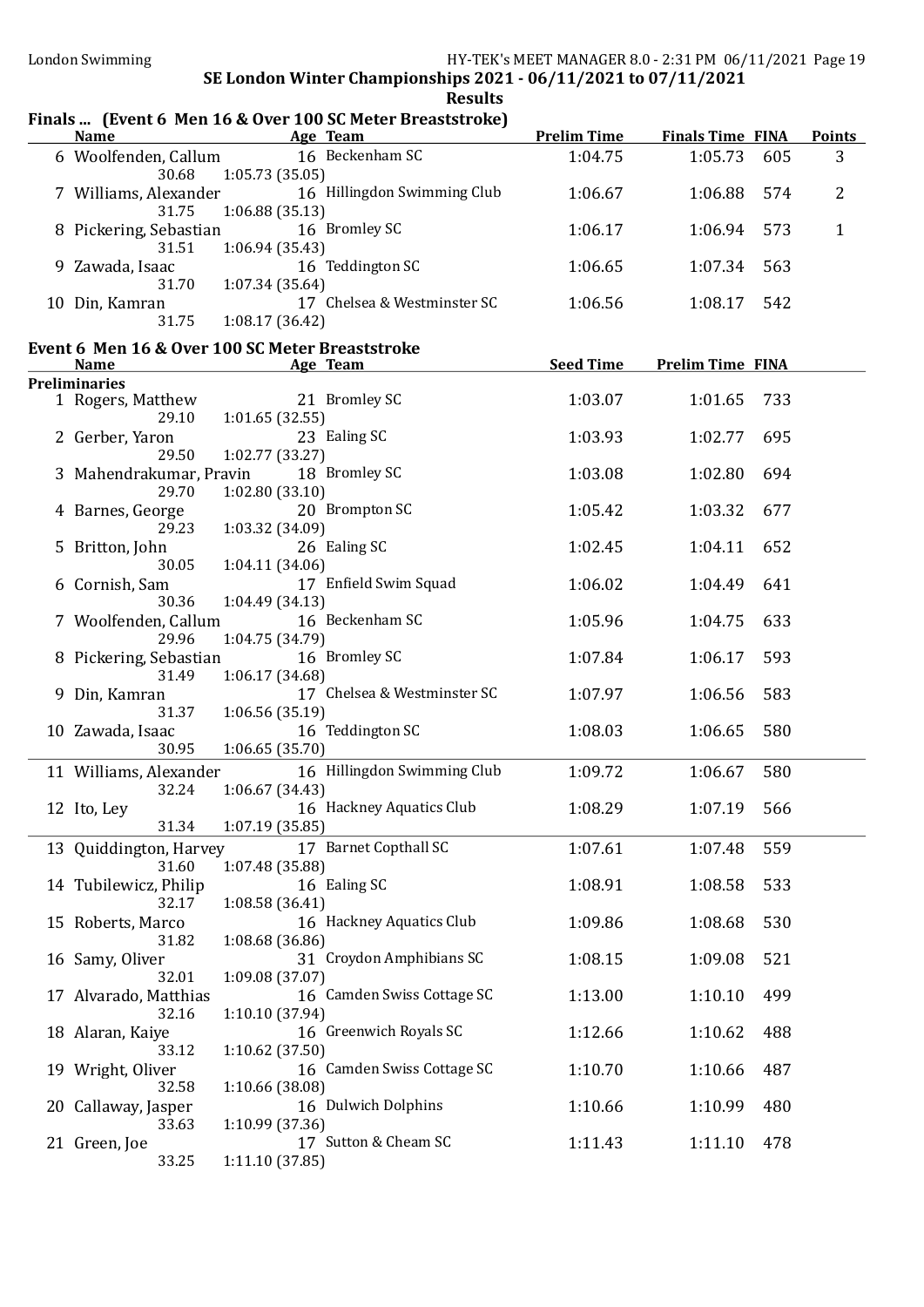### Preliminaries ... (Event 6 Men 16 & Over 100 SC Meter Breaststroke)

| <b>Name</b>                                      |                 | <b>Example 2 Age Team</b>                                                                 | <b>Seed Time</b> | <b>Prelim Time FINA</b> |     |
|--------------------------------------------------|-----------------|-------------------------------------------------------------------------------------------|------------------|-------------------------|-----|
|                                                  |                 | 22 Haywood Crouch, Jackson 17 Borough of Harrow S C                                       | 1:15.58          | 1:11.41                 | 472 |
| 32.31                                            | 1:11.41(39.10)  |                                                                                           |                  |                         |     |
| *23 Stringer, Ben                                |                 | 16 Romford Town SC                                                                        | 1:12.73          | 1:11.43                 | 471 |
| 32.61                                            | 1:11.43 (38.82) |                                                                                           |                  |                         |     |
| *23 Vickers, Joe                                 |                 | 16 Brompton SC                                                                            | 1:13.50          | 1:11.43                 | 471 |
| 33.16                                            | 1:11.43(38.27)  |                                                                                           |                  |                         |     |
| 25 Elesin, Tolu                                  |                 | 19 Chelsea & Westminster SC                                                               | 1:09.72          | 1:11.75                 | 465 |
| 33.21                                            | 1:11.75(38.54)  |                                                                                           |                  |                         |     |
| 26 Khadraoui, Sami                               |                 | 16 Enfield Swim Squad                                                                     | 1:14.70          | 1:12.10                 | 458 |
| 33.23                                            | 1:12.10(38.87)  |                                                                                           |                  |                         |     |
| 27 Golden, Jared                                 |                 | 36 Greenwich Royals SC                                                                    | 1:11.50          | 1:12.81                 | 445 |
| 35.19                                            | 1:12.81 (37.62) |                                                                                           |                  |                         |     |
| 28 Vencatachellum, Brandon-N 18 South Croydon SC |                 |                                                                                           | 1:15.65          | 1:12.89                 | 444 |
| 33.57                                            | 1:12.89 (39.32) |                                                                                           |                  |                         |     |
| 29 Addington, Sam                                |                 | 16 Camden Swiss Cottage SC                                                                | 1:12.95          | 1:13.02                 | 441 |
| 33.91                                            | 1:13.02 (39.11) |                                                                                           |                  |                         |     |
| 30 Walker, Jacob                                 |                 | 16 Greenwich Royals SC                                                                    | 1:12.58          | 1:13.56                 | 432 |
| 34.54                                            | 1:13.56 (39.02) |                                                                                           |                  |                         |     |
| 31 Ellingham, Luke                               |                 | 17 Haringey Aquatics                                                                      | 1:13.75          | 1:13.86                 | 426 |
| 34.49                                            | 1:13.86 (39.37) | 16 Orpington Ojays                                                                        | 1:14.81          |                         | 423 |
| 32 Bushby-Knight, Harvey<br>34.18                | 1:14.05 (39.87) |                                                                                           |                  | 1:14.05                 |     |
| 33 Pavicevic, Luka                               |                 | 16 Barnes SC                                                                              | 1:17.12          | 1:14.70                 | 412 |
| 34.54                                            | 1:14.70(40.16)  |                                                                                           |                  |                         |     |
| 34 Mcloughlin, Conor                             |                 | 16 Borough of Harrow S C                                                                  | 1:14.54          | 1:14.73                 | 412 |
| 34.09                                            | 1:14.73(40.64)  |                                                                                           |                  |                         |     |
| 35 Matloub, Sami                                 |                 | 16 Killerwhales SC (Havering)                                                             | 1:15.09          | 1:15.02                 | 407 |
| 34.88                                            | 1:15.02(40.14)  |                                                                                           |                  |                         |     |
| 36 Mahendrakumar, Sachin                         |                 | 17 Bromley SC                                                                             | 1:16.68          | 1:15.60                 | 398 |
| 34.93                                            | 1:15.60(40.67)  |                                                                                           |                  |                         |     |
| 37 Gamble, Isaac                                 |                 | 16 Wandsworth SC                                                                          | 1:17.22          | 1:16.26                 | 387 |
| 36.14                                            | 1:16.26(40.12)  |                                                                                           |                  |                         |     |
| 38 Roberts, Daniel                               |                 | 17 Kingston Royals SC                                                                     | 1:16.35          | 1:16.91                 | 378 |
| 35.74                                            | 1:16.91(41.17)  |                                                                                           |                  |                         |     |
| 39 Hall, Samuel                                  |                 | 16 Teddington SC                                                                          | 1:16.25          | 1:16.96                 | 377 |
| 35.52                                            | 1:16.96(41.44)  |                                                                                           |                  |                         |     |
| --- Hoole, Haydn                                 |                 | 17 Haringey Aquatics                                                                      | 1:12.69          | DQ                      |     |
|                                                  |                 | 7.1 After the start or after each turn single butterfly kick not performed before the 1st |                  |                         |     |

## Event 7 Women 11-15 50 SC Meter Breaststroke

|               | <b>Name</b>                                  |    | Age Team                          | <b>Prelim Time</b> | <b>Finals Time FINA</b> |     | <b>Points</b>  |
|---------------|----------------------------------------------|----|-----------------------------------|--------------------|-------------------------|-----|----------------|
| <b>Finals</b> |                                              |    |                                   |                    |                         |     |                |
|               | 1 Richards, Aaliyah                          |    | 15 Bor of Waltham Forest (Gators) | 33.84              | 33.44                   | 622 | 8              |
|               | 2 Leonard, Emily                             |    | 15 Natare West London Swimming Cl | 33.95              | 33.86                   | 600 | 7              |
|               | 3 Kelly, Ava                                 |    | 15 Croydon Amphibians SC          | 33.68              | 33.88                   | 599 | 6              |
|               | 4 Shaw, Ava                                  |    | 15 Chelsea & Westminster SC       | 34.55              | 34.48                   | 568 | 5              |
|               | 5 Stone, Indigo                              |    | 14 Dulwich Dolphins               | 35.47              | 34.97                   | 544 | 4              |
|               | 6 Long, Charlotte                            |    | 15 Kingston Royals SC             | 35.33              | 35.29                   | 530 | 3              |
|               | 7 Everett, Zoe                               |    | 15 Greenwich Royals SC            | 35.83              | 35.59                   | 516 | $\overline{2}$ |
|               | 8 Lewis, Hannah                              |    | 15 Bromley SC                     | 35.71              | 35.64                   | 514 | 1              |
|               | 9 Le, Lan                                    | 14 | Bexley SC                         | 35.65              | 35.68                   | 512 |                |
|               | 10 Shchepovskikh, Ksenia                     |    | 13 Camden Swiss Cottage SC        | 35.90              | 35.84                   | 506 |                |
|               | Event 7 Women 11-15 50 SC Meter Breaststroke |    |                                   |                    |                         |     |                |
|               | <b>Name</b>                                  |    | Age Team                          | <b>Seed Time</b>   | <b>Prelim Time FINA</b> |     |                |
|               | <b>Preliminaries</b>                         |    |                                   |                    |                         |     |                |
|               | 1 Kelly, Ava                                 |    | 15 Croydon Amphibians SC          | 34.75              | 33.68                   | 609 |                |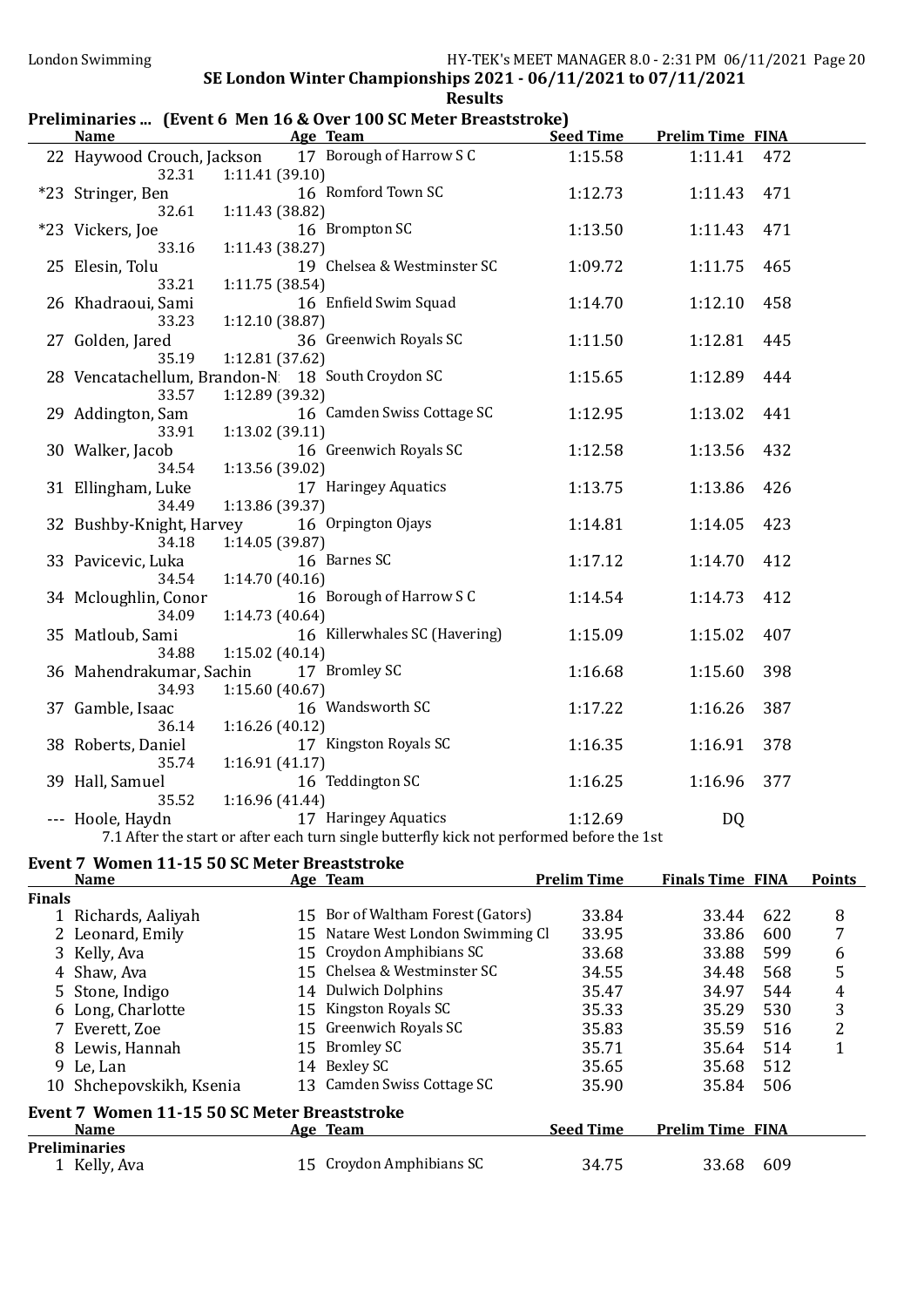#### Preliminaries ... (Event 7 Women 11-15 50 SC Meter Breaststroke)

|       | <b>Name</b>                               |    | Age Team                          | <b>Seed Time</b> | <b>Prelim Time FINA</b> |     |
|-------|-------------------------------------------|----|-----------------------------------|------------------|-------------------------|-----|
|       | 2 Richards, Aaliyah                       |    | 15 Bor of Waltham Forest (Gators) | 33.34            | 33.84                   | 601 |
|       | 3 Leonard, Emily                          |    | 15 Natare West London Swimming Cl | 34.48            | 33.95                   | 595 |
|       | 4 Shaw, Ava                               |    | 15 Chelsea & Westminster SC       | 34.53            | 34.55                   | 564 |
|       | 5 Long, Charlotte                         |    | 15 Kingston Royals SC             | 35.87            | 35.33                   | 528 |
|       | 6 Stone, Indigo                           |    | 14 Dulwich Dolphins               | 36.01            | 35.47                   | 522 |
|       | 7 Le, Lan                                 |    | 14 Bexley SC                      | 35.25            | 35.65                   | 514 |
|       | 8 Lewis, Hannah                           |    | 15 Bromley SC                     | 36.39            | 35.71                   | 511 |
|       | 9 Everett, Zoe                            |    | 15 Greenwich Royals SC            | 35.66            | 35.83                   | 506 |
|       | 10 Shchepovskikh, Ksenia                  |    | 13 Camden Swiss Cottage SC        | 36.65            | 35.90                   | 503 |
|       | 11 HarrisBrown, Eva                       |    | 14 Camden Swiss Cottage SC        | 37.16            | 36.18                   | 491 |
|       | 12 Jenkins, Clare                         |    | 13 Natare West London Swimming Cl | 35.52            | 36.22                   | 490 |
|       | 13 Stoimenova, Margarita                  |    | 12 Newham & University of East Lo | 37.54            | 36.32                   | 486 |
|       | 14 Pattle, Grace                          |    | 15 Chelsea & Westminster SC       | 37.19            | 36.61                   | 474 |
|       | 15 O'Hara, Erin                           |    | 15 Saxon Crown (Lewisham) SC      | 37.46            | 36.74                   | 469 |
|       | 16 Flynn, Helena                          |    | 14 Anaconda SC                    | 37.53            | 36.76                   | 468 |
|       | 17 Hayes, Mabel                           |    | 15 Anaconda SC                    | 35.06            | 36.77                   | 468 |
|       | 18 Jeffs, Beatrice                        |    | 15 Hillingdon Swimming Club       | 37.11            | 36.96                   | 461 |
|       | 19 Hughes, Mia                            |    | 12 Bromley SC                     | 40.22            | 37.02                   | 459 |
|       | 20 Murray, Eva                            |    | 15 Bor of Waltham Forest (Gators) | 37.25            | 37.03                   | 458 |
|       | 21 Howard, Lisa                           |    | 14 Bromley SC                     | 37.84            | 37.07                   | 457 |
|       | 22 Bremen, Sophia                         |    | 15 Anaconda SC                    | 36.16            | 37.09                   | 456 |
|       | 23 Taylor, Louise                         |    | 14 Beckenham SC                   | 37.59            | 37.17                   | 453 |
|       | 24 Velasquez, Abrielle                    |    | 13 Havering Dolphins              | 37.15            | 37.28                   | 449 |
|       | 25 Doyle, Ella                            |    | 15 Greenwich Royals SC            | 37.19            | 37.49                   | 442 |
|       | 26 Man, Katie                             |    | 14 Natare West London Swimming Cl | 36.91            | 37.66                   | 436 |
|       | 27 Khan, Evelina                          |    | 14 Newham & University of East Lo | 37.93            | 37.71                   | 434 |
|       |                                           |    | 12 Chelsea & Westminster SC       | 37.16            | 37.72                   | 434 |
|       | 28 Zobek, Olivia                          |    | 15 Ealing SC                      | 37.91            | 37.85                   | 429 |
|       | 29 Brennan, Chloe<br>*30 Field, Charlotte |    | 13 Orpington Ojays                | 37.73            | 37.86                   | 429 |
|       | *30 Dewhurst, Annabel                     |    | 15 Anaconda SC                    | 36.14            | 37.86                   | 429 |
|       | 32 Lawn, Josie                            | 11 | <b>Bromley SC</b>                 | 38.27            | 37.97                   | 425 |
|       | *33 Holt, Ava                             | 14 | Teddington SC                     | 39.16            | 38.30                   | 414 |
| $*33$ | Karagianni, Anisa                         |    | 13 London Borough of Hounslow     | 37.51            | 38.30                   | 414 |
| 35    |                                           |    | 15 Bexley SC                      | 37.44            | 38.32                   | 413 |
|       | Bill, Jessica<br>36 Jovanov, Lili         |    | 13 Dulwich Dolphins               | 37.94            | 38.68                   | 402 |
|       |                                           |    | 13 Camden Swiss Cottage SC        |                  | 38.70                   | 401 |
|       | 37 Jamal, Bianca<br>38 Weaver, Poppy      |    | 14 Teddington SC                  | 37.97<br>38.83   | 38.74                   | 400 |
|       | 39 Cornish, Katie                         |    | 15 Enfield Swim Squad             | 38.59            | 38.79                   | 399 |
|       | 40 Pawelkowicz, Matylda                   |    | 14 Sutton & Cheam SC              | 38.29            | 38.93                   | 394 |
|       | 41 Grzybek, Maja                          |    | 14 Haringey Aquatics              | 39.92            | 39.54                   | 376 |
|       | 42 Cunniffe, Martha                       |    | 13 Leander SC                     | 42.14            | 39.77                   | 370 |
|       | 43 Andriulaityte, Ausrine                 |    | 15 Leander SC                     | 41.24            | 39.83                   | 368 |
|       | 44 Garner, Bea                            |    | 15 Leander SC                     | 42.64            | 39.90                   | 366 |
|       | 45 Hufton, Lucy                           |    | 14 Leander SC                     | 41.56            | 40.11                   | 361 |
|       | 46 Eguakhide, Ruthie                      |    | 12 Romford Town SC                | 40.52            | 40.27                   | 356 |
|       | 47 Morter, Aida                           |    | 14 Romford Town SC                | 40.63            | 40.34                   | 354 |
|       | 48 Skoplakis, Stephanie                   |    | 14 Anaconda SC                    | 38.07            | 40.46                   | 351 |
|       | 49 Butterworth, Edie                      |    | 14 Anaconda SC                    | 38.14            | 40.73                   | 344 |
|       | 50 Kurati, Kaltra                         |    | 13 Chelsea & Westminster SC       | 44.37            | 41.87                   | 317 |
|       | 51 Morris, Lucy                           |    | 14 Croydon Amphibians SC          | 44.49            | 42.54                   | 302 |
|       | --- Tyner, Jessica                        |    | 13 Enfield Swim Squad             | 38.00            | DQ                      |     |
|       | 4.4 Start before starting signal          |    |                                   |                  |                         |     |
|       | --- Hulston, Bella                        |    | 12 Dulwich Dolphins               | 48.15            | DQ                      |     |
|       | 4.4 Start before starting signal          |    |                                   |                  |                         |     |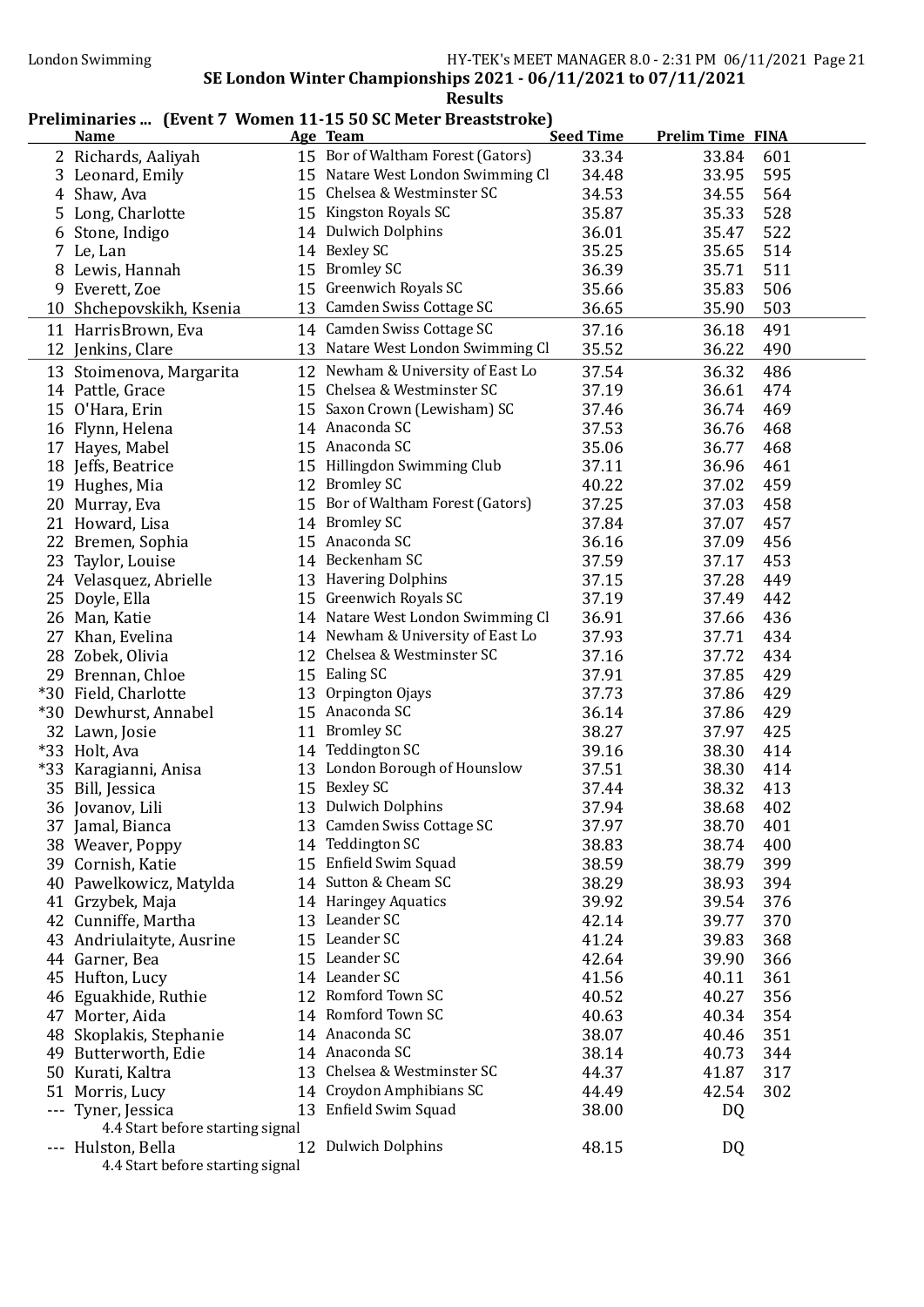## Event 7 Women 16 & Over 50 SC Meter Breaststroke

|               | <b>Name</b>                                      |    | Age Team                          | <b>Prelim Time</b> | <b>Finals Time FINA</b> |     | <b>Points</b> |
|---------------|--------------------------------------------------|----|-----------------------------------|--------------------|-------------------------|-----|---------------|
| <b>Finals</b> |                                                  |    |                                   |                    |                         |     |               |
|               | 1 Powell, Eliza                                  |    | 17 Bromley SC                     | 33.22              | 33.07                   | 644 | 8             |
|               | 2 Lale-Klasicki, Pixie                           |    | 25 Brompton SC                    | 33.64              | 33.50                   | 619 | 7             |
| 3             | Bayley, Alice                                    | 17 | Anaconda SC                       | 34.59              | 34.26                   | 579 | 6             |
|               | 4 Adams-Howard, Izzie                            |    | 18 Beckenham SC                   | 34.19              | 34.31                   | 576 | 5             |
| 5             | Kinsler, Teddy                                   |    | 17 Dulwich Dolphins               | 34.40              | 34.35                   | 574 | 4             |
|               | 6 Brooks, Aoife                                  |    | 17 Hackney Aquatics Club          | 34.57              | 34.78                   | 553 | 3             |
| $*7$          | Saeijs, Lilou                                    |    | 16 Bromley SC                     | 35.60              | 35.16                   | 535 | 1.50          |
| $*7$          | McEver, Ella                                     |    | 16 Camden Swiss Cottage SC        | 35.03              | 35.16                   | 535 | 1.50          |
| 9             | Hagan, Holly                                     |    | 17 Romford Town SC                | 34.68              | 35.26                   | 531 |               |
|               | 10 Sargent, Imogen                               |    | 17 Chelsea & Westminster SC       | 34.78              | 35.66                   | 513 |               |
|               | Event 7 Women 16 & Over 50 SC Meter Breaststroke |    |                                   |                    |                         |     |               |
|               | <b>Name</b>                                      |    | Age Team                          | <b>Seed Time</b>   | <b>Prelim Time FINA</b> |     |               |
|               | <b>Preliminaries</b>                             |    |                                   |                    |                         |     |               |
|               | 1 Powell, Eliza                                  |    | 17 Bromley SC                     | 33.36              | 33.22                   | 635 |               |
|               | 2 Lale-Klasicki, Pixie                           | 25 | <b>Brompton SC</b>                | 32.50              | 33.64                   | 611 |               |
|               | 3 Adams-Howard, Izzie                            |    | 18 Beckenham SC                   | 33.26              | 34.19                   | 582 |               |
|               | 4 Kinsler, Teddy                                 |    | 17 Dulwich Dolphins               | 34.11              | 34.40                   | 572 |               |
|               | 5 Brooks, Aoife                                  |    | 17 Hackney Aquatics Club          | 35.48              | 34.57                   | 563 |               |
| 6             | Bayley, Alice                                    |    | 17 Anaconda SC                    | 35.00              | 34.59                   | 562 |               |
|               | 7 Hagan, Holly                                   |    | 17 Romford Town SC                | 33.80              | 34.68                   | 558 |               |
| 8             | Sargent, Imogen                                  |    | 17 Chelsea & Westminster SC       | 34.74              | 34.78                   | 553 |               |
| 9             | McEver, Ella                                     |    | 16 Camden Swiss Cottage SC        | 34.94              | 35.03                   | 541 |               |
|               | 10 Saeijs, Lilou                                 |    | 16 Bromley SC                     | 35.06              | 35.60                   | 516 |               |
|               | 11 Medcalf, Lucy Jane                            |    | 16 Sutton & Cheam SC              | 35.86              | 36.06                   | 496 |               |
|               | 12 Blair, Tay                                    |    | 18 Croydon Amphibians SC          | 36.07              | 36.10                   | 495 |               |
|               | 13 Verbaityte, Emilia                            |    | 17 Greenwich Royals SC            | 35.96              | 36.42                   | 482 |               |
|               |                                                  |    | 16 Chelsea & Westminster SC       | 36.98              |                         | 480 |               |
|               | 14 Bhugun, Emma                                  |    | 16 Sutton & Cheam SC              |                    | 36.47                   |     |               |
|               | 15 Mujer, Maegan                                 |    |                                   | 36.56              | 36.50                   | 479 |               |
|               | 16 Struc, Cassie                                 |    | 16 Hillingdon Swimming Club       | 36.96              | 36.55                   | 477 |               |
|               | 17 Wootton, Evie                                 |    | 16 Haringey Aquatics              | 36.97              | 36.75                   | 469 |               |
|               | 18 Lack, Matilda                                 |    | 16 Brompton SC                    | 37.38              | 36.78                   | 468 |               |
|               | 19 Zafarana, Jemima                              |    | 16 Camden Swiss Cottage SC        | 37.91              | 37.07                   | 457 |               |
|               | 20 Stewart-Liddon, Hebe                          |    | 18 Brompton SC                    | 35.74              | 37.31                   | 448 |               |
|               | 21 Caswell, Priya                                |    | 18 Brompton SC                    | 36.83              | 37.40                   | 445 |               |
|               | 22 Hawkins, Amie                                 |    | 19 Bexley SC                      | 36.56              | 37.83                   | 430 |               |
|               | 23 Evans, Olwen                                  |    | 17 Bexley SC                      | 35.12              | 37.91                   | 427 |               |
|               | 24 Mathews, Tiggy                                |    | 16 Brompton SC                    | 36.19              | 38.21                   | 417 |               |
|               | 25 Wang, Jessica                                 |    | 17 Kingston Royals SC             | 37.78              | 38.27                   | 415 |               |
|               | 26 Koon, Abigail                                 |    | 16 Newham & University of East Lo | 37.47              | 38.31                   | 414 |               |
|               | 27 Rostein, Emma                                 |    | 16 Camden Swiss Cottage SC        | 39.10              | 39.39                   | 381 |               |
|               | 28 Lipsey-Swarbrick, Leah                        |    | 16 Hackney Aquatics Club          | 38.56              | 40.05                   | 362 |               |
|               | 29 Paduraru, Dina                                |    | 18 Haringey Aquatics              | 38.71              | 40.27                   | 356 |               |
|               | Event 8 Men 11-15 50 SC Meter Freestyle          |    |                                   |                    |                         |     |               |
|               | <b>Name</b>                                      |    | Age Team                          | <b>Prelim Time</b> | <b>Finals Time FINA</b> |     | <b>Points</b> |
| <b>Finals</b> |                                                  |    |                                   |                    |                         |     |               |
|               | 1 Gray, Henry                                    |    | 15 Chelsea & Westminster SC       | 24.21              | 24.35                   | 574 | 8             |
|               | 2 Lander, Samuel                                 |    | 15 Bromley SC                     | 24.91              | 24.95                   | 533 | 7             |
|               | 3 Adams, Josef                                   |    | 14 Natare West London Swimming Cl | 25.39              | 25.17                   | 519 | 6             |
|               | 4 Caci, Jack                                     |    | 15 Romford Town SC                | 25.12              | 25.30                   | 512 | 5             |
| 5.            | Lam, Zain                                        |    | 15 Croydon Amphibians SC          | 25.65              | 25.59                   | 494 | 4             |
| 6             | Dinev, Bryan                                     |    | 15 Bexley SC                      | 25.77              | 25.73                   | 486 | 3             |
|               | 7 Enslin, Erik                                   |    | 15 Killerwhales SC (Havering)     | 25.91              | 25.98                   | 472 | 2             |
|               |                                                  |    |                                   |                    |                         |     |               |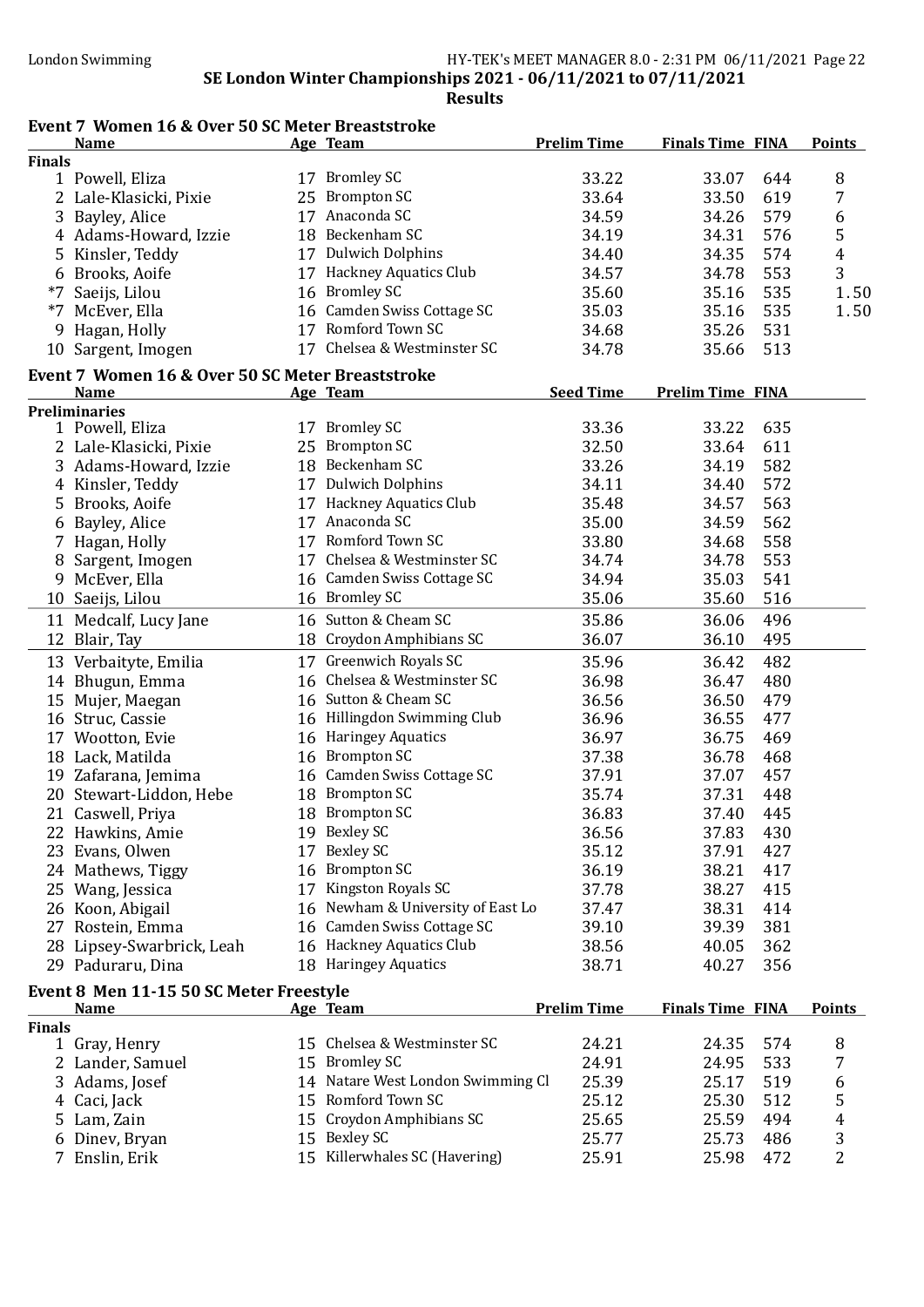# Finals ... (Event 8 Men 11-15 50 SC Meter Freestyle)

| <b>Name</b>                                            |    | Age Team                          | <b>Prelim Time</b> | <b>Finals Time FINA</b> | <b>Points</b> |
|--------------------------------------------------------|----|-----------------------------------|--------------------|-------------------------|---------------|
| 8 Ephigene, Ashton                                     |    | 15 Erith & District SC            | 25.68              | 26.03<br>470            | 1             |
| 9 Robinson, Jack                                       |    | 13 Kingston Royals SC             | 25.68              | 26.41<br>450            |               |
| 10 Rayment, Adam                                       |    | 15 Hillingdon Swimming Club       | 25.61              | 26.59<br>441            |               |
|                                                        |    |                                   |                    |                         |               |
| Event 8 Men 11-15 50 SC Meter Freestyle<br><b>Name</b> |    | Age Team                          | <b>Seed Time</b>   | <b>Prelim Time FINA</b> |               |
| <b>Preliminaries</b>                                   |    |                                   |                    |                         |               |
| 1 Gray, Henry                                          |    | 15 Chelsea & Westminster SC       | 23.95              | 584<br>24.21            |               |
| 2 Lander, Samuel                                       |    | 15 Bromley SC                     | 25.53              | 536<br>24.91            |               |
| 3 Caci, Jack                                           |    | 15 Romford Town SC                | 25.01              | 523<br>25.12            |               |
| 4 Adams, Josef                                         |    | 14 Natare West London Swimming Cl | 25.73              | 25.39<br>506            |               |
| 5 Whittles, Edward                                     |    | 15 Chelsea & Westminster SC       | 25.50              | 502<br>25.46            |               |
| 6 Rayment, Adam                                        |    | 15 Hillingdon Swimming Club       | 27.19              | 493<br>25.61            |               |
| 7 Lam, Zain                                            |    | 15 Croydon Amphibians SC          | 25.88              | 25.65<br>491            |               |
| *8 Ephigene, Ashton                                    |    | 15 Erith & District SC            | 26.81              | 25.68<br>489            |               |
| *8 Robinson, Jack                                      |    | 13 Kingston Royals SC             | 26.20              | 489<br>25.68            |               |
| 10 Dinev, Bryan                                        |    | 15 Bexley SC                      | 26.68              | 484<br>25.77            |               |
|                                                        |    | 15 Killerwhales SC (Havering)     |                    |                         |               |
| 11 Enslin, Erik                                        |    | 14 Dulwich Dolphins               | 26.17<br>26.19     | 476<br>25.91            |               |
| 12 Abdulhafiz, Rami                                    |    |                                   |                    | 25.95<br>474            |               |
| 13 Cao, Kevin                                          |    | 14 Greenwich Royals SC            | 27.32              | 469<br>26.04            |               |
| 14 Orpin, Aidan                                        |    | 13 Sutton & Cheam SC              | 26.42              | 26.12<br>465            |               |
| 15 Atotileto, Joshua                                   |    | 15 Newham & University of East Lo | 26.47              | 462<br>26.18            |               |
| 16 Jemmott, Kadeen                                     |    | 15 Bexley SC                      | 26.70              | 461<br>26.19            |               |
| 17 Kazlauskas, Justinas                                |    | 15 Barking & Dagenham Aquatics Cl | 25.61              | 26.27<br>457            |               |
| 18 Laniyan, Tarelle                                    |    | 14 Newham & University of East Lo | 26.56              | 26.33<br>454            |               |
| 19 Segatta, Luca                                       |    | 15 Sutton & Cheam SC              | 26.98              | 451<br>26.38            |               |
| 20 Malcev, Lucas                                       |    | 14 Hackney Aquatics Club          | 27.68              | 26.40<br>450            |               |
| 21 Lawrie, Alexander                                   |    | 14 Leander SC                     | 26.42              | 450<br>26.41            |               |
| 22 Bainbridge, Billy                                   |    | 15 Teddington SC                  | 26.66              | 449<br>26.42            |               |
| 23 Lea, Tom                                            |    | 15 Hackney Aquatics Club          | 27.09              | 447<br>26.46            |               |
| 24 Khairul, Hadi                                       |    | 15 Newham & University of East Lo | 27.03              | 446<br>26.48            |               |
| 25 Pratt, Lanre                                        |    | 15 Chelsea & Westminster SC       | 27.30              | 26.52<br>444            |               |
| 26 Zouali, Adam                                        |    | 15 Bexley SC                      | 27.29              | 443<br>26.54            |               |
| 27 Lecuyer, Edouard                                    |    | 14 Bromley SC                     | 26.84              | 26.58<br>441            |               |
| 28 Thomas, Sonny                                       |    | 15 Leander SC                     | 27.02              | 26.59<br>441            |               |
| *29 Peters, Matthew                                    |    | 15 Chelsea & Westminster SC       | 28.04              | 26.60<br>440            |               |
| *29 O'Brien, Dennis                                    |    | 14 Bethnal Green SC               | 27.06              | 26.60<br>440            |               |
| 31 Roberts, Owen                                       |    | 13 Borough of Harrow S C          | 27.05              | 439<br>26.62            |               |
| 32 Chittock, Thomas                                    |    | 14 Bor of Waltham Forest (Gators) | 26.50              | 26.65<br>438            |               |
| 33 Inglis, Joshua                                      |    | 14 Bexley SC                      | 27.07              | 437<br>26.66            |               |
| 34 Odong, Saint                                        |    | 14 Brompton SC                    | 26.75              | 26.69<br>436            |               |
| 35 Markov, Nik                                         | 15 | Camden Swiss Cottage SC           | 27.56              | 435<br>26.70            |               |
| *36 Drelev, Denis                                      | 15 | Romford Town SC                   | 27.52              | 26.73<br>434            |               |
| *36 Bryl, Lucas                                        | 14 | <b>Bromley SC</b>                 | 27.39              | 26.73<br>434            |               |
| 38 Sugrue, James                                       | 15 | Saxon Crown (Lewisham) SC         | 27.88              | 26.79<br>431            |               |
| *39 Stafford-Davies, Max                               | 13 | <b>Hounslow Jets</b>              | 27.19              | 26.80<br>430            |               |
| *39 Dunsmore, Owen                                     | 15 | Erith & District SC               | 27.28              | 26.80<br>430            |               |
| 41 Giustiniani, Rocco                                  |    | 14 Anaconda SC                    | 27.35              | 26.81<br>430            |               |
| 42 Astbury, Joshua                                     | 15 | Wandsworth SC                     | 27.40              | 425<br>26.91            |               |
| 43 Farquhar-Smith, Ben                                 | 15 | <b>Teddington SC</b>              | 27.65              | 26.94<br>424            |               |
| 44 Kercher, Max                                        | 15 | Enfield Swim Squad                | 27.42              | 422<br>26.98            |               |
| 45 Yee, Max                                            | 15 | <b>Brompton SC</b>                | 27.25              | 420<br>27.01            |               |
| 46 Thomas, Taran                                       | 15 | Anaconda SC                       | 27.98              | 27.08<br>417            |               |
| 47 Nowak, Filip                                        | 15 | London Borough of Hounslow        | 28.06              | 27.10<br>416            |               |
| 48 Griffith-Preprah, Kyrique                           |    | 15 Haringey Aquatics              | 27.59              | 416<br>27.11            |               |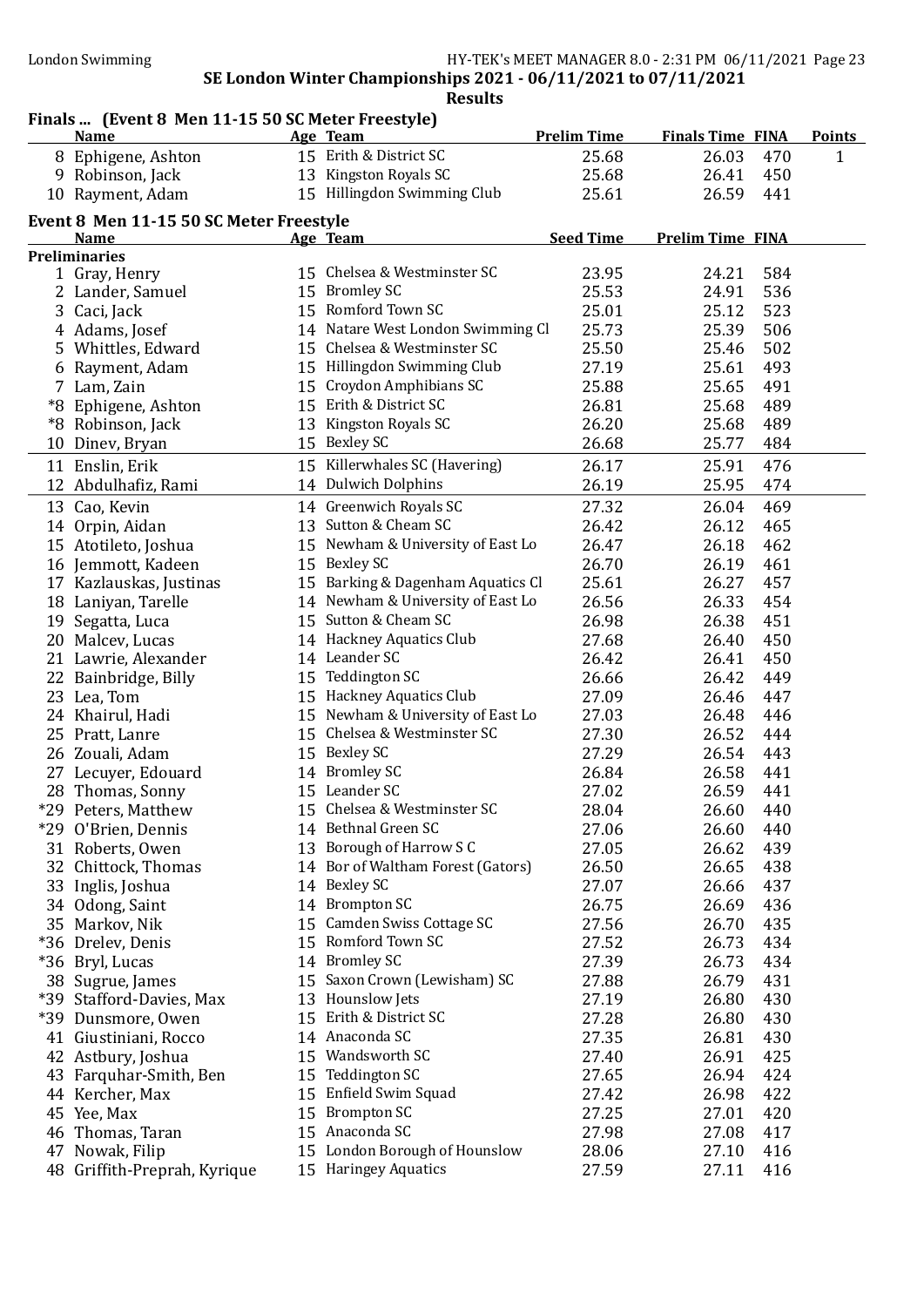### Preliminaries ... (Event 8 Men 11-15 50 SC Meter Freestyle)

|               | <b>Name</b>                                 | Age Team                          | <b>Seed Time</b>   | <b>Prelim Time FINA</b> |                |
|---------------|---------------------------------------------|-----------------------------------|--------------------|-------------------------|----------------|
|               | 49 Williams, Seb                            | 14 Beckenham SC                   | 27.41              | 415<br>27.12            |                |
|               | 50 Kisic, Damjan                            | 15 Chelsea & Westminster SC       | 27.05              | 27.15<br>414            |                |
|               | 51 Mahon, Alexander                         | 14 Anaconda SC                    | 27.89              | 27.17<br>413            |                |
|               | 52 Blanks, Baylan                           | 14 Sutton & Cheam SC              | 26.85              | 412<br>27.18            |                |
|               | *53 Lespiau-Curial, Adrien                  | 14 Leander SC                     | 27.55              | 410<br>27.24            |                |
|               | *53 Kokkini, Andreas                        | 14 Beckenham SC                   | 27.28              | 27.24<br>410            |                |
|               | 55 Mahendrakumar, Shoban                    | 15 Bromley SC                     | 28.12              | 407<br>27.31            |                |
|               | *56 Ubertalli, Zeno                         | 14 Natare West London Swimming Cl | 27.86              | 27.35<br>405            |                |
|               | *56 Roman, Paul                             | 15 Dulwich Dolphins               | 27.78              | 405<br>27.35            |                |
|               | *58 Dawood, Ahmad                           | 15 Newham & University of East Lo | 27.51              | 404<br>27.36            |                |
|               | *58 Tshuma, David                           | 13 Newham & University of East Lo | 27.65              | 27.36<br>404            |                |
|               | *58 Neacsu, David Ioan                      | 13 Barking & Dagenham Aquatics Cl | 25.70              | 27.36<br>404            |                |
|               | 61 Neacsu, Andrei                           | 15 South Croydon SC               | 28.59              | 401<br>27.43            |                |
|               | 62 Rolfe-Cane, Travis                       | 15 Ealing SC                      | 27.85              | 27.44<br>401            |                |
|               | 63 Steadman, Tom                            | 15 Killerwhales SC (Havering)     | 27.24              | 399<br>27.47            |                |
|               | *64 Lewis, Teddy                            | 15 Saxon Crown (Lewisham) SC      | 27.84              | 399<br>27.49            |                |
|               | *64 Alexandre, Virgile                      | 15 Wandsworth SC                  | 27.47              | 399<br>27.49            |                |
|               | 66 Saito-Figueira, Nino                     | 14 Hackney Aquatics Club          | 27.99              | 398<br>27.50            |                |
|               | 67 Morgan, Max                              | 13 Wandsworth SC                  | 27.54              | 397<br>27.52            |                |
|               | 68 Findell, Noah                            | 15 Croydon Amphibians SC          | 27.79              | 395<br>27.57            |                |
|               | 69 Ntiamoah, Kal-El                         | 13 Beckenham SC                   | 27.50              | 27.61<br>393            |                |
|               | 70 Landeman, Sonny                          | 13 Bromley SC                     | 28.99              | 27.75<br>388            |                |
|               | 71 Hyde, Danny                              | 13 Barking & Dagenham Aquatics Cl | 28.11              | 381<br>27.90            |                |
|               | 72 Nnaji, Angelo                            | 14 Hillingdon Swimming Club       | 27.22              | 379<br>27.95            |                |
|               | 73 Hurst, Archie                            | 15 Teddington SC                  | 27.58              | 368<br>28.23            |                |
|               | 74 Remington, Alastair                      | 15 Ealing SC                      | 27.41              | 28.27<br>366            |                |
|               | 75 Dooley, Ryan                             | 14 Romford Town SC                | 28.56              | 28.30<br>365            |                |
|               | 76 Choinski, Oscar                          | 15 Ealing SC                      | 27.13              | 362<br>28.38            |                |
|               | 77 Jennings, Joe                            | 13 Leander SC                     | 32.07              | 358<br>28.49            |                |
|               | 78 Bramham, Cillian                         | 13 Camden Swiss Cottage SC        | 30.54              | 352<br>28.64            |                |
|               | 79 Al-Khudairy, Yahya                       | 15 Teddington SC                  | 29.15              | 349<br>28.73            |                |
|               | 80 Knight, Luke                             | 12 Brompton SC                    | 27.97              | 338<br>29.03            |                |
|               | 81 Eler, Aslan                              | 13 Chelsea & Westminster SC       | 30.00              | 332<br>29.21            |                |
|               | 82 Nogueira, Victor                         | 14 Leander SC                     | 30.32              | 332<br>29.23            |                |
|               | 83 Wavamuno, Dylan                          | 15 London Borough of Hounslow     | 29.38              | 331<br>29.24            |                |
|               | 84 Keers, Jack                              | 12 Teddington SC                  | 31.57              | 29.37<br>327            |                |
|               | 85 Nogueira, William                        | 14 Leander SC                     | 30.44              | 29.44<br>324            |                |
|               | 86 Jolly, Daniel                            | 13 Teddington SC                  | 34.28              | 29.50<br>322            |                |
|               | 87 Jeffers, Liam                            | 12 Teddington SC                  | 35.69              | 320<br>29.58            |                |
|               | 88 Lagzouli, Adam                           | 13 Dulwich Dolphins               | 30.22              | 29.87<br>311            |                |
|               | 89 Farnell, Oscar                           | 13 Leander SC                     | 31.84              | 29.90<br>310            |                |
|               | 90 Blackburn, Xavier                        | 13 Dulwich Dolphins               | 35.81              | 30.53<br>291            |                |
|               | 91 Kwok, Aidan                              | 13 Dulwich Dolphins               | 34.44              | 253<br>31.97            |                |
|               |                                             |                                   |                    |                         |                |
|               | Event 8 Men 16 & Over 50 SC Meter Freestyle |                                   | <b>Prelim Time</b> | <b>Finals Time FINA</b> | <b>Points</b>  |
| <b>Finals</b> | <u>Name</u>                                 | Age Team                          |                    |                         |                |
|               | 1 Leong, Bryan                              | 18 Natare West London Swimming Cl | 23.29              | 23.15<br>668            | 8              |
|               | 2 Barnes, George                            | 20 Brompton SC                    | 23.69              | 23.40<br>647            | 7              |
|               | 3 Din, Aryaan                               | 18 Chelsea & Westminster SC       | 23.59              | 23.61<br>630            | 6              |
|               | 4 Mahmutoglu, Jason                         | 17 Chelsea & Westminster SC       | 23.60              | 23.68<br>624            | 5              |
|               | 5 Gencas, Daniel                            | 18 Barking & Dagenham Aquatics Cl | 23.57              | 23.76<br>618            | 4              |
|               | 6 Wilding, Daniel                           | 17 Erith & District SC            | 23.96              | 23.93<br>605            | 3              |
|               | 7 Podmore, Tyler                            | 23 Dulwich Dolphins               | 24.27              | 24.18<br>586            | $\overline{2}$ |
|               | 8 Wilson, Aaron                             | 19 Barking & Dagenham Aquatics Cl | 24.24              | 24.31<br>577            | $\mathbf{1}$   |
| 9.            | Chou, Nevan                                 | 16 Bromley SC                     | 24.29              | 24.50<br>563            |                |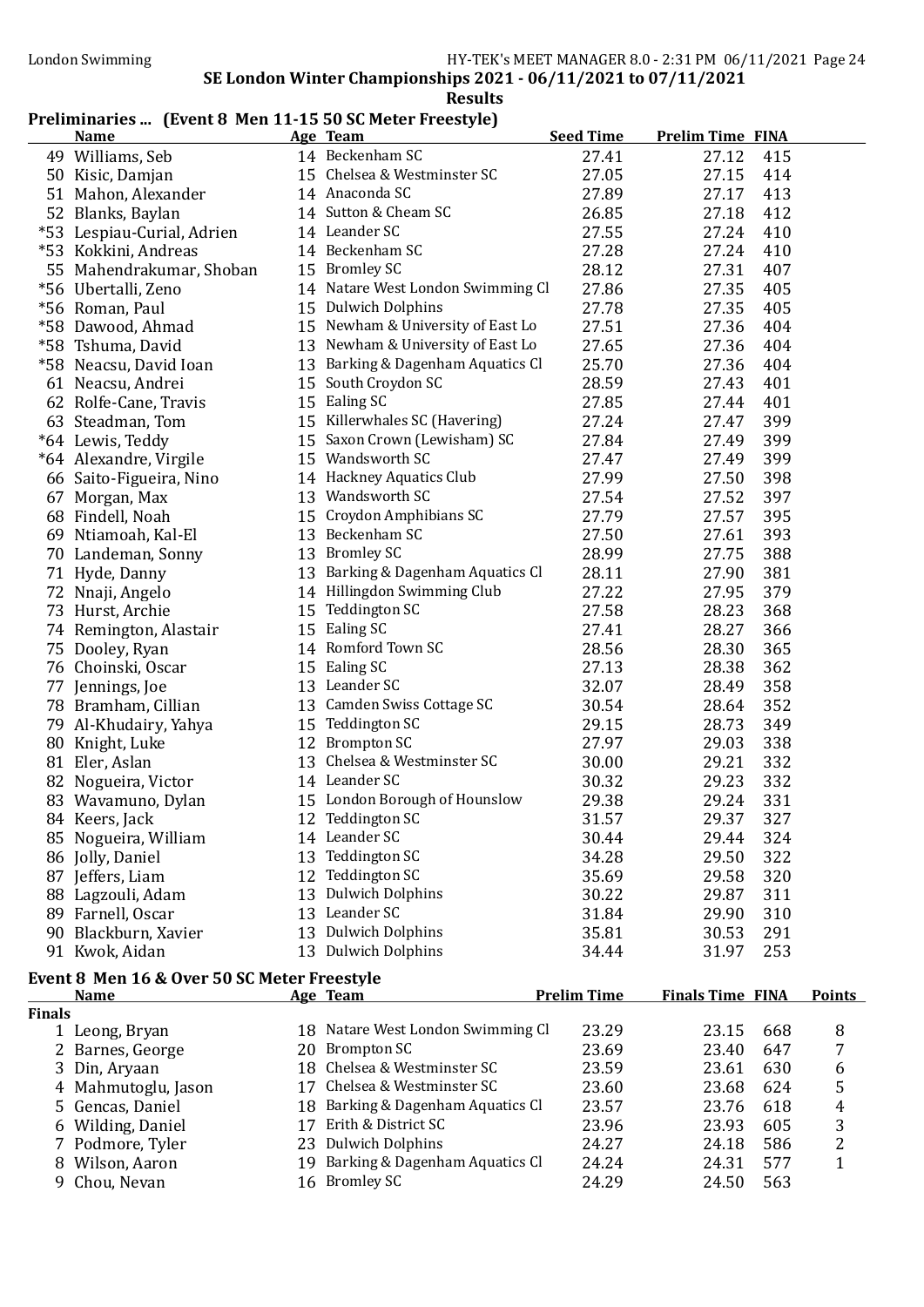#### Finals ... (Event 8 Men 16 & Over 50 SC Meter Freestyle)

|    | <b>Name</b>                                 |    | Age Team                          | <b>Prelim Time</b> | <b>Finals Time FINA</b> |     | <b>Points</b> |
|----|---------------------------------------------|----|-----------------------------------|--------------------|-------------------------|-----|---------------|
|    | 10 Solly, Josh                              |    | 17 Bromley SC                     | 24.40              | 24.78                   | 544 |               |
|    | Event 8 Men 16 & Over 50 SC Meter Freestyle |    |                                   |                    |                         |     |               |
|    | <b>Name</b>                                 |    | Age Team                          | <b>Seed Time</b>   | <b>Prelim Time FINA</b> |     |               |
|    | <b>Preliminaries</b>                        |    |                                   |                    |                         |     |               |
|    | 1 Leong, Bryan                              |    | 18 Natare West London Swimming Cl | 23.69              | 23.29                   | 656 |               |
|    | 2 Gencas, Daniel                            |    | 18 Barking & Dagenham Aquatics Cl | 24.69              | 23.57                   | 633 |               |
|    | 3 Din, Aryaan                               |    | 18 Chelsea & Westminster SC       | 23.70              | 23.59                   | 631 |               |
|    | 4 Mahmutoglu, Jason                         |    | 17 Chelsea & Westminster SC       | 23.53              | 23.60                   | 630 |               |
|    | 5 Barnes, George                            |    | 20 Brompton SC                    | 23.47              | 23.69                   | 623 |               |
|    | 6 Ellis, Joshua                             |    | 17 Beckenham SC                   | 24.19              | 23.85                   | 611 |               |
|    | 7 Wilding, Daniel                           |    | 17 Erith & District SC            | 25.05              | 23.96                   | 602 |               |
|    | 8 Wilson, Aaron                             |    | 19 Barking & Dagenham Aquatics Cl | 24.90              | 24.24                   | 582 |               |
|    | 9 Podmore, Tyler                            |    | 23 Dulwich Dolphins               | 24.60              | 24.27                   | 579 |               |
|    | 10 Chou, Nevan                              |    | 16 Bromley SC                     | 25.63              | 24.29                   | 578 |               |
|    |                                             |    |                                   |                    |                         |     |               |
|    | 11 Solly, Josh                              |    | 17 Bromley SC<br>18 Barnes SC     | 24.24              | 24.40                   | 570 |               |
|    | 12 Cohen, Malachi                           |    |                                   | 25.08              | 24.42                   | 569 |               |
|    | 13 Hoole, Haydn                             |    | 17 Haringey Aquatics              | 24.72              | 24.46                   | 566 |               |
|    | 14 Japal, Lewis                             |    | 18 Enfield Swim Squad             | 26.06              | 24.62                   | 555 |               |
|    | 15 Malov, Filip                             |    | 16 Sutton & Cheam SC              | 24.73              | 24.66                   | 552 |               |
|    | 16 Barretta, Luca                           |    | 18 Croydon Amphibians SC          | 24.85              | 24.73                   | 548 |               |
|    | 17 Isaza Ocampo, Fernando                   |    | 21 Haringey Aquatics              | 24.69              | 24.76                   | 546 |               |
|    | 18 Divet, Antoine                           |    | 16 Camden Swiss Cottage SC        | 24.90              | 24.79                   | 544 |               |
|    | *19 Ghatauray, Rory                         |    | 17 Erith & District SC            | 25.03              | 24.80                   | 543 |               |
|    | *19 Banga, Nathan                           |    | 18 Barking & Dagenham Aquatics Cl | 24.79              | 24.80                   | 543 |               |
|    | 21 Pickering, Sebastian                     |    | 16 Bromley SC                     | 25.87              | 24.81                   | 542 |               |
|    | 22 Sheehan, Joseph                          |    | 24 Ealing SC                      | 24.42              | 24.96                   | 533 |               |
|    | 23 Biss, Brandon                            |    | 16 Camden Swiss Cottage SC        | 25.19              | 24.98                   | 531 |               |
|    | 24 Bransby, Craig                           |    | 47 Enfield Swim Squad             | 25.12              | 25.05                   | 527 |               |
|    | 25 Raykin, Georgi                           |    | 16 Newham & University of East Lo | 24.76              | 25.07                   | 526 |               |
|    | *26 Irvine, William                         |    | 16 Sutton & Cheam SC              | 25.84              | 25.20                   | 518 |               |
|    | *26 Callaway, Jasper                        |    | 16 Dulwich Dolphins               | 25.90              | 25.20                   | 518 |               |
|    | 28 Dakin, Jimmy                             |    | 17 Leander SC                     | 26.01              | 25.24                   | 515 |               |
|    | 29 Boker-Price, Archie                      |    | 18 Teddington SC                  | 25.49              | 25.25                   | 515 |               |
|    | 30 Nimoh, Pharell                           |    | 17 Bexley SC                      | 25.69              | 25.26                   | 514 |               |
|    | 31 Hazelwood, Turner                        |    | 17 Dulwich Dolphins               | 24.62              | 25.30                   | 512 |               |
|    | 32 Matloub, Adam                            |    | 18 Romford Town SC                | 25.37              | 25.32                   | 510 |               |
|    | 33 Borak, Yuriy                             |    | 16 Chelsea & Westminster SC       | 25.99              | 25.34                   | 509 |               |
|    | 34 Garfield, Joseph                         |    | 16 Bor of Waltham Forest (Gators) | 25.26              | 25.37                   | 507 |               |
|    | 35 Morgan, Aaron                            |    | 24 Ealing SC                      | 25.69              | 25.43                   | 504 |               |
|    | 36 Haywood Crouch, Jackson                  | 17 | Borough of Harrow S C             | 26.34              | 25.48                   | 501 |               |
|    | 37 Hampton, Elliott                         |    | 17 Wandsworth SC                  | 25.61              | 25.49                   | 500 |               |
|    | 38 Ito, Ley                                 |    | 16 Hackney Aquatics Club          | 25.91              | 25.50                   | 500 |               |
|    | 39 Kirdar, Tim                              |    | 16 Bromley SC                     | 25.98              | 25.58                   | 495 |               |
|    | 40 Van Domselaar, Martin                    |    | 16 Sutton & Cheam SC              | 26.53              | 26.02                   | 470 |               |
|    | 41 Mclennon-Defoe, Zachary                  | 17 | <b>Dulwich Dolphins</b>           | 25.88              | 26.08                   | 467 |               |
|    | 42 Dudman, Thomas                           | 17 | Killerwhales SC (Havering)        | 25.96              | 26.18                   | 462 |               |
|    | *43 Langley, David                          |    | 16 Beckenham SC                   | 26.58              | 26.36                   | 452 |               |
|    | *43 Alvarado, Matthias                      |    | 16 Camden Swiss Cottage SC        | 26.70              | 26.36                   | 452 |               |
|    | *43 Piedra Ojeda, Bryan                     |    | 16 Hackney Aquatics Club          | 27.13              | 26.36                   | 452 |               |
|    | 46 Addington, Sam                           | 16 | Camden Swiss Cottage SC           | 25.83              | 26.42                   | 449 |               |
|    | 47 Tshuma, Daniel                           | 17 | Newham & University of East Lo    | 27.12              | 26.46                   | 447 |               |
|    | 48 Farquhar-Smith, Tom                      | 17 | <b>Teddington SC</b>              | 27.40              | 26.55                   | 443 |               |
| 49 | Rudd, Jonathan                              | 16 | Chelsea & Westminster SC          | 26.83              | 26.70                   | 435 |               |
|    | 50 Walker, Jacob                            |    | 16 Greenwich Royals SC            | 27.39              | 26.76                   | 432 |               |
|    |                                             |    |                                   |                    |                         |     |               |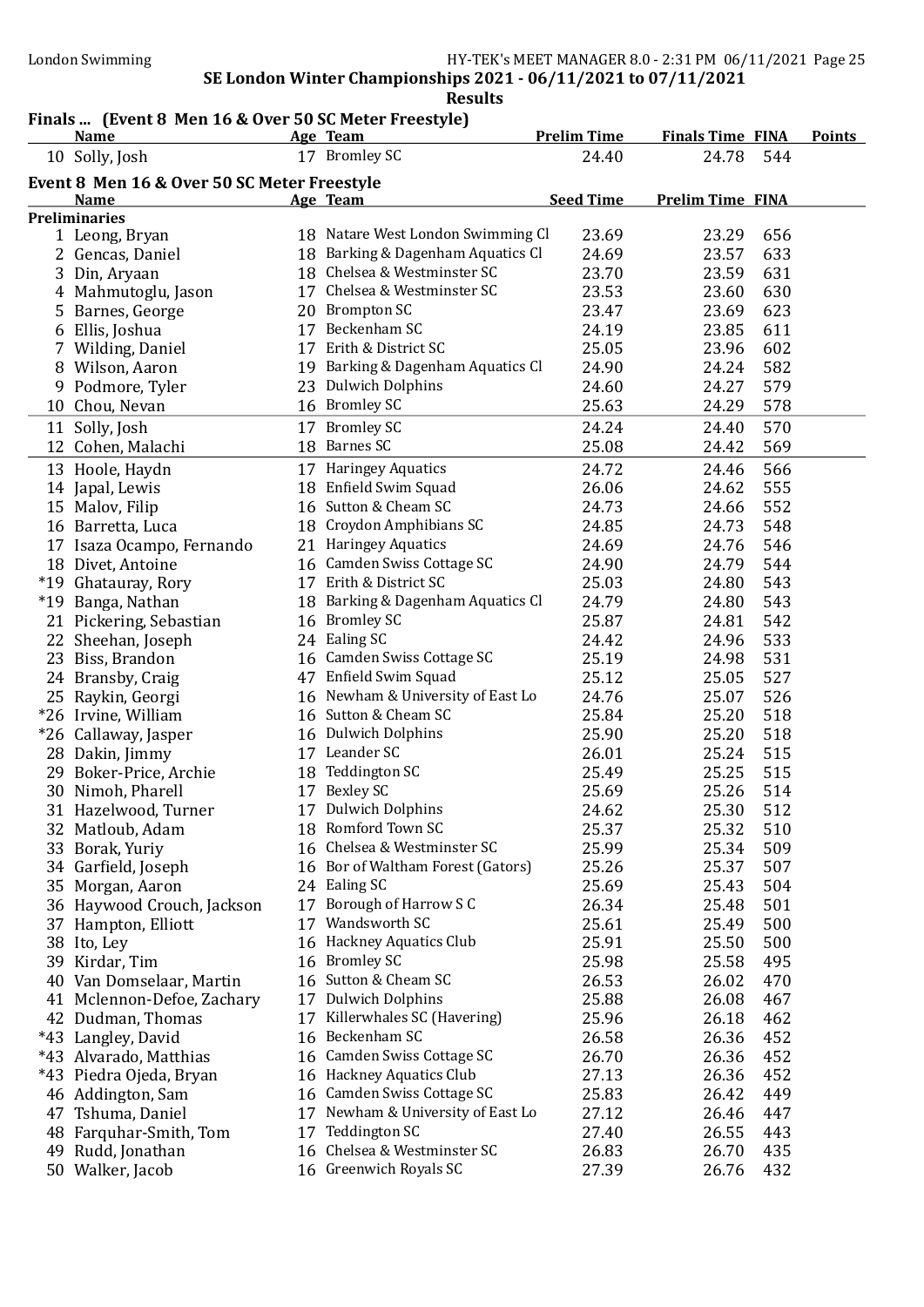# London Swimming HY-TEK's MEET MANAGER 8.0 - 2:31 PM 06/11/2021 Page 26

#### SE London Winter Championships 2021 - 06/11/2021 to 07/11/2021 **Results**

# Preliminaries ... (Event 8 Men 16 & Over 50 SC Meter Freestyle)

|               | <b>Name</b>                                               | Age Team                          | <b>Seed Time</b>   | <b>Prelim Time FINA</b> |     |               |
|---------------|-----------------------------------------------------------|-----------------------------------|--------------------|-------------------------|-----|---------------|
|               | 51 Stringer, Ben                                          | 16 Romford Town SC                | 26.25              | 26.78                   | 431 |               |
|               | *52 Catling, Ben                                          | 16 Teddington SC                  | 26.62              | 26.80                   | 430 |               |
|               | *52 Macklin, Andrew                                       | 18 Bexley SC                      | 26.57              | 26.80                   | 430 |               |
|               | 54 Dalton, Oliver                                         | 17 Beckenham SC                   | 26.79              | 26.83                   | 429 |               |
|               | 55 Ellingham, Luke                                        | 17 Haringey Aquatics              | 27.04              | 26.88                   | 426 |               |
|               | 56 Mahendrakumar, Sachin                                  | 17 Bromley SC                     | 26.84              | 26.97                   | 422 |               |
|               | *57 Revenko, Andrei                                       | 16 Hillingdon Swimming Club       | 27.85              | 26.99                   | 421 |               |
|               | *57 Hall, Samuel                                          | 16 Teddington SC                  | 26.84              | 26.99                   | 421 |               |
|               | 59 Gastaldello, Dominic                                   | 18 Leander SC                     | 27.94              | 27.00                   | 421 |               |
|               | *60 Robinson, Jacob                                       | 16 Killerwhales SC (Havering)     | 26.75              | 27.07                   | 417 |               |
|               | *60 Palmer, Ben                                           | 17 Killerwhales SC (Havering)     | 26.88              | 27.07                   | 417 |               |
|               |                                                           | 16 Killerwhales SC (Havering)     |                    |                         |     |               |
|               | 62 Matloub, Sami                                          |                                   | 27.34              | 27.09                   | 417 |               |
|               | 63 Jayasinghe, Dillon                                     | 17 Bexley SC                      | 27.70              | 27.22                   | 411 |               |
|               | 64 Gamble, Isaac                                          | 16 Wandsworth SC                  | 27.54              | 27.30                   | 407 |               |
|               | 65 Green, Joe                                             | 17 Sutton & Cheam SC              | 26.69              | 27.56                   | 396 |               |
|               | 66 Harden-Wilson, Stephen                                 | 16 Haringey Aquatics              | 27.86              | 27.75                   | 388 |               |
|               | 67 Kechagias, Ilias                                       | 16 Dulwich Dolphins               | 29.67              | 28.94                   | 342 |               |
|               | --- Corner, Jago                                          | 17 Hackney Aquatics Club          | 25.64              | DQ                      |     |               |
|               | 4.4 Start before starting signal                          |                                   |                    |                         |     |               |
|               | Event 8 Men 50 SC Meter Freestyle Multi-Class             |                                   |                    |                         |     |               |
|               | <b>Name</b>                                               | Age Team                          | <b>Seed Time</b>   | <b>Prelim Time Para</b> |     |               |
|               | <b>Preliminaries</b>                                      |                                   |                    |                         |     |               |
|               | 1 Paredes-Flores, Darren S10                              | 16 Newham & University of East Lo | 29.70              | 29.74                   | 430 |               |
|               | 2 Romberg, Benny S10                                      | 15 Kingston Royals SC             | 30.88              | 29.88                   | 424 |               |
|               | 3 Bradshaw, Balthazar S10                                 | 15 Brompton SC                    | 30.22              | 30.95                   | 381 |               |
|               | 4 Bradford, Kai S9                                        | 12 Romford Town SC                | 38.43              | 37.29                   | 279 |               |
|               |                                                           |                                   |                    |                         |     |               |
|               |                                                           |                                   |                    |                         |     |               |
|               | Event 9 Women 11-15 100 SC Meter Freestyle<br><b>Name</b> | Age Team                          | <b>Prelim Time</b> | <b>Finals Time FINA</b> |     | <b>Points</b> |
| <b>Finals</b> |                                                           |                                   |                    |                         |     |               |
|               | 1 Doring, Lucy                                            | 15 Dulwich Dolphins               | 59.91              | 59.85                   | 591 | 8             |
|               | 28.85<br>59.85 (31.00)                                    |                                   |                    |                         |     |               |
|               | 2 Hayes, Mabel                                            | 15 Anaconda SC                    | 59.84              | 59.98                   | 588 | 7             |
|               | 59.98 (31.12)<br>28.86                                    |                                   |                    |                         |     |               |
|               | 3 Pawlik, Julia                                           | 15 Hillingdon Swimming Club       | 1:01.13            | 1:00.43                 | 574 | 6             |
|               | 29.06<br>1:00.43(31.37)                                   |                                   |                    |                         |     |               |
|               | 4 Bridge, Elsa                                            | 14 Dulwich Dolphins               | 1:00.38            | 1:00.59                 | 570 | 5             |
|               | 29.34<br>1:00.59(31.25)                                   |                                   |                    |                         |     |               |
|               | 5 Ogden, Mika                                             | 15 Hackney Aquatics Club          | 1:00.81            | 1:00.70                 | 567 | 4             |
|               | 29.45<br>1:00.70(31.25)                                   |                                   |                    |                         |     |               |
|               | 6 Pattle, Grace                                           | 15 Chelsea & Westminster SC       | 1:01.17            | 1:00.81                 | 564 | 3             |
|               | 29.38<br>1:00.81 (31.43)                                  |                                   |                    |                         |     |               |
|               | 7 Pickering, Beatrice                                     | 14 Bromley SC                     | 1:00.76            | 1:01.19                 | 553 | 2             |
|               | 29.40<br>1:01.19 (31.79)                                  |                                   |                    |                         |     |               |
|               | 8 Waite, Lily                                             | 15 Anaconda SC                    | 1:01.18            | 1:02.11                 | 529 | $\mathbf{1}$  |
|               | 1:02.11 (32.23)<br>29.88                                  |                                   |                    |                         |     |               |
|               | 9 Grove, Thomasina                                        | 15 Chelsea & Westminster SC       | 1:01.45            | 1:02.85                 | 511 |               |
|               | 30.33<br>1:02.85 (32.52)                                  |                                   |                    |                         |     |               |
|               | 10 Guimond-Beetham, Ines                                  | 13 Camden Swiss Cottage SC        | 1:01.02            | 1:02.91                 | 509 |               |
|               | 1:02.91 (32.90)<br>30.01                                  |                                   |                    |                         |     |               |
|               | Event 9 Women 11-15 100 SC Meter Freestyle                |                                   |                    |                         |     |               |
|               | <u>Name</u>                                               | <b>Age Team</b>                   | <b>Seed Time</b>   | <b>Prelim Time FINA</b> |     |               |
|               | <b>Preliminaries</b>                                      |                                   |                    |                         |     |               |
|               | 1 Hayes, Mabel<br>28.56<br>59.84 (31.28)                  | 15 Anaconda SC                    | 59.74              | 59.84 592               |     |               |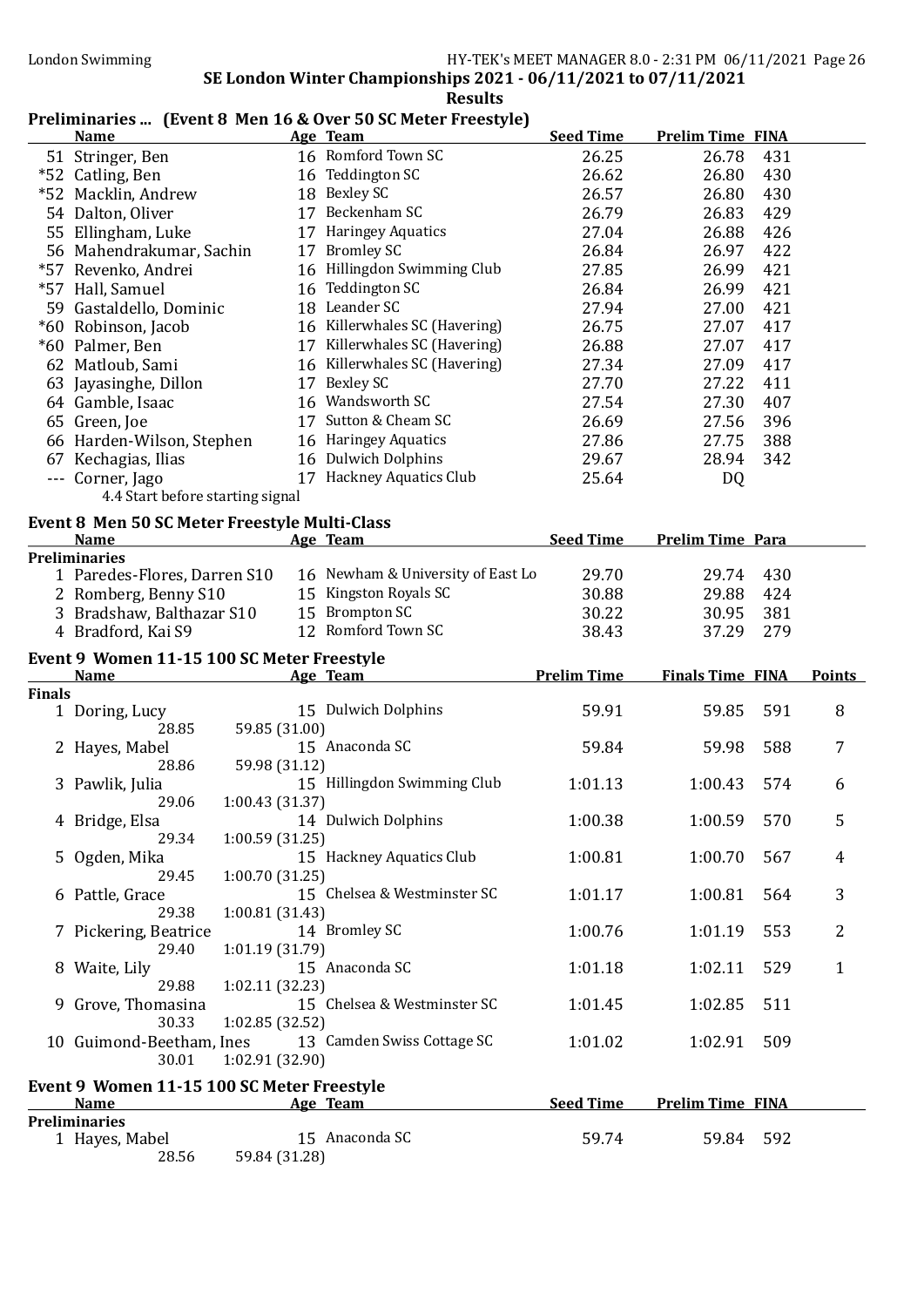### Preliminaries ... (Event 9 Women 11-15 100 SC Meter Freestyle)

| <b>Name</b>                      | Age Team                                     | <b>Seed Time</b> | <b>Prelim Time FINA</b> |     |
|----------------------------------|----------------------------------------------|------------------|-------------------------|-----|
| 2 Doring, Lucy                   | 15 Dulwich Dolphins                          | 1:00.40          | 59.91                   | 590 |
| 29.13                            | 59.91 (30.78)                                |                  |                         |     |
| 3 Bridge, Elsa                   | 14 Dulwich Dolphins                          | 1:02.75          | 1:00.38                 | 576 |
| 28.98                            | 1:00.38(31.40)                               |                  |                         |     |
| 4 Cottrell, Annabella            | 15 Greenwich Royals SC                       | 1:00.50          | 1:00.55                 | 571 |
| 28.72                            | 1:00.55(31.83)                               |                  |                         |     |
| 5 Pickering, Beatrice            | 14 Bromley SC                                | 1:01.60          | 1:00.76                 | 565 |
| 29.16                            | 1:00.76 (31.60)                              |                  |                         |     |
| 6 Ogden, Mika                    | 15 Hackney Aquatics Club                     | 59.65            | 1:00.81                 | 564 |
| 29.20                            | 1:00.81(31.61)<br>13 Camden Swiss Cottage SC | 1:02.21          |                         | 558 |
| 7 Guimond-Beetham, Ines<br>29.38 | 1:01.02 (31.64)                              |                  | 1:01.02                 |     |
| 8 Pawlik, Julia                  | 15 Hillingdon Swimming Club                  | 1:01.88          | 1:01.13                 | 555 |
| 29.19                            | 1:01.13 (31.94)                              |                  |                         |     |
| 9 Pattle, Grace                  | 15 Chelsea & Westminster SC                  | 1:01.41          | 1:01.17                 | 554 |
| 29.39                            | 1:01.17 (31.78)                              |                  |                         |     |
| 10 Waite, Lily                   | 15 Anaconda SC                               | 1:02.32          | 1:01.18                 | 554 |
| 29.33                            | 1:01.18 (31.85)                              |                  |                         |     |
| 11 Grove, Thomasina              | 15 Chelsea & Westminster SC                  | 1:02.10          | 1:01.45                 | 546 |
| 12 Mew, Lauren                   | 15 Barnet Copthall SC                        | 1:01.41          | 1:01.52                 | 544 |
| 29.18                            | 1:01.52 (32.34)                              |                  |                         |     |
| 13 Chadwick, Elinor              | 14 Barnet Copthall SC                        | 1:00.62          | 1:01.61                 | 542 |
| 29.34                            | 1:01.61 (32.27)                              |                  |                         |     |
| 14 Sanders, Annie                | 14 Greenwich Royals SC                       | 1:01.57          | 1:01.81                 | 537 |
| 29.52                            | 1:01.81 (32.29)                              |                  |                         |     |
| 15 Spence, Indigo                | 13 Chelsea & Westminster SC                  | 1:01.22          | 1:01.98                 | 532 |
| 29.92                            | 1:01.98 (32.06)                              |                  |                         |     |
| 16 Mcglinchey, Erica             | 15 Greenwich Royals SC                       | 1:02.36          | 1:02.00                 | 532 |
| 29.64                            | 1:02.00 (32.36)                              |                  |                         |     |
| 17 Murray, Eva                   | 15 Bor of Waltham Forest (Gators)            | 1:03.36          | 1:02.04                 | 531 |
| 29.79                            | 1:02.04 (32.25)                              |                  |                         |     |
| 18 Hill, Olivia                  | 15 Wandsworth SC                             | 1:03.96          | 1:02.47                 | 520 |
| 30.18<br>19 Adelaja, Toluwani    | 1:02.47 (32.29)<br>15 Barnet Copthall SC     | 1:00.86          | 1:02.63                 | 516 |
| 29.22                            | 1:02.63 (33.41)                              |                  |                         |     |
| 20 Pama, Charlotte               | 15 Camden Swiss Cottage SC                   | 1:04.15          | 1:02.96                 | 508 |
| 29.14                            | 1:02.96 (33.82)                              |                  |                         |     |
| 21 Weekly, Katie                 | 15 Beckenham SC                              | 1:02.86          | 1:03.01                 | 507 |
| 29.98                            | 1:03.01 (33.03)                              |                  |                         |     |
| 22 O'Neill, Sophia               | 15 Orpington Ojays                           | 1:02.70          | 1:03.25                 | 501 |
| 29.98                            | 1:03.25 (33.27)                              |                  |                         |     |
| 23 Onobrauche, Malaika           | 12 Barnet Copthall SC                        | 1:07.02          | 1:03.31                 | 500 |
| 30.06                            | 1:03.31(33.25)                               |                  |                         |     |
| 24 Trigger, Delyth               | 13 Bromley SC                                | 1:03.78          | 1:03.34                 | 499 |
| 30.31                            | 1:03.34(33.03)                               |                  |                         |     |
| 25 Bunimovich, Victoria          | 14 Chelsea & Westminster SC                  | 1:03.52          | 1:03.35                 | 499 |
| 30.79                            | 1:03.35(32.56)                               |                  |                         |     |
| 26 Nurney, Alexandra             | 11 Camden Swiss Cottage SC                   | 1:04.34          | 1:03.62                 | 492 |
| 29.89                            | 1:03.62 (33.73)                              |                  |                         |     |
| 27 Nash, Anabelle<br>30.16       | 14 Brompton SC<br>1:03.71(33.55)             | 1:04.68          | 1:03.71                 | 490 |
| 28 To, Jessica                   | 15 Leander SC                                | 1:04.36          | 1:03.89                 | 486 |
| 32.32                            | 1:03.89 (31.57)                              |                  |                         |     |
| 29 Thanassoulas, Isabella        | 12 Natare West London Swimming Cl            | 1:04.21          | 1:04.21                 | 479 |
| 30.10                            | 1:04.21 (34.11)                              |                  |                         |     |
| 30 Blumel, Ruby                  | 14 Camden Swiss Cottage SC                   | 1:03.99          | 1:04.33                 | 476 |
| 30.84                            | 1:04.33 (33.49)                              |                  |                         |     |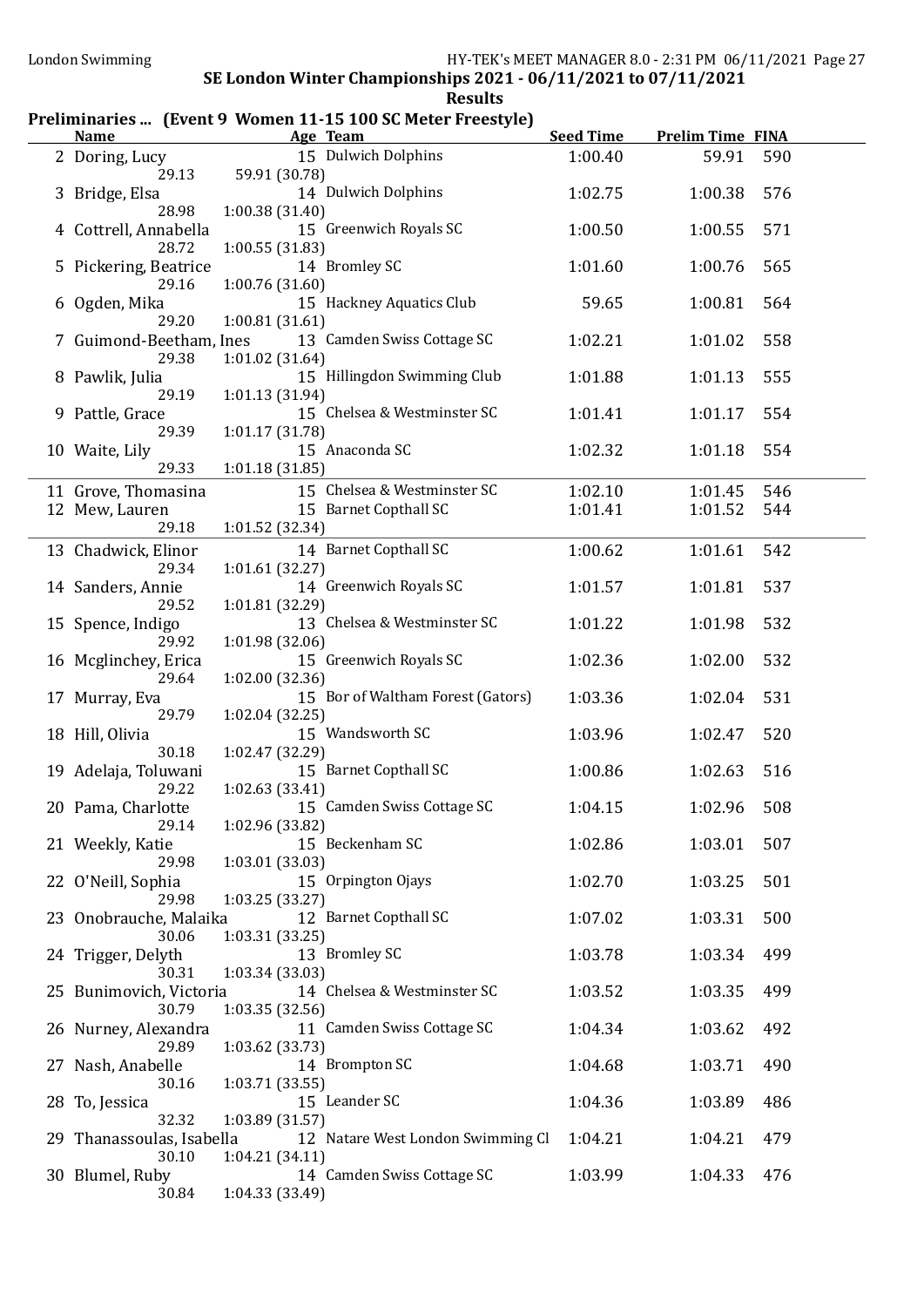## Preliminaries ... (Event 9 Women 11-15 100 SC Meter Freestyle)

27.64 57.03 (29.39)

27.50 57.92 (30.42)

27.51 57.64 (30.13)

57.61 (29.67)<br>18 Bromley SC

|               | <b>Name</b>           | <u>Age Team and Age Team</u>                         | Seed Time Prelim Time FINA |                         |     |               |
|---------------|-----------------------|------------------------------------------------------|----------------------------|-------------------------|-----|---------------|
|               | 31 Man, Katie         | 14 Natare West London Swimming Cl 1:04.47            |                            | 1:04.49                 | 473 |               |
|               | 30.12                 | 1:04.49 (34.37)                                      |                            |                         |     |               |
|               | 32 Roberts, Evie      | 13 Dulwich Dolphins                                  | 1:03.81                    | 1:04.61                 | 470 |               |
|               | 31.61                 | 1:04.61 (33.00)                                      |                            |                         |     |               |
|               | *33 O'Leary, Aoife    | 15 Hillingdon Swimming Club                          | 1:03.44                    | 1:04.73                 | 467 |               |
|               | 31.33                 | 1:04.73 (33.40)                                      |                            |                         |     |               |
|               | *33 Bill, Jessica     | 15 Bexley SC                                         | 1:04.66                    | 1:04.73                 | 467 |               |
|               | 35 Taylor, Louise     | 14 Beckenham SC                                      | 1:05.44                    | 1:04.90                 | 464 |               |
|               | 30.28                 | 1:04.90 (34.62)                                      |                            |                         |     |               |
|               | 36 Venuti, Veronica   | 13 Chelsea & Westminster SC                          | 1:03.74                    | 1:04.91                 | 463 |               |
|               | 31.16                 | 1:04.91 (33.75)                                      |                            |                         |     |               |
|               | 37 Berkett, Tia       | 15 Teddington SC                                     | 1:03.02                    | 1:05.38                 | 454 |               |
|               | 30.97                 | 1:05.38 (34.41)                                      |                            |                         |     |               |
|               | 38 Stone, Lara        | 12 Bromley SC                                        | 1:08.38                    | 1:06.12                 | 438 |               |
|               | 31.61                 | 1:06.12 (34.51)                                      |                            |                         |     |               |
|               | 39 Garner, Bea        | 15 Leander SC                                        | 1:07.57                    | 1:06.15                 | 438 |               |
|               | 31.88                 | 1:06.15 (34.27)                                      |                            |                         |     |               |
|               | 40 Evered, Bella      | 13 Teddington SC                                     | 1:05.40                    | 1:06.49                 | 431 |               |
|               | 31.49                 | 1:06.49(35.00)                                       |                            |                         |     |               |
|               | 41 Martin, Faith      | 14 Hounslow Jets                                     | 1:08.63                    | 1:06.50                 | 431 |               |
|               | 32.07                 | 1:06.50(34.43)                                       |                            |                         |     |               |
|               | 42 Trumper, Katy      | 15 Leander SC                                        | 1:05.67                    | 1:06.53                 | 430 |               |
|               | 31.92                 | 1:06.53(34.61)                                       |                            |                         |     |               |
|               | 43 Hufton, Lucy       | 14 Leander SC                                        | 1:07.64                    | 1:06.83                 | 425 |               |
|               | 32.45                 | 1:06.83 (34.38)                                      |                            |                         |     |               |
|               | *44 Grzybek, Maja     | 14 Haringey Aquatics                                 | 1:05.23                    | 1:06.91                 | 423 |               |
|               | 31.67                 | 1:06.91 (35.24)                                      |                            |                         |     |               |
|               | *44 Jamal, Bianca     | 13 Camden Swiss Cottage SC                           | 1:04.14                    | 1:06.91                 | 423 |               |
|               | 46 Morter, Aida       | 14 Romford Town SC                                   | 1:06.73                    | 1:07.45                 | 413 |               |
|               | 32.22                 | 1:07.45(35.23)                                       |                            |                         |     |               |
|               | 47 Rogers, Anabel     | 14 Teddington SC                                     | 1:08.06                    | 1:08.26                 | 398 |               |
|               | 32.04                 | 1:08.26 (36.22)                                      |                            |                         |     |               |
|               | 48 Osorio, Keira      | 13 Chelsea & Westminster SC                          | 1:10.41                    | 1:08.57                 | 393 |               |
|               | 32.90                 | 1:08.57(35.67)                                       |                            |                         |     |               |
|               | 49 Kurati, Kaltra     | 13 Chelsea & Westminster SC                          | 1:09.80                    | 1:09.49                 | 378 |               |
|               | 33.11                 | 1:09.49 (36.38)                                      |                            |                         |     |               |
|               |                       | 50 Wavamuno, Chantelle 13 London Borough of Hounslow | 1:10.68                    | 1:09.97                 | 370 |               |
|               | 33.67                 | 1:09.97 (36.30)                                      |                            |                         |     |               |
|               | 51 Naranjo, Constanze | 13 Barnet Copthall SC                                | 1:08.51                    | 1:10.41                 | 363 |               |
|               | 32.81                 | 1:10.41 (37.60)                                      |                            |                         |     |               |
|               | 52 Eguakhide, Ruthie  | 12 Romford Town SC                                   | 1:10.91                    | 1:10.82                 | 357 |               |
|               | 32.80                 | 1:10.82 (38.02)                                      |                            |                         |     |               |
|               |                       | Event 9 Women 16 & Over 100 SC Meter Freestyle       |                            |                         |     |               |
|               | <b>Name</b>           | Age Team                                             | <b>Prelim Time</b>         | <b>Finals Time FINA</b> |     | <b>Points</b> |
| <b>Finals</b> |                       |                                                      |                            |                         |     |               |
|               | 1 Davis, Evie         | 17 Bromley SC                                        | 55.14                      | 55.68                   | 735 | 8             |
|               | 2 Latham, Katie       | 24 Bromley SC                                        | 56.48                      | 56.63                   | 698 | 7             |
|               | 26.84                 | 56.63 (29.79)                                        |                            |                         |     |               |
|               | 3 Child, Tiegan       | 19 Bromley SC                                        | 57.06                      | 57.03                   | 684 | 6             |
|               | 27.64                 | 57.03 (29.39)                                        |                            |                         |     |               |

4 Davies, Amy 19 Sutton & Cheam SC 57.29 57.61 663 5<br>27.94 57.61 (29.67)

5 Van Selm, Emma 18 Bromley SC 57.21 57.64 662 4

6 Musial, Zoe 17 Chelsea & Westminster SC 57.25 57.92 653 3<br>27.50 57.92 (30.42)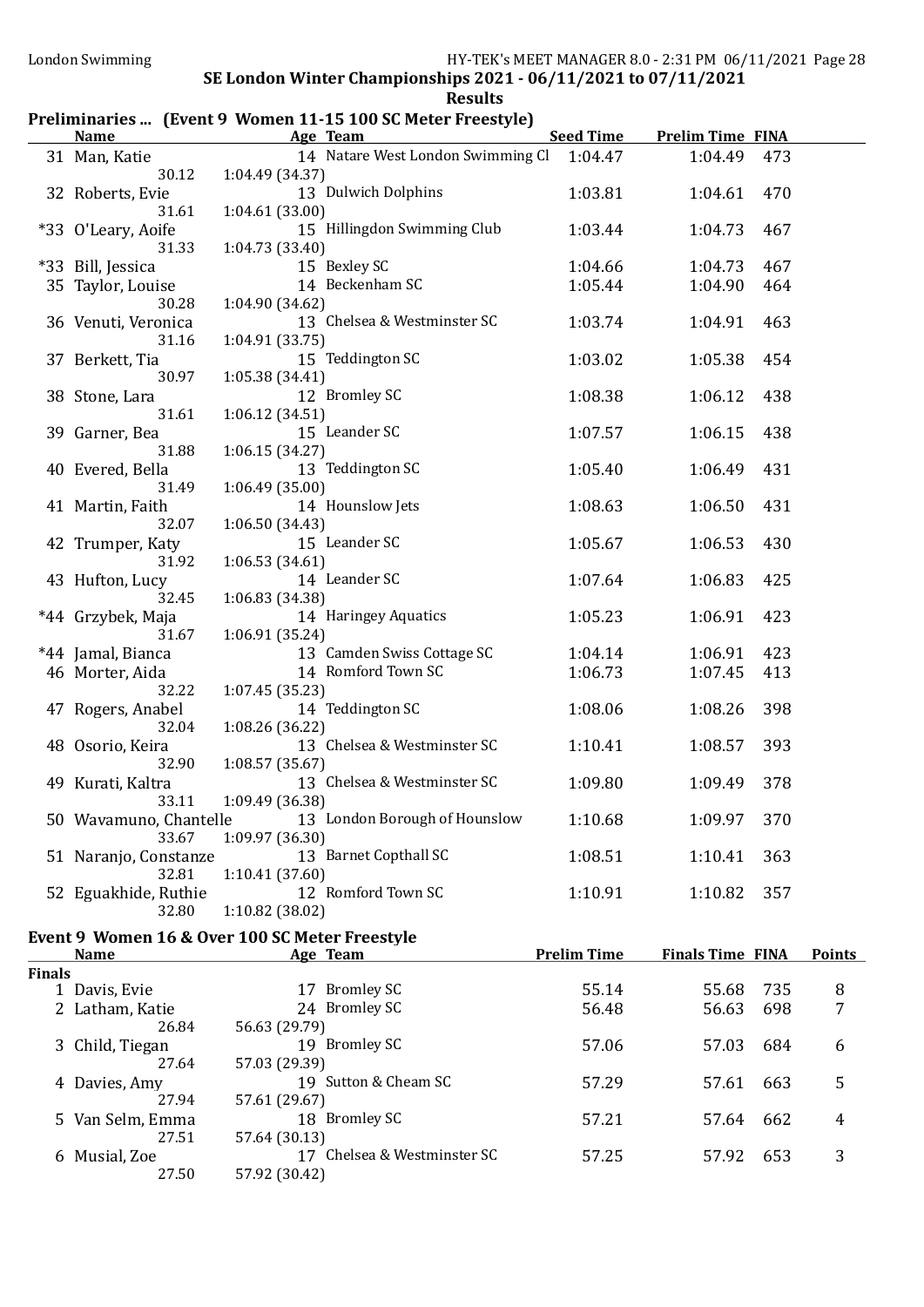### Finals ... (Event 9 Women 16 & Over 100 SC Meter Freestyle)

| <b>Name</b>            | Age Team                          | <b>Prelim Time</b> | <b>Finals Time FINA</b> |      | <b>Points</b> |
|------------------------|-----------------------------------|--------------------|-------------------------|------|---------------|
| 7 Britton, Phyllida    | 24 Ealing SC                      | 57.79              | 58.03                   | 649  | 2             |
| 28.10                  | 58.03 (29.93)                     |                    |                         |      |               |
| 8 Smith, Annabel       | 18 Bromley SC                     | 59.39              | 59.01                   | -617 |               |
| 28.19                  | 59.01 (30.82)                     |                    |                         |      |               |
| 9 Jolley-Ellis, Blythe | Orpington Ojays<br>17             | 59.43              | 59.76 594               |      |               |
| 28.99                  | 59.76 (30.77)                     |                    |                         |      |               |
| 10 Gordon, Kennedy     | 16 Natare West London Swimming Cl | 58.50              | 1:00.28                 | 579  |               |
| 28.94                  | 1:00.28(31.34)                    |                    |                         |      |               |

#### Event 9 Women 16 & Over 100 SC Meter Freestyle

| <b>Name</b>             | Age Team                          | <b>Seed Time</b> | <b>Prelim Time FINA</b> |     |
|-------------------------|-----------------------------------|------------------|-------------------------|-----|
| <b>Preliminaries</b>    |                                   |                  |                         |     |
| 1 Davis, Evie           | 17 Bromley SC                     | 53.62            | 55.14                   | 756 |
| 2 Latham, Katie         | 24 Bromley SC                     | 58.63            | 56.48                   | 704 |
| 26.79                   | 56.48 (29.69)                     |                  |                         |     |
| 3 Child, Tiegan         | 19 Bromley SC                     | 56.85            | 57.06                   | 682 |
| 27.49                   | 57.06 (29.57)                     |                  |                         |     |
| 4 Van Selm, Emma        | 18 Bromley SC                     | 56.89            | 57.21                   | 677 |
| 27.64                   | 57.21 (29.57)                     |                  |                         |     |
| 5 Musial, Zoe           | 17 Chelsea & Westminster SC       | 57.01            | 57.25                   | 676 |
| 27.28                   | 57.25 (29.97)                     |                  |                         |     |
|                         | 19 Sutton & Cheam SC              |                  |                         |     |
| 6 Davies, Amy           |                                   | 57.21            | 57.29                   | 674 |
| 27.85                   | 57.29 (29.44)                     |                  |                         |     |
| 7 Britton, Phyllida     | 24 Ealing SC                      | 56.95            | 57.79                   | 657 |
| 27.83                   | 57.79 (29.96)                     |                  |                         |     |
| 8 Gordon, Kennedy       | 16 Natare West London Swimming Cl | 58.16            | 58.50                   | 633 |
| 28.15                   | 58.50 (30.35)                     |                  |                         |     |
| 9 Smith, Annabel        | 18 Bromley SC                     | 57.89            | 59.39                   | 605 |
| 28.22                   | 59.39 (31.17)                     |                  |                         |     |
| 10 Jolley-Ellis, Blythe | 17 Orpington Ojays                | 59.50            | 59.43                   | 604 |
| 28.59                   | 59.43 (30.84)                     |                  |                         |     |
| 11 Jackson, Sophia      | 17 Sutton & Cheam SC              | 59.93            | 59.46                   | 603 |
| 28.76                   | 59.46 (30.70)                     |                  |                         |     |
| 12 Magliocco, Emilia    | 16 Camden Swiss Cottage SC        | 59.53            | 59.49                   | 602 |
| 28.77                   | 59.49 (30.72)                     |                  |                         |     |
| 13 Judge, Brodie        | 20 Ealing SC                      | 58.04            | 59.73                   | 595 |
| 28.46                   |                                   |                  |                         |     |
|                         | 59.73 (31.27)                     |                  |                         |     |
| 14 Proctor, Lola        | 17 Sutton & Cheam SC              | 1:00.31          | 1:00.05                 | 585 |
| 29.16                   | 1:00.05 (30.89)                   |                  |                         |     |
| 15 Paisley, Tallulah    | 17 Natare West London Swimming Cl | 59.88            | 1:00.49                 | 573 |
| 29.23                   | 1:00.49 (31.26)                   |                  |                         |     |
| 16 Daffey, Schuyler     | 17 Brompton SC                    | 1:01.56          | 1:00.80                 | 564 |
| 29.09                   | 1:00.80(31.71)                    |                  |                         |     |
| 17 Saeijs, Lilou        | 16 Bromley SC                     | 59.70            | 1:00.85                 | 563 |
| 29.19                   | 1:00.85(31.66)                    |                  |                         |     |
| 18 Griffiths, Betsy     | 16 Chelsea & Westminster SC       | 1:02.37          | 1:01.21                 | 553 |
| 29.51                   | 1:01.21 (31.70)                   |                  |                         |     |
| 19 Sargent, Imogen      | 17 Chelsea & Westminster SC       | 1:00.67          | 1:01.25                 | 552 |
| 29.47                   | 1:01.25 (31.78)                   |                  |                         |     |
| 20 Wang, Jessica        | 17 Kingston Royals SC             | 1:01.60          | 1:01.45                 | 546 |
| 29.08                   | 1:01.45 (32.37)                   |                  |                         |     |
| 21 Wilson, Annabel      | 17 Beckenham SC                   | 59.69            | 1:01.92                 | 534 |
| 29.58                   | 1:01.92 (32.34)                   |                  |                         |     |
| 22 Baxter, Ellisia      | 17 Enfield Swim Squad             | 1:01.06          | 1:02.07                 | 530 |
| 29.84                   | 1:02.07 (32.23)                   |                  |                         |     |
| 23 Bureau, Scarlet      | 17 Camden Swiss Cottage SC        | 1:01.61          | 1:02.08                 | 530 |
| 29.43                   | 1:02.08(32.65)                    |                  |                         |     |
|                         |                                   |                  |                         |     |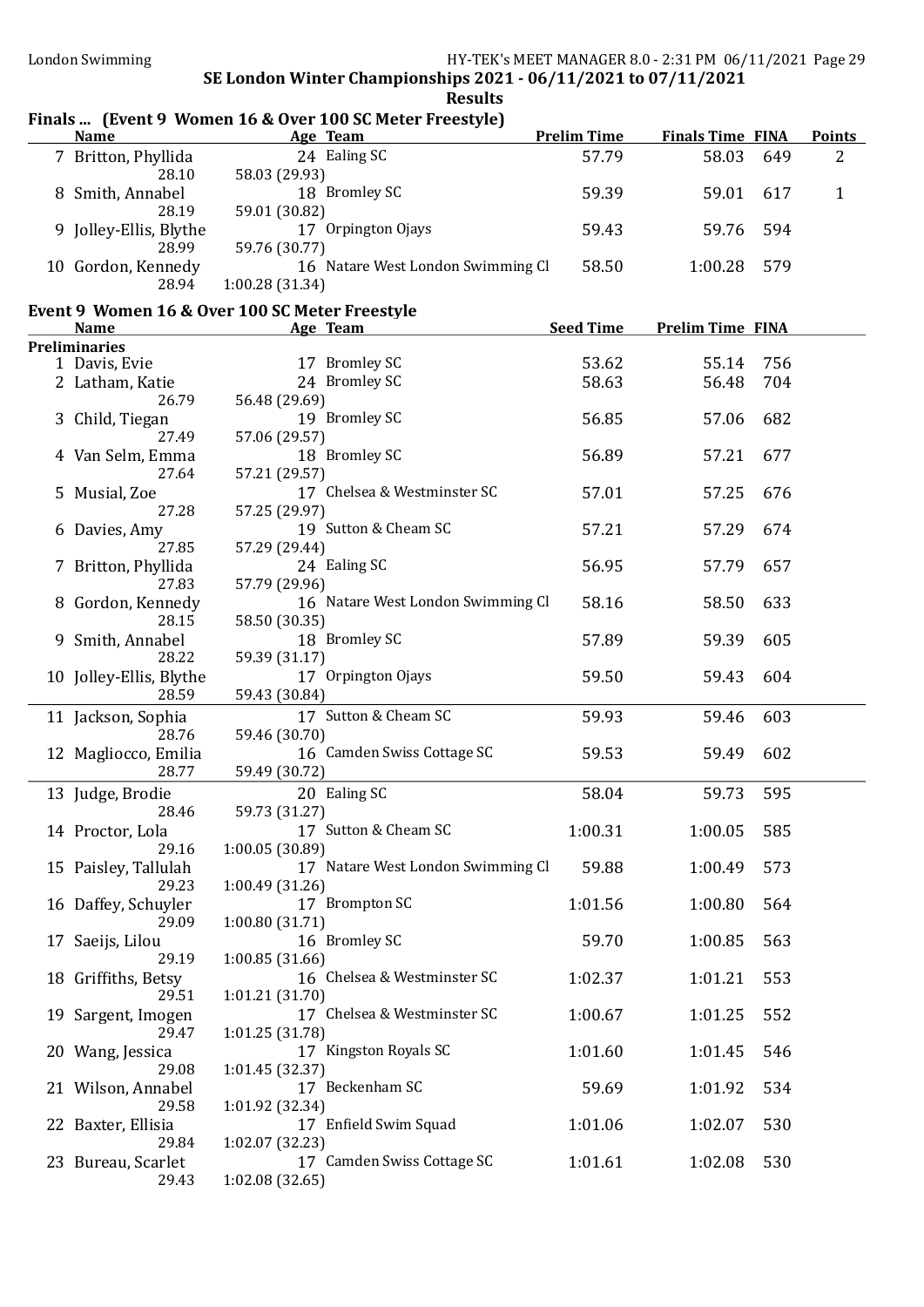## SE London Winter Championships 2021 - 06/11/2021 to 07/11/2021 **Results**

#### Preliminaries ... (Event 9 Women 16 & Over 100 SC Meter Freestyle)<br>Name Age Team Se Seed Time Prelim Time FINA

| 24 Lack, Matilda          | 16 Brompton SC                                                         | 1:03.81                            | 1:02.48                 | 520 |               |
|---------------------------|------------------------------------------------------------------------|------------------------------------|-------------------------|-----|---------------|
| 30.30                     | 1:02.48 (32.18)                                                        |                                    |                         |     |               |
| 25 Remyn, Ella            | 17 Bor of Waltham Forest (Gators)                                      | 1:03.21                            | 1:02.72                 | 514 |               |
| 30.36                     | 1:02.72 (32.36)                                                        |                                    |                         |     |               |
| 26 Cole, Marion<br>29.84  | 16 Dulwich Dolphins                                                    | 1:01.92                            | 1:02.95                 | 508 |               |
| 27 Allison, Amy           | 1:02.95 (33.11)<br>16 Bor of Waltham Forest (Gators)                   | 1:03.64                            | 1:03.00                 | 507 |               |
| 30.50                     | 1:03.00 (32.50)                                                        |                                    |                         |     |               |
| 28 Pagan, Stephanie       | 16 Bor of Waltham Forest (Gators)                                      | 1:02.65                            | 1:03.17                 | 503 |               |
| 30.24                     | 1:03.17 (32.93)                                                        |                                    |                         |     |               |
| 29 Beletskaya, Anastassia | 16 Enfield Swim Squad                                                  | 1:02.78                            | 1:03.51                 | 495 |               |
| 30.25                     | 1:03.51 (33.26)                                                        |                                    |                         |     |               |
| 30 Zobek, Sonia           | 16 Ealing SC                                                           | 1:02.84                            | 1:03.53                 | 494 |               |
| 30.36                     | 1:03.53(33.17)                                                         |                                    |                         |     |               |
| 31 Whiteman, Gabriella    | 16 Brompton SC                                                         | 1:03.26                            | 1:03.62                 | 492 |               |
| 30.10                     | 1:03.62 (33.52)                                                        |                                    |                         |     |               |
| 32 Struc, Cassie<br>30.09 | 16 Hillingdon Swimming Club<br>1:03.78 (33.69)                         | 1:03.59                            | 1:03.78                 | 489 |               |
| 33 Train, Ella            | 17 Ealing SC                                                           | 1:03.45                            | 1:03.79                 | 488 |               |
| 30.79                     | 1:03.79 (33.00)                                                        |                                    |                         |     |               |
| 34 Medcalf, Lucy Jane     | 16 Sutton & Cheam SC                                                   | 1:02.48                            | 1:03.88                 | 486 |               |
| 30.50                     | 1:03.88 (33.38)                                                        |                                    |                         |     |               |
| 35 Bhugun, Emma           | 16 Chelsea & Westminster SC                                            | 1:03.89                            | 1:04.81                 | 466 |               |
| 31.61                     | 1:04.81 (33.20)                                                        |                                    |                         |     |               |
| 36 Woolley, Anna          | 17 Croydon Amphibians SC                                               | 1:01.53                            | 1:05.81                 | 445 |               |
| 31.39                     | 1:05.81 (34.42)                                                        |                                    |                         |     |               |
| 37 Harris, Rachel         | 16 Natare West London Swimming Cl                                      | 1:01.74                            | 1:05.98                 | 441 |               |
| 31.05                     | 1:05.98 (34.93)                                                        |                                    |                         |     |               |
| 38 McArdle, Kiera         | 17 Leander SC                                                          | 1:03.45                            | 1:06.51                 | 431 |               |
| 31.46<br>39 Barrett, Alex | 1:06.51(35.05)<br>16 Teddington SC                                     | 1:04.96                            | 1:07.36                 | 415 |               |
| 31.78                     | 1:07.36 (35.58)                                                        |                                    |                         |     |               |
|                           |                                                                        |                                    |                         |     |               |
| <b>Name</b>               | Event 9 Women 100 SC Meter Freestyle Multi-Class<br><b>Age Team</b>    | <b>Seed Time</b>                   | <b>Prelim Time Para</b> |     |               |
| <b>Preliminaries</b>      |                                                                        |                                    |                         |     |               |
|                           | 1 Hyde, Charlotte S7 19 Enfield Swim Squad                             | 1:18.51                            | 1:19.92                 | 631 |               |
| 37.96                     | 1:19.92 (41.96)                                                        |                                    |                         |     |               |
|                           | 2 Trevor, Caitlin S14 18 Kingston Royals SC                            | 1:35.35                            | 1:39.72 195             |     |               |
| 47.29                     | 1:39.72 (52.43)                                                        |                                    |                         |     |               |
|                           | Event 10 Men 11-15 400 SC Meter Freestyle                              |                                    |                         |     |               |
| <b>Name</b>               | Age Team                                                               | <b>Seed Time</b>                   | <b>Finals Time FINA</b> |     | <b>Points</b> |
| 1 Lander, Samuel          | 15 Bromley SC                                                          | 4:16.58                            | 4:05.25                 | 648 |               |
| 27.44                     | 58.19 (30.75)<br>1:29.62 (31.43)                                       | 2:01.42 (31.80)                    |                         |     |               |
| 2:32.51 (31.09)           | 3:04.19 (31.68)<br>3:35.33(31.14)                                      | 4:05.25 (29.92)                    |                         |     |               |
| 2 Tomkins, Jake<br>28.18  | 15 Barnet Copthall SC<br>59.16 (30.98)<br>1:31.18 (32.02)              | 4:18.46<br>2:03.28 (32.10)         | 4:11.84                 | 598 |               |
| 2:36.01 (32.73)           | 3:07.96 (31.95)<br>3:40.12(32.16)                                      | 4:11.84 (31.72)                    |                         |     |               |
| 3 Mclaren, Jamieson       | 15 Romford Town SC                                                     | 4:16.90                            | 4:14.74                 | 578 |               |
| 27.94                     | 58.34 (30.40)<br>1:30.14(31.80)                                        | 2:02.68 (32.54)                    |                         |     |               |
| 2:35.75 (33.07)           | 3:09.37 (33.62)<br>3:42.84 (33.47)                                     | 4:14.74 (31.90)                    |                         |     |               |
| 4 Cinpoes, Pip            | 14 Kingston Royals SC                                                  | 4:19.86                            | 4:15.97                 | 570 |               |
| 28.48                     | 59.84 (31.36)<br>1:32.36 (32.52)                                       | 2:05.41(33.05)                     |                         |     |               |
| 2:38.13 (32.72)           | 3:11.40 (33.27)<br>3:44.15(32.75)                                      | 4:15.97 (31.82)                    |                         |     |               |
|                           |                                                                        |                                    |                         |     |               |
| 5 Hawkins, Tom            | 14 Bexley SC                                                           | 4:16.63                            | 4:16.24                 | 568 |               |
| 27.72<br>2:36.99 (32.58)  | 58.93 (31.21)<br>1:31.37 (32.44)<br>3:10.48 (33.49)<br>3:43.97 (33.49) | 2:04.41 (33.04)<br>4:16.24 (32.27) |                         |     |               |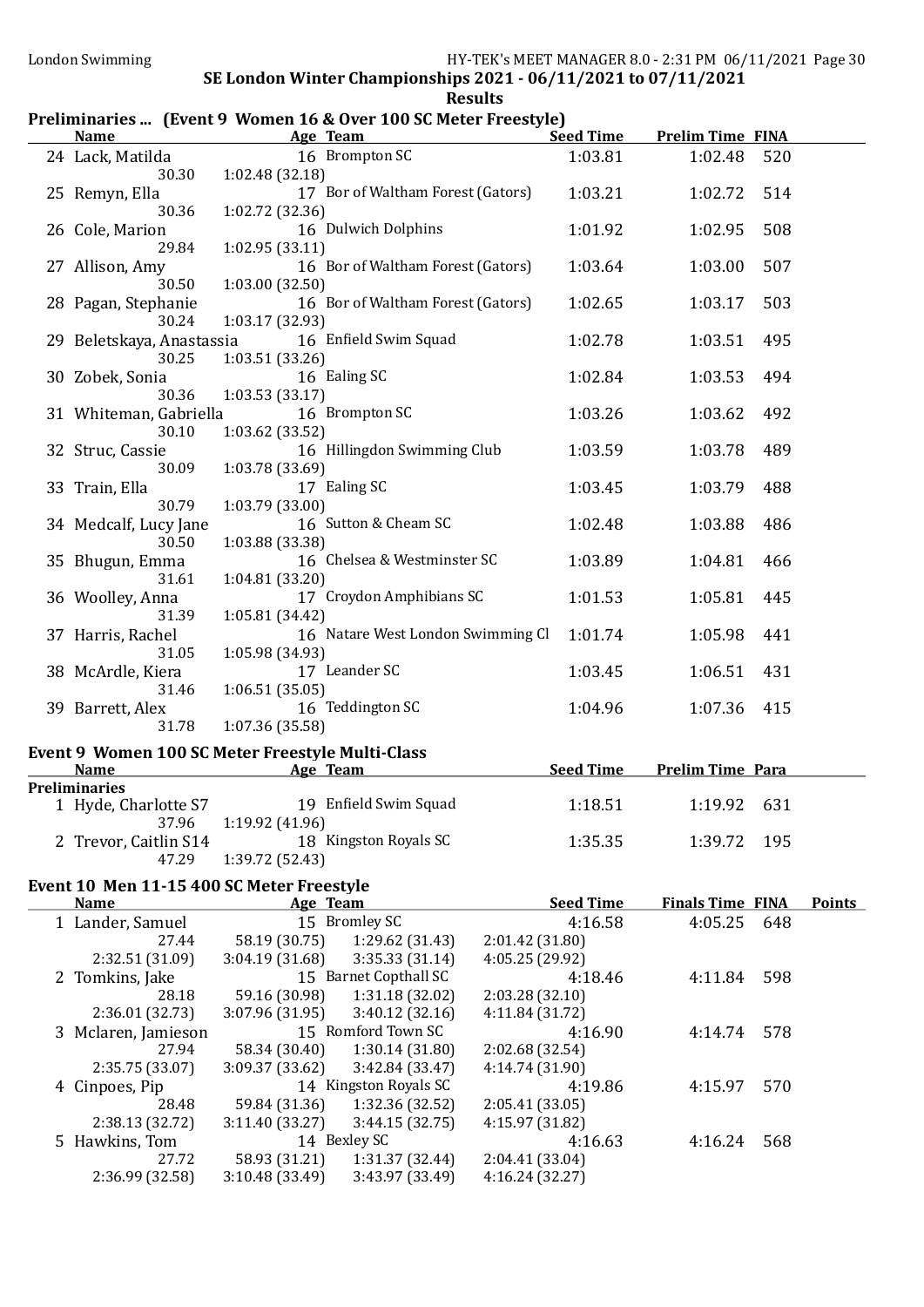### London Swimming HY-TEK's MEET MANAGER 8.0 - 2:31 PM 06/11/2021 Page 31

#### SE London Winter Championships 2021 - 06/11/2021 to 07/11/2021 Results

# (Event 10 Men 11-15 400 SC Meter Freestyle)

| <b>Name</b>            | Age Team        |                                   | <b>Seed Time</b> | <b>Finals Time FINA</b> |     | <b>Points</b> |
|------------------------|-----------------|-----------------------------------|------------------|-------------------------|-----|---------------|
| 6 Porter, Llewellyn    |                 | 13 Camden Swiss Cottage SC        | 4:20.20          | 4:17.66                 | 558 |               |
| 28.32                  | 59.75 (31.43)   | 1:32.14 (32.39)                   | 2:05.63 (33.49)  |                         |     |               |
| 2:37.89 (32.26)        | 3:10.89 (33.00) | 3:44.12 (33.23)                   | 4:17.66 (33.54)  |                         |     |               |
| 7 Evans, Tommy         |                 | 15 Teddington SC                  | 4:22.05          | 4:18.76                 | 551 |               |
| 28.39                  | 1:00.29 (31.90) | 1:33.19 (32.90)                   | 2:06.40 (33.21)  |                         |     |               |
| 2:39.80 (33.40)        | 3:13.05(33.25)  | 3:46.28 (33.23)                   | 4:18.76 (32.48)  |                         |     |               |
| 8 Flynn, Thomas        |                 | 14 Barnet Copthall SC             | 4:18.27          | 4:18.91                 | 550 |               |
| 28.83                  | 1:01.25 (32.42) | 1:34.12 (32.87)                   | 2:07.41 (33.29)  |                         |     |               |
| 2:40.19 (32.78)        | 3:13.31 (33.12) | 3:46.56 (33.25)                   | 4:18.91 (32.35)  |                         |     |               |
| 9 Rayment, Adam        |                 | 15 Hillingdon Swimming Club       | 4:32.64          | 4:21.75                 | 533 |               |
| 28.94                  | 1:01.55(32.61)  | 1:35.18(33.63)                    | 2:08.51 (33.33)  |                         |     |               |
| 2:40.96 (32.45)        | 3:14.06(33.10)  | 3:48.25(34.19)                    | 4:21.75 (33.50)  |                         |     |               |
| 10 Macgonigal, Oliver  |                 | 15 Borough of Harrow S C          | 4:21.83          | 4:21.78                 | 533 |               |
| 28.12                  | 59.89 (31.77)   | 1:32.73 (32.84)                   | 2:06.31 (33.58)  |                         |     |               |
| 2:39.76 (33.45)        | 3:13.86 (34.10) | 3:47.45 (33.59)                   | 4:21.78 (34.33)  |                         |     |               |
| 11 Dinev, Bryan        |                 | 15 Bexley SC                      | 4:28.03          | 4:22.54                 | 528 |               |
| 28.42                  | 1:01.13(32.71)  | 1:34.58 (33.45)                   | 2:08.41 (33.83)  |                         |     |               |
| 2:42.67 (34.26)        | 3:16.51(33.84)  | 3:49.59 (33.08)                   | 4:22.54 (32.95)  |                         |     |               |
| 12 Neacsu, David Ioan  |                 | 13 Barking & Dagenham Aquatics Cl | 4:22.01          | 4:22.72                 | 527 |               |
| 29.04                  | 1:00.94 (31.90) | 1:34.49(33.55)                    | 2:08.30 (33.81)  |                         |     |               |
| 2:42.25 (33.95)        | 3:16.11 (33.86) | 3:50.16(34.05)                    | 4:22.72 (32.56)  |                         |     |               |
| 13 Tallec-Botos, Kynan |                 | 15 Brompton SC                    | 4:24.37          | 4:23.72                 | 521 |               |
| 28.76                  | 1:01.02(32.26)  | 1:34.02 (33.00)                   | 2:07.94 (33.92)  |                         |     |               |
| 2:41.83 (33.89)        | 3:15.83(34.00)  | 3:50.06 (34.23)                   | 4:23.72 (33.66)  |                         |     |               |
| 14 Thomas, Sonny       |                 | 15 Leander SC                     | 4:32.59          | 4:25.15                 | 512 |               |
| 28.90                  | 1:01.95(33.05)  | 1:35.46 (33.51)                   | 2:09.45 (33.99)  |                         |     |               |
| 2:43.01 (33.56)        | 3:16.95 (33.94) | 3:51.39 (34.44)                   | 4:25.15 (33.76)  |                         |     |               |
| 15 Daryanani, Jai      |                 | 14 Barnet Copthall SC             | 4:38.46          | 4:25.82                 | 509 |               |
| 30.24                  | 1:03.19(32.95)  | 1:36.80(33.61)                    | 2:10.85(34.05)   |                         |     |               |
| 2:45.03 (34.18)        | 3:18.98 (33.95) | 3:52.72 (33.74)                   | 4:25.82 (33.10)  |                         |     |               |
| 16 Sinnott, Dante      |                 | 14 Barnet Copthall SC             | 4:39.20          | 4:27.60                 | 498 |               |
| 29.99                  | 1:03.20 (33.21) | 1:37.16 (33.96)                   | 2:11.27(34.11)   |                         |     |               |
| 2:45.59 (34.32)        | 3:19.80 (34.21) | 3:53.92 (34.12)                   | 4:27.60 (33.68)  |                         |     |               |
| 17 Robinson, Jack      |                 | 13 Kingston Royals SC             | 4:28.88          | 4:29.39                 | 489 |               |
| 30.16                  | 1:04.67(34.51)  | 1:38.75 (34.08)                   | 2:11.81 (33.06)  |                         |     |               |
| 2:45.90 (34.09)        | 3:20.77 (34.87) | 3:55.76 (34.99)                   | 4:29.39 (33.63)  |                         |     |               |
| 18 Bainbridge, Billy   |                 | 15 Teddington SC                  | 4:27.68          | 4:29.60                 | 487 |               |
| 29.42                  | 1:02.47 (33.05) | 1:36.04 (33.57)                   | 2:10.03 (33.99)  |                         |     |               |
| 2:44.29 (34.26)        | 3:19.33 (35.04) | 3:54.56 (35.23)                   | 4:29.60 (35.04)  |                         |     |               |
| 19 Sennis, Jacob       |                 | 15 Ealing SC                      | 4:32.69          | 4:29.92                 | 486 |               |
| 30.30                  | 1:03.91 (33.61) | 1:38.21 (34.30)                   | 2:13.09 (34.88)  |                         |     |               |
| 2:47.86 (34.77)        | 3:22.32 (34.46) | 3:56.64 (34.32)                   | 4:29.92 (33.28)  |                         |     |               |
| 20 Wilson, Laurence    |                 | 15 Beckenham SC                   | 4:37.91          | 4:32.43                 | 472 |               |
| 29.39                  | 1:03.08 (33.69) | 1:37.67 (34.59)                   | 2:13.18(35.51)   |                         |     |               |
| 2:48.54 (35.36)        | 3:24.83 (36.29) | 3:59.89 (35.06)                   | 4:32.43 (32.54)  |                         |     |               |
| 21 Benidir, Sami       |                 | 14 Newham & University of East Lo | 4:31.63          | 4:33.02                 | 469 |               |
| 29.95                  | 1:04.22 (34.27) | 1:39.10 (34.88)                   | 2:14.23(35.13)   |                         |     |               |
| 2:49.24 (35.01)        | 3:24.29 (35.05) | 3:58.95 (34.66)                   | 4:33.02 (34.07)  |                         |     |               |
| 22 Grant, Ritchie      |                 | 14 Camden Swiss Cottage SC        | 4:35.20          | 4:33.50                 | 467 |               |
| 29.61                  | 1:02.71(33.10)  | 1:36.79 (34.08)                   | 2:11.67 (34.88)  |                         |     |               |
| 2:46.39 (34.72)        | 3:22.38 (35.99) | 3:58.41 (36.03)                   | 4:33.50 (35.09)  |                         |     |               |
| 23 Malcev, Lucas       |                 | 14 Hackney Aquatics Club          | 4:37.01          | 4:35.19                 | 458 |               |
| 29.15                  | 1:01.64 (32.49) | 1:35.60 (33.96)                   | 2:10.95 (35.35)  |                         |     |               |
| 2:46.73 (35.78)        | 3:23.67 (36.94) | 3:59.61 (35.94)                   | 4:35.19 (35.58)  |                         |     |               |
| 24 Pratt, Lanre        |                 | 15 Chelsea & Westminster SC       | 4:32.63          | 4:35.82                 | 455 |               |
| 30.57                  | 1:04.02(33.45)  | 1:38.65(34.63)                    | 2:13.85 (35.20)  |                         |     |               |
| 2:49.12 (35.27)        | 3:24.60 (35.48) | 4:00.53 (35.93)                   | 4:35.82 (35.29)  |                         |     |               |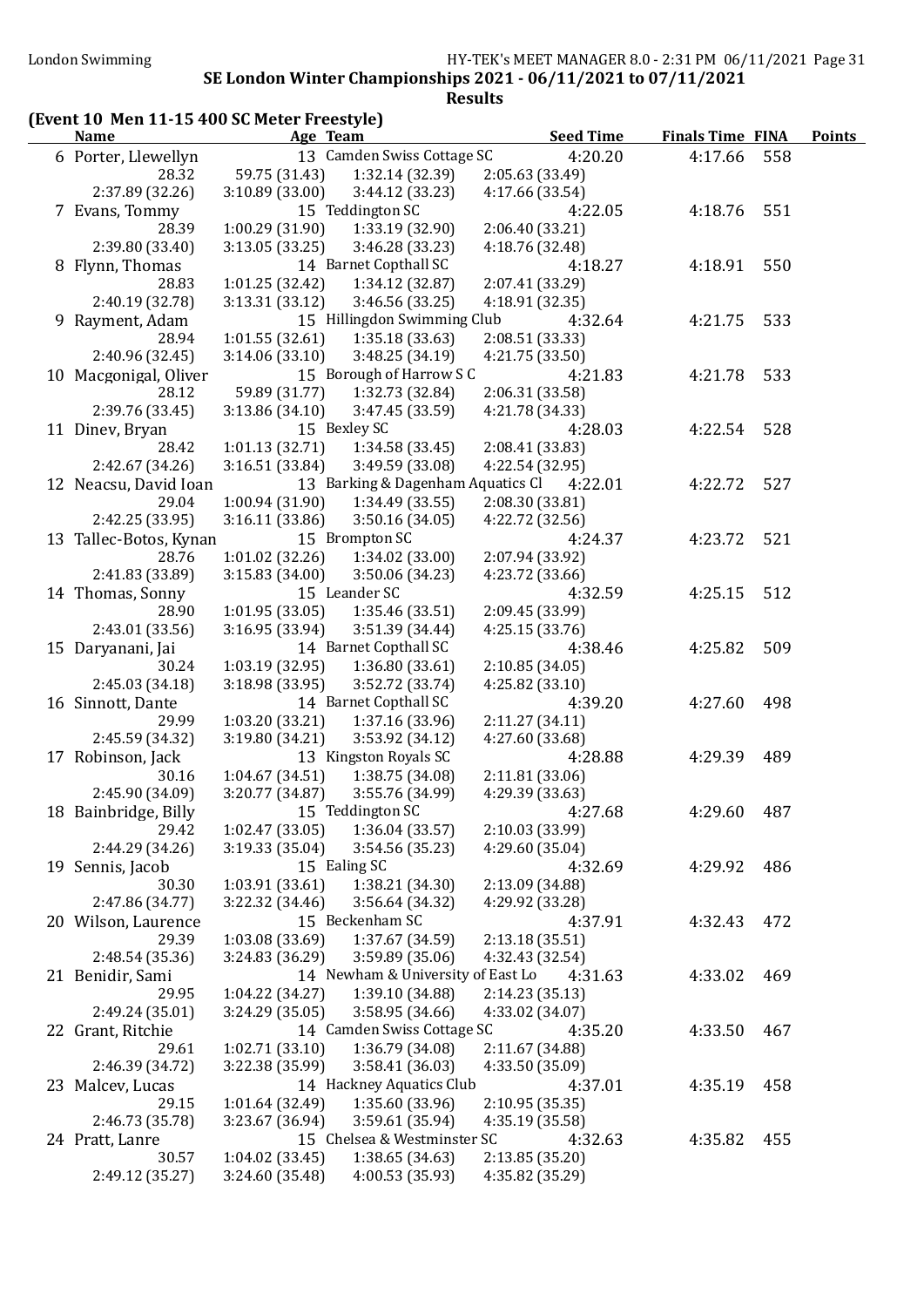#### London Swimming HY-TEK's MEET MANAGER 8.0 - 2:31 PM 06/11/2021 Page 32 SE London Winter Championships 2021 - 06/11/2021 to 07/11/2021

Results

## (Event 10 Men 11-15 400 SC Meter Freestyle)

| <b>Name</b>                                                  | Age Team        |                                   | <b>Seed Time</b>                          | <b>Finals Time FINA</b> |     | <b>Points</b> |
|--------------------------------------------------------------|-----------------|-----------------------------------|-------------------------------------------|-------------------------|-----|---------------|
| 25 Alexandre, Virgile                                        |                 | 15 Wandsworth SC                  | 4:41.08                                   | 4:36.88                 | 450 |               |
| 30.26                                                        | 1:03.76 (33.50) | 1:37.82 (34.06)                   | 2:12.95(35.13)                            |                         |     |               |
| 2:48.90 (35.95)                                              | 3:25.00(36.10)  | 4:01.90 (36.90)                   | 4:36.88 (34.98)                           |                         |     |               |
| 26 Tedesco, Daniele                                          |                 | 14 Ealing SC                      | 4:36.73                                   | 4:38.26 443             |     |               |
| 31.29                                                        | 1:05.39(34.10)  | 1:40.49(35.10)                    | 2:16.43 (35.94)                           |                         |     |               |
| 2:52.35 (35.92)                                              | 3:28.26 (35.91) | 4:04.00(35.74)                    | 4:38.26 (34.26)                           |                         |     |               |
| 27 Drumond, Jaiden                                           |                 |                                   | 14 Newham & University of East Lo 4:41.91 | 4:39.91                 | 436 |               |
| 30.45                                                        | 1:04.49(34.04)  | 1:39.58 (35.09)                   | 2:15.08(35.50)                            |                         |     |               |
| 2:51.15 (36.07)                                              |                 | $3:27.42(36.27)$ $4:04.23(36.81)$ | 4:39.91 (35.68)                           |                         |     |               |
| 28 Singer, Joshua                                            |                 | 14 Enfield Swim Squad             | 4:42.28                                   | 4:39.96                 | 435 |               |
| 30.11                                                        | 1:04.39 (34.28) | 1:40.07(35.68)                    | 2:16.57(36.50)                            |                         |     |               |
| 2:53.09 (36.52)                                              |                 | $3:30.26(37.17)$ 4:05.99 (35.73)  | 4:39.96 (33.97)                           |                         |     |               |
| 29 Evans, Ben                                                |                 | 15 Barnes SC                      | 4:38.73                                   | 4:40.30                 | 434 |               |
| 29.86                                                        | 1:03.09(33.23)  | 1:38.13 (35.04)                   | 2:14.10 (35.97)                           |                         |     |               |
| 2:50.37 (36.27)                                              | 3:27.39 (37.02) | 4:04.32 (36.93)                   | 4:40.30 (35.98)                           |                         |     |               |
| 30 Sugrue, James                                             |                 | 15 Saxon Crown (Lewisham) SC      | 4:43.75                                   | 4:42.32                 | 424 |               |
| 30.00                                                        |                 | $1:04.85(34.85)$ $1:40.78(35.93)$ | 2:17.50 (36.72)                           |                         |     |               |
| 2:54.07 (36.57)                                              |                 | $3:30.91(36.84)$ $4:07.39(36.48)$ | 4:42.32 (34.93)                           |                         |     |               |
| 31 Abdulhafiz, Rami                                          |                 | 14 Dulwich Dolphins               | 4:41.53                                   | 4:44.82 413             |     |               |
| 31.49                                                        | 1:06.76(35.27)  | 1:43.42 (36.66)                   | 2:21.50 (38.08)                           |                         |     |               |
| 2:57.71 (36.21)                                              |                 | 3:32.98 (35.27) 4:44.82 (1:11.84) |                                           |                         |     |               |
| 32 Flack, Oliver                                             |                 | 14 Teddington SC                  | 4:38.02                                   | 4:46.17                 | 408 |               |
| 31.28                                                        | 1:08.13(36.85)  | 1:44.40(36.27)                    | 2:21.32 (36.92)                           |                         |     |               |
| 2:58.58 (37.26)                                              | 3:34.62(36.04)  | 4:11.10(36.48)                    | 4:46.17(35.07)                            |                         |     |               |
|                                                              |                 |                                   |                                           |                         |     |               |
| Event 10 Men 16 & Over 400 SC Meter Freestyle<br><b>Name</b> | Age Team        |                                   | <b>Seed Time</b>                          | <b>Finals Time FINA</b> |     | <b>Points</b> |
| 1 Cohen, Malachi                                             |                 | 18 Barnes SC                      | 4:06.21                                   | 3:59.60                 | 695 |               |
| 26.62                                                        |                 | 56.38 (29.76) 1:27.15 (30.77)     | 1:58.11 (30.96)                           |                         |     |               |
| 2:28.72 (30.61)                                              |                 | 2:59.54 (30.82) 3:30.20 (30.66)   | 3:59.60 (29.40)                           |                         |     |               |
|                                                              |                 | 17 Sutton & Cheam SC              | 4:08.10                                   | 3:59.84 693             |     |               |
| 2 Bartley, Joseph<br>26.67                                   |                 | 56.60 (29.93) 1:27.27 (30.67)     | 1:58.09 (30.82)                           |                         |     |               |
| 2:27.05 (28.96)                                              | 2:57.17 (30.12) | 3:28.71 (31.54)                   | 3:59.84 (31.13)                           |                         |     |               |
| 3 Carlos, Cameron                                            |                 | 16 Barnet Copthall SC             | 4:10.50                                   | 4:04.37                 | 655 |               |
| 27.48                                                        | 57.64 (30.16)   | 1:28.50 (30.86)                   | 1:59.42 (30.92)                           |                         |     |               |
| 2:30.41 (30.99)                                              | 3:01.96(31.55)  | 3:33.61(31.65)                    | 4:04.37 (30.76)                           |                         |     |               |
| 4 Cleaver, James                                             |                 | 16 Bromley SC                     | 4:16.22                                   | 4:04.70                 | 652 |               |
|                                                              |                 | 1:29.94(                          |                                           |                         |     |               |
|                                                              | 3:04.05()       | 3:34.48 (30.43)                   | 4:04.70 (30.22)                           |                         |     |               |
| 5 Dobb, Joseph                                               |                 | 21 Bromley SC                     | 3:57.65                                   | 4:06.97                 | 634 |               |
| 27.50                                                        | 57.52 (30.02)   | 1:27.38 (29.86)                   |                                           |                         |     |               |
|                                                              | 3:02.05()       | 3:34.52 (32.47)                   | 4:06.97 (32.45)                           |                         |     |               |
| 6 Leberl, Timothy                                            |                 | 19 Beckenham SC                   | 4:10.92                                   | 4:07.23                 | 632 |               |
| 27.88                                                        | 58.17 (30.29)   | 1:29.10 (30.93)                   | 2:00.44 (31.34)                           |                         |     |               |
| 2:32.13 (31.69)                                              | 3:04.33 (32.20) | 3:36.45 (32.12)                   | 4:07.23 (30.78)                           |                         |     |               |
|                                                              |                 | 16 Barnet Copthall SC             |                                           |                         |     |               |
| 7 Kaye, James<br>28.40                                       | 58.77 (30.37)   | 1:29.44(30.67)                    | 4:12.20                                   | 4:07.85                 | 628 |               |
| 2:31.91 (31.18)                                              | 3:03.75 (31.84) | 3:36.14 (32.39)                   | 2:00.73 (31.29)<br>4:07.85 (31.71)        |                         |     |               |
|                                                              |                 | 17 Dulwich Dolphins               |                                           |                         |     |               |
| 8 Ridgley, Samuel                                            |                 |                                   | 4:08.18                                   | 4:11.46                 | 601 |               |
| 27.65                                                        | 58.14 (30.49)   | 1:29.16 (31.02)                   | 2:00.82 (31.66)                           |                         |     |               |
| 2:32.97 (32.15)                                              | 3:06.00 (33.03) | 3:38.88 (32.88)                   | 4:11.46 (32.58)                           |                         |     |               |
| 9 Bennett, Adam                                              |                 | 17 Hillingdon Swimming Club       | 4:12.11                                   | 4:14.49                 | 580 |               |
| 27.98                                                        | 58.74 (30.76)   | 1:30.03 (31.29)                   | 2:02.43 (32.40)                           |                         |     |               |
| 2:35.59 (33.16)                                              | 3:09.71 (34.12) | 3:42.45 (32.74)                   | 4:14.49 (32.04)                           |                         |     |               |
| 10 Mccarthy, Connor                                          |                 | 16 Romford Town SC                | 4:12.75                                   | 4:15.35                 | 574 |               |
| 27.60                                                        | 58.55 (30.95)   | 1:30.18(31.63)                    | 2:02.67 (32.49)                           |                         |     |               |
| 2:35.72 (33.05)                                              | 3:09.20 (33.48) | 3:42.85 (33.65)                   | 4:15.35 (32.50)                           |                         |     |               |